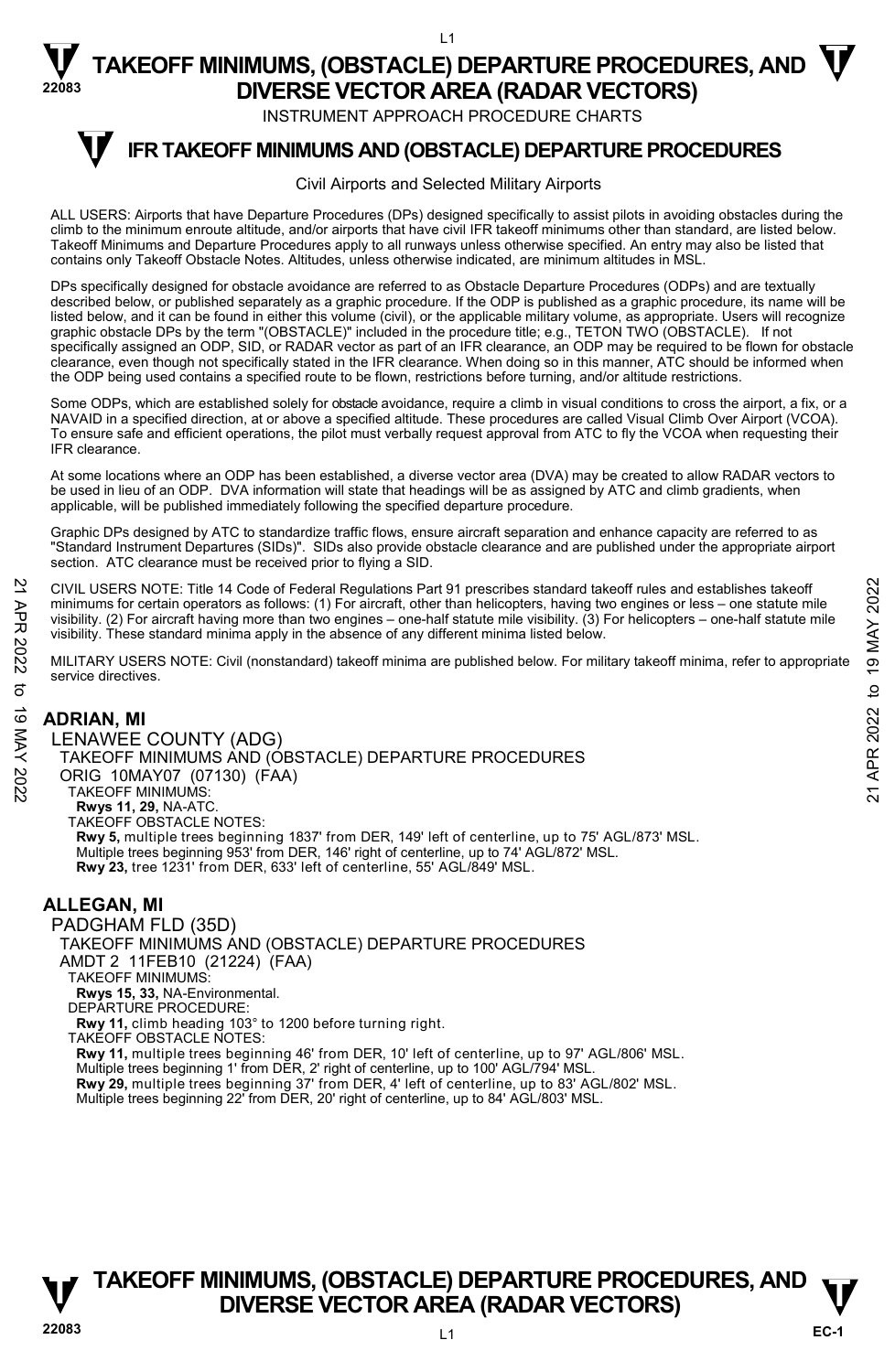#### $\overline{2}$

# $\nabla$  TAKEOFF MINIMUMS, (OBSTACLE) DEPARTURE PROCEDURES, AND  $\nabla$ **DIVERSE VECTOR AREA (RADAR VECTORS)**

#### **ALMA, MI**

GRATIOT COMMUNITY (AMN)

TAKEOFF MINIMUMS AND (OBSTACLE) DEPARTURE PROCEDURES

ORIG 11FEB10 (10042) (FAA)

TAKEOFF MINIMUMS:

**Rwy 9,** 400-3 or std. w/min. climb of 251' per NM to 1400.

TAKEOFF OBSTACLE NOTES:

**Rwy 9,** multiple trees beginning 841' from DER, 438' right of centerline, up to 58' AGL/817' MSL. Multiple trees beginning 1383' from DER, 380' left of centerline, up to 71' AGL/820' MSL.

**Rwy 18,** multiple trees beginning 1067' from DER, 152' right of centerline, up to 70' AGL/829' MSL.<br>Multiple trees beginning 923' from DER, 374' left of centerline, up to 70' AGL/824' MSL.

**Rwy 27,** multiple trees beginning 306' from DER, 272' right of centerline, up to 81' AGL/840' MSL. Multiple trees beginning 1168' from DER, 593' left of centerline, up to 93' AGL/852' MSL.

**Rwy 36,** multiple trees beginning 239' from DER, 3' right of centerline, up to 86' AGL/845' MSL.

Multiple trees beginning 143' from DER, 38' left of centerline, up to 103' AGL/852' MSL.

### **ALPENA, MI**

ALPENA COUNTY RGNL (APN)

TAKEOFF MINIMUMS AND (OBSTACLE) DEPARTURE PROCEDURES ORIG 15JAN09 (09015) (FAA) TAKEOFF OBSTACLE NOTES: **Rwy 1,** tree 2293' from DER, 525' left of centerline, 100' AGL/749' MSL. **Rwy 7,** trees beginning 858' from DER, 567' right of centerline up to 100' AGL/774' MSL. Trees beginning 1059' from DER, 166' left of centerline up to 100' AGL/769' MSL. **Rwy 19,** trees beginning 1789' from DER, 270' left of centerline up to 100' AGL/779' MSL. Trees beginning 1049' from DER, 777' right of centerline up to 100' AGL/789' MSL. Vent on cable 44' from DER, 147' left of centerline up to 25' AGL/685' MSL. **Rwy 25,** trees beginning 652' from DER, 53' left of centerline up to 100' AGL/755' MSL. Trees beginning 1021' from DER, 275' right of centerline up to 100' AGL/751' MSL.

### **ANN ARBOR, MI**

ANN ARBOR MUNI (ARB) TAKEOFF MINIMUMS AND (OBSTACLE) DEPARTURE PROCEDURES AMDT 9A 24MAY18 (18144) (FAA) TAKEOFF MINIMUMS: **Rwys 12, 30,** NA - environmental. TAKEOFF OBSTACLE NOTES: **Rwy 6,** building 98' from DER, 351' left of centerline, 21' AGL/849' MSL. Building 312' from DER, 478' right of centerline, 17' AGL/838' MSL. Transmission line 442' from DER, 394' right of centerline, 29' AGL/850' MSL. Tree, transmission line beginning 538' from DER, 145' right of centerline, up to 878' MSL. Trees beginning 887' from DER, 662' left of centerline, up to 877' MSL. Trees beginning 1057' from DER, 183' left of centerline, up to 887' MSL. Trees beginning 1478' from DER, 46' right of centerline, up to 887' MSL. Tree 2040' from DER, 181' right of centerline, 888' MSL. Trees beginning 2122' from DER, 148' right of centerline, up to 899' MSL. **Rwy 24,** terrain 137' from DER, 475' right of centerline, 837' MSL. Trees beginning 461' from DER, 486' right of centerline, up to 879' MSL. Tree 79' from DER, 580' left of centerline, 867' MSL. Tree 822' from DER, 559' right of centerline, 885' MSL. Tree 1679' from DER, 682' left of centerline, 901' MSL. Tree 2187' from DER, 686' left of centerline, 902' MSL. **ANN ARBOR, MI**<br> **21 ANN ARBOR MUNI (ARB)**<br>
TAKEOFF MINIMUMS AND (OBSTACLE) DEPARTURE PROCEDURES<br>
TAKEOFF MINIMUMS AND (OBSTACLE) DEPARTURE PROCEDURES<br>
AMDT 9A 24MAY18 (18144) (FAA)<br>
TAKEOFF MINIMUMS:<br> **22**<br> **23**<br> **23**<br>

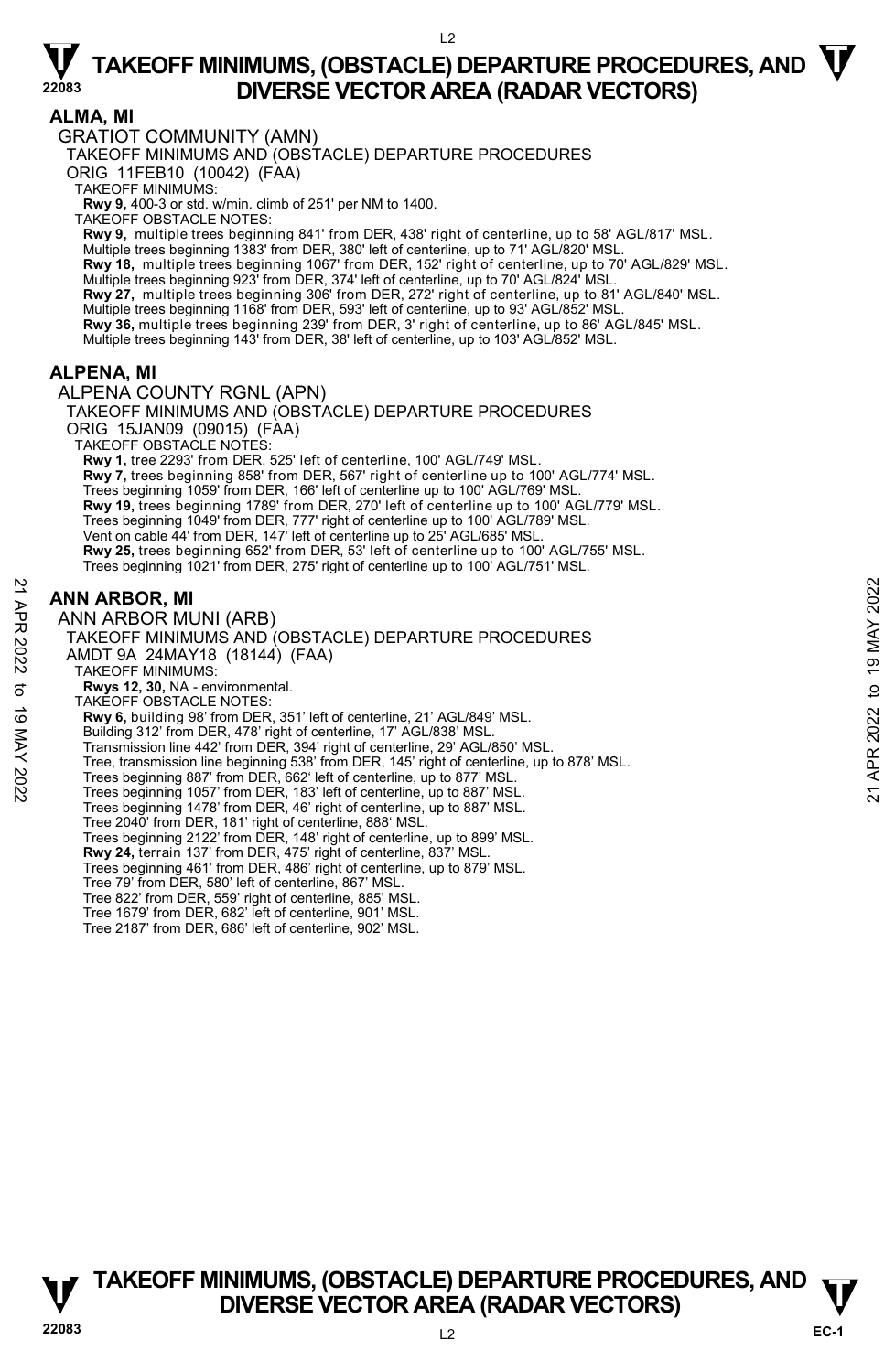$\overline{3}$ 

### **BAD AXE, MI**

HURON COUNTY MEML (BAX) TAKEOFF MINIMUMS AND (OBSTACLE) DEPARTURE PROCEDURES AMDT 4 20DEC07 (22083) (FAA) TAKEOFF OBSTACLE NOTES: **Rwy 4,** vehicle on road 244' from DER, 531' left of centerline, 15' AGL/774' MSL. Tree 810' from DER, 43' left of centerline, 100' AGL/859' MSL. Vehicle on road 223' from DER, 470' right of centerline, 15' AGL/774' MSL. **Rwy 17,** vehicle on road 164' from DER, on centerline, 15' AGL/784' MSL. Bush 81' from DER, 497' right of centerline, 4' AGL/757' MSL. Railroad 695' from DER, 684' right of centerline, 23' AGL/792' MSL. Terrain beginning 222' from DER, 70' right of centerline, 0' AGL/757' MSL. Trees beginning 855' from DER, 392' right of centerline, up to 100' AGL/879' MSL. Pole 1135' from DER, 755' left of centerline, 35' AGL/798' MSL. Terrain beginning 44' from DER, 9' left of centerline, 0' AGL/765' MSL. Trees beginning 1693' from DER, 372' left of centerline, up to 100' AGL/859' MSL. **Rwy 22,** terrain beginning 3' from DER, 172' left of centerline, 0' AGL/765' MSL. Tree 2334' from DER, 422' left of centerline, 100' AGL/869' MSL. Terrain beginning 49' from DER, 165' right of centerline, 0' AGL/762' MSL. Railroad 41' from DER, 390' right of centerline, 23' AGL/782' MSL.<br>**Rwy 35,** antenna on tower 355' from DER, 478' right of centerline, 34' AGL/793' MSL. Antenna 359' from DER, 477' right of centerline, 30' AGL/793' MSL. Vehicle on road 575' from DER, 412' right of centerline, 15' AGL/778' MSL. Trees beginning 1259' from DER, 53' right of centerline, up to 100' AGL/842' MSL. Trees beginning 1509' from DER, 375' left of centerline, up to 100' AGL/859' MSL. Tower 1085' from DER, 698' left of centerline, 63' AGL/822' MSL.

#### **BALDWIN, MI**

BALDWIN MUNI (7D3)

TAKEOFF MINIMUMS AND (OBSTACLE) DEPARTURE PROCEDURES AMDT 1 03JAN19 (19003) (FAA) TAKEOFF MINIMUMS: **Rwys 5, 23,** NA-Environmental. TAKEOFF OBSTACLE NOTES: **Rwy 9,** vehicles on road beginning abeam DER, 99' left of centerline, up to 15' AGL/844' MSL. Trees beginning abeam DER, 392' left of centerline, up to 60' AGL/889' MSL. Trees beginning abeam DER, 390' right of centerline, up to 60' AGL/879' MSL. Trees beginning 519' from DER, 343' left of centerline, up to 60' AGL/899' MSL. Trees beginning 1187' from DER, on centerline and left and right of centerline, up to 60' AGL/899' MSL. **Rwy 27,** vehicles on road beginning 194' from DER, 372' left of centerline, up to 15' AGL/844' MSL. Vehicles on road beginning 757' from DER, 619' right of centerline, up to 15' AGL/844' MSL. Trees beginning 1569' from DER, on centerline and left and right of centerline, up to 60' AGL/879' MSL. Trees beginning 3078' from DER, on centerline, and left and right of centerline, up to 60' AGL/899' MSL. **BATTLE CREEK, MI**  BATTLE CREEK EXEC AT KELLOGG FLD (BTL) TAKEOFF MINIMUMS AND (OBSTACLE) DEPARTURE PROCEDURES AMDT 1 03JAN19 (19003) (FAA)<br>
21 TAKEOFF MINIMUMS:<br>
RWYS 5, 23, NA-Environmental.<br>
RWYS 5, 23, NA-Environmental.<br>
RWYS 5, 23, NA-Environmental.<br>
TAKEOFF OBSTACLE NOTES:<br>
RWY 9, vehicles on road beginning abeam DER, 99' lef

AMDT 3A 10SEP20 (21112) (FAA)

TAKEOFF MINIMUMS:

**Rwys 5R, 23L,** NA - Environmental.

TAKEOFF OBSTACLE NOTES:

**Rwy 5L,** trees beginning 1590' from DER, 484' right of centerline, up to 80' AGL/999' MSL.

Vehicle on road 896' from DER, left and right of centerline, 17' AGL/956' MSL.

**Rwy 13,** vehicles on road 480' from DER, on centerline, 15' AGL/945' MSL.

Trees beginning 800' from DER, 3' right of centerline, up to 102' AGL/1021' MSL.

Trees and fence beginning 193' from DER, 31' left of centerline, up to 101' AGL/1030' MSL.

**Rwy 23R,** trees beginning 1995' from DER, 3' right of centerline, up to 103' AGL/1072' MSL.

Trees beginning 2065' from DER, 25' left of centerline, up to 80' AGL/1049' MSL.

**Rwy 31,** trees and tower beginning 1797' from DER, 2' right of centerline, up to 166' AGL/1 058' MSL.<br>Trees and railroad beginning 14' from DER, 116' left of centerline, up to 68' AGL/977' MSL.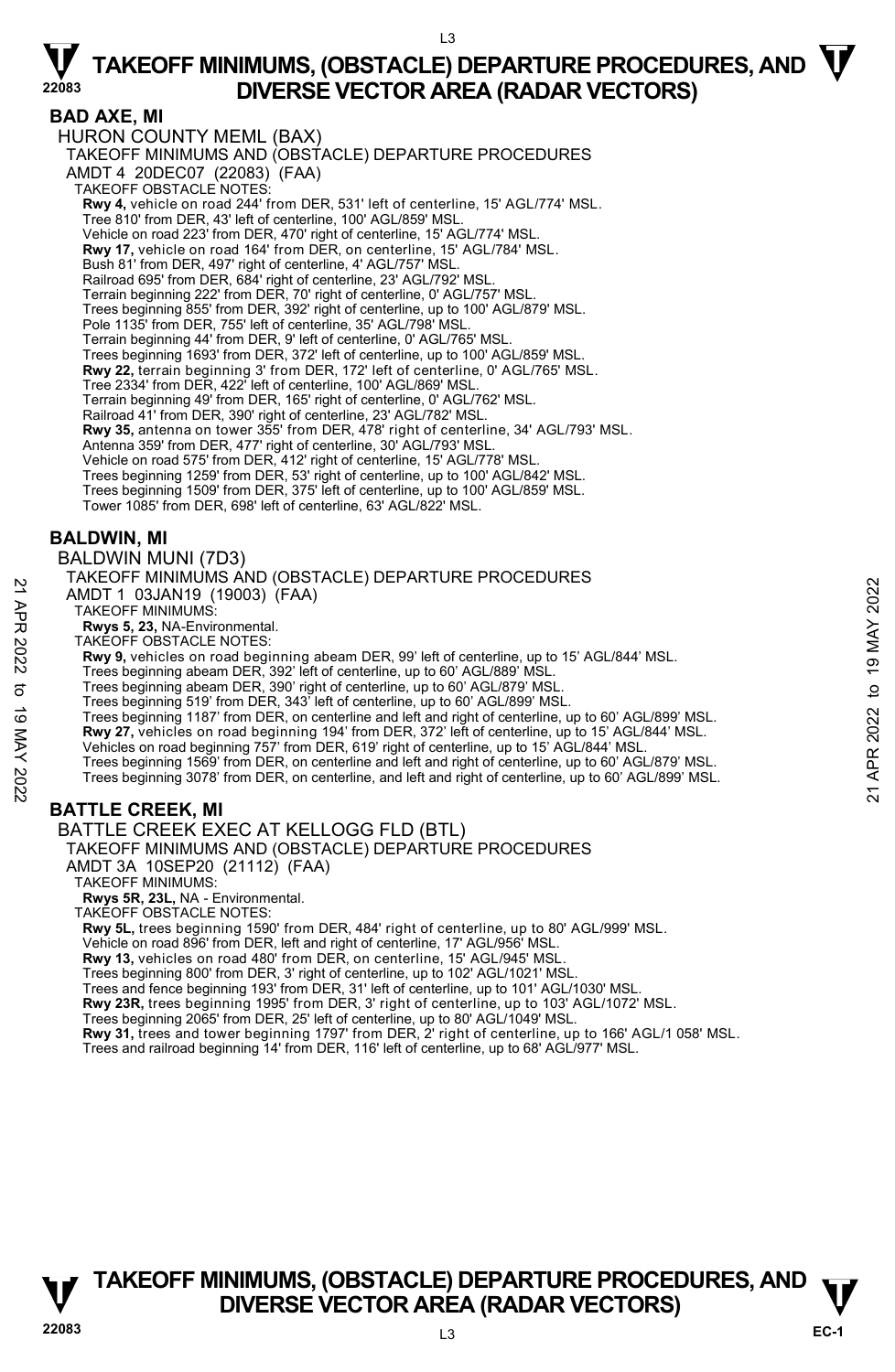$\overline{A}$ 

#### **BAY CITY, MI**

JAMES CLEMENTS MUNI (3CM)

TAKEOFF MINIMUMS AND (OBSTACLE) DEPARTURE PROCEDURES

AMDT 6B 10OCT19 (19283) (FAA)

TAKEOFF MINIMUMS:

## **Rwys 9W, 13W, 18W, 27W, 31W, 36W,** NA – Environmental. DEPARTURE PROCEDURE:

**Rwy 18,** climb heading 183° to 2000 before turning left.

**Rwy 23,** climb heading 232° to 1200 before turning left.

TAKEOFF OBSTACLE NOTES:

**Rwy 5,** road 260' from DER, left and right of centerline, up to 15' AGL/604' MSL.

Tree 1171' from DER 277' left of centerline, 87' AGL/678' MSL.

**Rwy 18**, bushes beginning 186' from DER, 151' right of centerline, 6' AGL/596' MSL.<br>Trees beginning 350' from DER, 200' left of centerline, 10' AGL/597' MSL.

Trees beginning 1368' from DER, 59' right of centerline, up to 80' AGL/673' MSL.

Trees beginning 1768' from DER, 330' left of centerline, up to 95' AGL/699' MSL. Trees beginning 2353' from DER, 127' left of centerline, up to 110' AGL/680' MSL.

**Rwy 23**, trees 1120' from DER, 130' right of centerline, 40' AGL/624' MSL.

**Rwy 36**, trees beginning 103' from DER, 50' left of centerline, up to 27' AGL/621' MSL.

Trees beginning 436' from DER, 162' right of centerline, up to 90' AGL/681' MSL.

Pole 538' from DER, 434' left of centerline, up to 20' AGL/609' MSL Trees beginning 1856' from DER, 17' left of centerline, up to 87' AGL/681' MSL.

#### **BEAVER ISLAND, MI**

BEAVER ISLAND (SJX) TAKEOFF MINIMUMS AND (OBSTACLE) DEPARTURE PROCEDURES ORIG 01JAN98 (98001) (FAA) TAKEOFF MINIMUMS: **Rwys 9, 27,** 300-1. **Rwys 5,14, 23, 32,** NA.

#### **BELLAIRE, MI**

ANTRIM COUNTY (ACB) TAKEOFF MINIMUMS AND (OBSTACLE) DEPARTURE PROCEDURES AMDT 6 03AUG06 (06215) (FAA) TAKEOFF MINIMUMS: **Rwy 2,** 700-3 or std. w/ a min. climb of 417' per NM to 1500. DEPARTURE PROCEDURE: **Rwy 2,** climb heading 022° to 1200 before turning right. **Rwy 20,** climb heading 202° to 1300 before turning left. TAKEOFF OBSTACLE NOTES: **EXECUTE:**<br> **BELLAIRE, MI**<br>
ANTRIM COUNTY (ACB)<br>
TAKEOFF MINIMUMS AND (OBSTACLE) DEPARTURE PROCEDURES<br>
TAKEOFF MINIMUMS:<br>
TAKEOFF MINIMUMS:<br>
TAKEOFF MINIMUMS:<br>
TAKEOFF MINIMUMS:<br> **EVARIURE PROCEDURE:**<br>
TAKEOFF MINIMUMS:<br>

**Rwy 2,** road 385' from DER, 528' right of centerline, 15' AGL/646' MSL.<br>Multiple trees beginning 2535' from DER, 96' left of centerline, up to 100' AGL/884' MSL.

Multiple trees beginning 406' from DER, 235' right of centerline, up to 100' AGL/1147' MSL.

Tower 2.57 NM from DER, 3271' right of centerline, 168' AGL/1198' MSL.<br>**Rwy 20,** multiple trees beginning 64' from DER, 204' right of centerline up to 100' AGL/693' MSL.

Multiple buildings and antenna on tower beginning 2641' from DER, 909' right of centerline, up to 121' AGL/721' MSL.

Multiple trees beginning 125' from DER, 220' left of centerline, up to 100' AGL/720' MSL.

### **BENTON HARBOR, MI**

SOUTHWEST MICHIGAN RGNL (BEH)

TAKEOFF MINIMUMS AND (OBSTACLE) DEPARTURE PROCEDURES

AMDT 7A 07OCT21 (21280) (FAA)

TAKEOFF MINIMUMS:

**Rwy 28,** 300-1¼ or std. w/min. climb of 205' per NM to 900.

**Rwy 32,** 300-1½ or std. w/min. climb of 283' per NM to 900.

TAKEOFF OBSTACLE NOTES:

**Rwy 10,** tree 1456' from DER, 844' left of centerline, 704' MSL.

Tree 1819' from DER, 791' right of centerline, 697' MSL. Trees beginning 2023' from DER, 882' left of centerline, up to 720' MSL.

Tree 2539' from DER, 1003' left of centerline, 731' MSL. Trees beginning 2983' from DER, 975' left of centerline, up to 734' MSL.

Tree 3363' from DER, 295' left of centerline, 738' MSL.

Tree 3686' from DER, 259' left of centerline, 747' MSL.

Tree, transmission line beginning 3860' from DER, 232' left of centerline, up to 762' MSL.

**Rwy 14,** lighting 9' from DER, 71' left and 69' right of centerline, up to 3' AGL/632' MSL.

Tree, pole, transmission line beginning 978' from DER, 192' right of centerline, up to 695' MSL.

Tree 1185' from DER, 54' left of centerline, 662' MSL.

Catenary 1317' from DER, 233' left of centerline, 30' AGL/670' MSL.

Tree, pole, transmission line beginning 1347' from DER, 123' left of centerline, up to 695' MSL.

Tree, catenary, pole, transmission line beginning 1400 ' from DER, 114' right of centerline, up to 699' MSL. Tree 1451' from DER, 375' left of centerline, 700' MSL.

 **CON'T**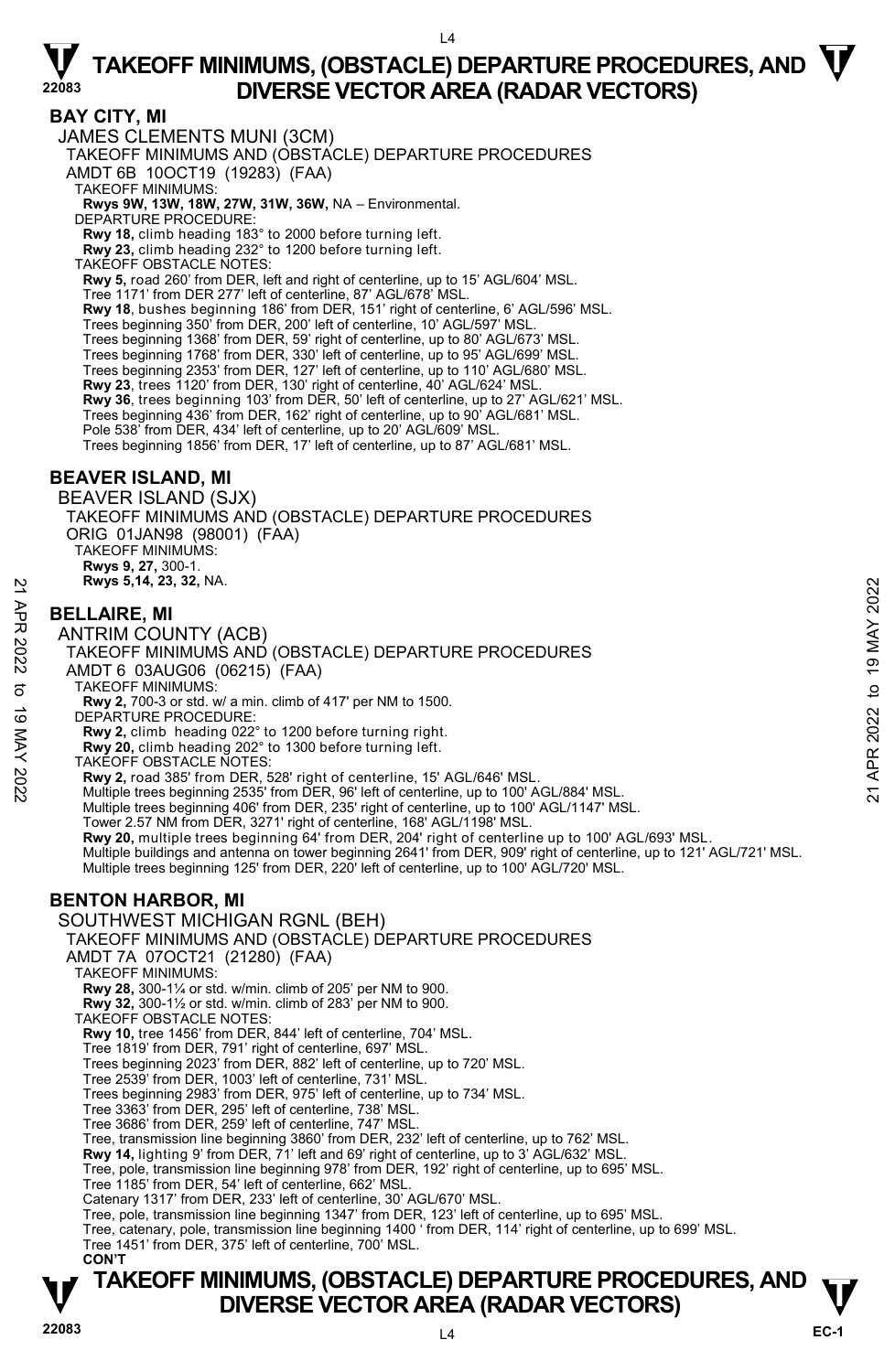$15$ 

### **BENTON HARBOR, MI (CON'T)**

SOUTHWEST MICHIGAN RGNL (BEH) (CON'T) **Rwy 14 (CON'T),** tree, tower beginning 1497' from DER, 8' left of centerline, up to 717' MSL.<br>Trees beginning 1622' from DER, 23' right of centerline, up to 708' MSL. Trees beginning 2035' from DER, 98' right of centerline, up to 713' MSL.<br>Trees beginning 2228' from DER, 51' right of centerline, up to 730' MSL.<br>Trees beginning 2449' from DER, 21' right of centerline, up to 730' MSL. Trees beginning 2637' from DER, 120' left of centerline, up to 732' MSL. Trees beginning 2736' from DER, 61' left of centerline, up to 740' MSL. Trees beginning 2955' from DER, 69' left of centerline, up to 744' MSL. Trees beginning 3257' from DER, 35' left of centerline, up to 748' MSL. **Rwy 28,** tree 582' from DER, 589' right of centerline, 645' MSL. Tree 882' from DER, 595' right of centerline, 654' MSL. Tree 907' from DER, 629' right of centerline, 662' MSL. Vertical structure 955' from DER, 312' left of centerline, 662' MSL. Trees beginning 1149' from DER, 635' left of centerline, up to 698' MSL. Trees beginning 2230' from DER, 997' left of centerline, up to 702' MSL.<br>**Rwy 32,** trees beginning 9' from DER, 348' left of centerline, up to 655' MSL. Trees beginning 36' from DER, 54' right of centerline, up to 671' MSL. Trees beginning 108' from DER, 232' left of centerline, up to 662' MSL. Tree 790' from DER, 390' left of centerline, 665' MSL. Trees beginning 840' from DER, 380' left of centerline, up to 669' MSL. Trees beginning 1054' from DER, 106' right of centerline, up to 674' MSL. Tree 1262' from DER, 389' right of centerline, 679' MSL. Trees beginning 1265' from DER, 253' right of centerline, up to 685' MSL. Tree 1307' from DER, 163' left of centerline, 673' MSL. Trees beginning 1413' from DER, 424' left of centerline, up to 685' MSL. Tree 2094' from DER, 520' right of centerline, 690' MSL. Transmission line 2368' from DER, 107' left of centerline, 64' AGL/703' MSL. Transmission line 2425' from DER, 389' right of centerline, 74' AGL/694' MSL. Tree 2513' from DER, 756' left of centerline, 720' MSL. Trees beginning 2652' from DER, 604' left of centerline, up to 723' MSL. Trees beginning 3083' from DER, 62' right of centerline, up to 746' MSL. **BERRIEN SPRINGS, MI**  ANDREW UNIVERSITY AIRPARK (C20) TAKEOFF MINIMUMS AND (OBSTACLE) DEPARTURE PROCEDURES AMDT 1 08NOV18 (18312) (FAA) TAKEOFF MINIMUMS: **Rwys 3, 21,** NA- environmental, obstacles. **Rwy 13,** NA- obstacles. **Rwy 31,** 300-1 or std. w/min. climb of 328' per NM to 900. Procedure NA at night. TAKEOFF OBSTACLE NOTES: **Rwy 31**, trees beginning 28' from DER, 49' right of centerline, up to 756' MSL. Tree, terrain, vehicle on road, sign, pole beginning 53' from DER, 14' left of centerline, up to 747' MSL. Trees beginning 165' from DER, 24' right of centerline, up to 758' MSL. Tree, terrain, traverse way, sign, pole beginning 396' from DER, 51' right of centerline, up to 761' MSL.<br>Tree, pole beginning 1880' from DER, 243' right of centerline, up to 769' MSL. Pole, tree beginning 1927' from DER, 264' left of centerline, up to 750' MSL. Pole 2045' from DER, 130' left of centerline, 752' MSL. Trees beginning 2102' from DER, 258' right of centerline, up to 774' MSL. Tree, pole beginning 2190' from DER, 6' right of centerline, up to 782' MSL. Tree 2237' from DER, 29' left of centerline, 769' MSL. Trees beginning 2413' from DER, 414' right of centerline, up to 806' MSL. Tree, pole beginning 2519' from DER, 127' left of centerline, up to 775' MSL. Tree, pole beginning 2598' from DER, 628' right of centerline, up to 807' MSL. Tree, vehicle on road, pole beginning 2739' from DER, 716' right of centerline, up to 809' MSL.<br>Tree, pole, building beginning 2919' from DER, 128' left of centerline, up to 780' MSL. Trees beginning 3132' from DER, 178' left of centerline, up to 801' MSL. Tree, pole beginning 3210' from DER, 344' left of centerline, up to 809' MSL. Trees beginning 2652' from DER, 604' left of centerline, up to 723' MSL.<br>
Trees beginning 3083' from DER, 62' right of centerline, up to 746' MSL.<br>
Trees beginning 3083' from DER, 62' right of centerline, up to 746' MSL.<br>

- Tree, pole, building beginning 3616' from DER, 962' left of centerline, up to 820' MSL.
- Tree, pole beginning 4031' from DER, 1031' left of centerline, up to 834' MSL.
- Tree 4636' from DER, 1662' left of centerline, 828' MSL.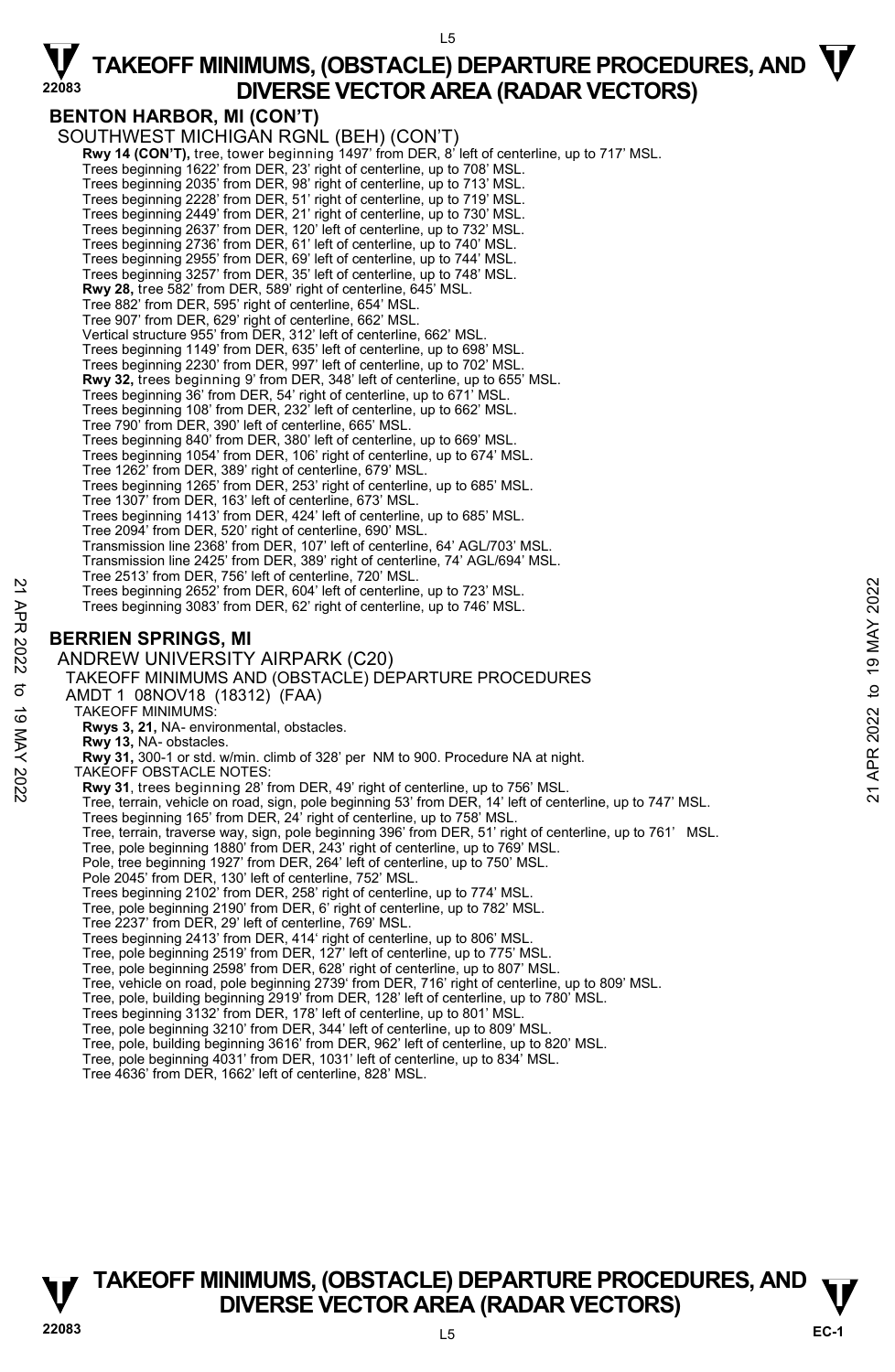L6

**BIG RAPIDS, MI**  ROBEN-HOOD (RQB) TAKEOFF MINIMUMS AND (OBSTACLE) DEPARTURE PROCEDURES AMDT 6A 21JUN18 (18172) (FAA) TAKEOFF MINIMUMS: **Rwy 14,** 200-1¼ or std. w/ min. climb of 210' per NM to 1200. **Rwy 27,** 300-1½ or std. w/ min. climb of 400' per NM to 1200. **Rwy 32,** 200-1½ or std. w/ min. climb of 300' per NM to 1200. TAKEOFF OBSTACLE NOTES: **Rwy 9,** lighting 39' from DER, 77' right of centerline, 946' MSL. Lighting 40' from DER, 77' left of centerline, 5' AGL/946' MSL. Tree 1880' from DER, 714' left of centerline, 992' MSL.. Tree 4536' from DER, 1640' left of centerline, 1060' MSL. Tree 4611' from DER, 1567' left of centerline, 1063' MSL. Tree 4652' from DER, 1724' left of centerline, 1072' MSL. Tree 4738' from DER, 1523' left of centerline, 1074' MSL. Tree 4783' from DER, 1636' left of centerline, 120' AGL/1083' MSL. Trees beginning 4858' from DER, 1497' left of centerline, up to 126' AGL/1090' MSL. **Rwy 14,** tree 73' from DER, 202' right of centerline, 958' MSL. Pole, tree, traverse way beginning 77' from DER, 451' left of centerline, up to 959' MSL.<br>Trees beginning 94' from DER, 201' right of centerline, up to 74' AGL/992' MSL. Trees beginning 224' from DER, 425' left of centerline, up to 970' MSL. Trees, pole beginning 328' from DER, 123' left of centerline, up to 78' AGL/997' MSL.<br>Trees beginning 1197' from DER, 92' right of centerline, up to 999' MSL.<br>Trees beginning 1322' from DER, 152' left of centerline, up to Trees beginning 1624' from DER, 718' right of centerline, up to 1002' MSL. Trees beginning 1734' from DER, 52' right of centerline, up to 1003' MSL. Tree 2721' from DER, 483' right of centerline, 1013' MSL. Trees beginning 2727' from DER, 487' right of centerline, up to 1019' MSL. Antenna 5968' from DER, 2085' left of centerline, 1078' MSL. **Rwy 27,** tree, lighting, terrain beginning 2' from DER, 112' right of centerline, up to 5' AGL/1001' MSL. Lighting 9' from DER, 112' left of centerline, 991' MSL. Tree 240' from DER, 472' left of centerline, 999' MSL. Tree 544' from DER, 544' left of centerline, 1012' MSL. Tree 725' from DER, 659' left of centerline, 1038' MSL. Tree 745' from DER, 628' right of centerline, 1010' MSL. Trees beginning 912' from DER, 192' right of centerline, up to 1018' MSL. Trees beginning 1160' from DER, 460' right of centerline, up to 1059' MSL. Trees beginning 1275' from DER, 97' right of centerline, up to 1062' MSL. Tree 1442' from DER, 120' left of centerline, 1050' MSL. Trees beginning 1858' from DER, 157' left of centerline, up to 1059' MSL. Tree 1970' from DER, 312' left of centerline, 1072' MSL. Trees beginning 1976' from DER, 231' right of centerline, up to 1066' MSL. Tree 2046' from DER, 902' left of centerline, 1084' MSL. Trees beginning 2054' from DER, 11' left of centerline, up to 1111' MSL. Tree 2054' from DER, 721' left of centerline, 1095' MSL. Tree 2063' from DER, 748' right of centerline, 1087' MSL. Trees, building, pole beginning 2065' from DER, 35' right of centerline, up to 1104' MSL. Trees beginning 2209' from DER, 14' left of centerline, up to 1118' MSL. Trees, pole beginning 2605' from DER, 62' left of centerline, up to 1121' MSL. Tree 2777' from DER, 898' left of centerline, 1124' MSL. Trees beginning 2816' from DER, 413' left of centerline, up to 1126' MSL. Trees, pole beginning 2849' from DER, 165' left of centerline, up to 1127' MSL. Trees beginning 2929' from DER, 994' left of centerline, up to 1136' MSL. Trees, pole beginning 3029' from DER, 166' left of centerline, up to 1138' MSL. Trees, pole, sign beginning 3165' from DER, 25' left of centerline, up to 1146' MSL. Pole, trees beginning 3383' from DER, 53' right of centerline, up to 1108' MSL. Trees, pole beginning 3645' from DER, 37' right of centerline, up to 1124' MSL. Sign, trees, pole beginning 3902' from DER, 33' right of centerline, up to 1132' MSL. Trees beginning 4227' from DER, 408' right of centerline, up to 1137' MSL. Trees beginning 4558' from DER, 171' right of centerline, up to 1138' MSL. Trees beginning 4703' from DER, 163' left of centerline, up to 1152' MSL. Trees beginning 4716' from DER, 164' right of centerline, up to 1153' MSL. Trees beginning 4761' from DER, 1' left of centerline, up to 1167' MSL. Example 10. The and The Train Deginining 2' rom DER, 112' left of centerline, 999' MSL.<br>
Tree 240' from DER, 472' left of centerline, 999' MSL.<br>
Tree 544' from DER, 542' left of centerline, 1032' MSL.<br>
Tree 725' from DER,

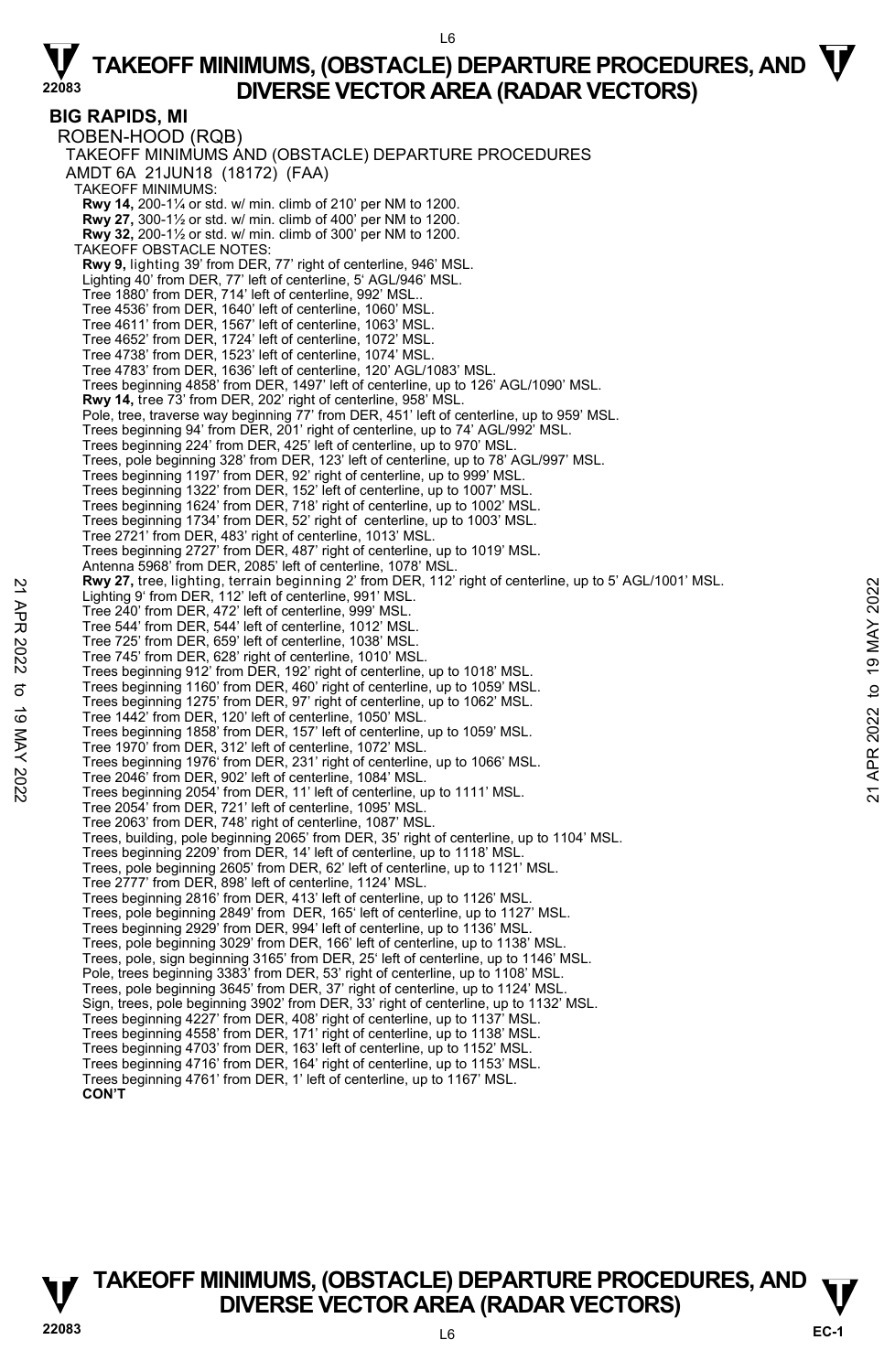#### $17$

 $\nabla$  TAKEOFF MINIMUMS, (OBSTACLE) DEPARTURE PROCEDURES, AND  $\nabla$ **DIVERSE VECTOR AREA (RADAR VECTORS)** 

#### **BIG RAPIDS, MI (CON'T)**  ROBEN-HOOD (RQB) (CON'T)

 **Rwy 27 (CON'T),** trees beginning 4817' from DER, 93' right of centerline, up to 1155' MSL. Trees beginning 5498' from DER, 42' left of centerline, up to 1171' MSL. Tree 5546' from DER, 636' right of centerline, 1156' MSL. Trees beginning 5627' from DER, 202' right of centerline, up to 1162' MSL. Trees beginning 5716' from DER, 2' left of centerline, up to 1176' MSL. Trees beginning 5854' from DER, 258' left of centerline, up to 1183' MSL. Trees beginning 5858' from DER, 13' left of centerline, up to 94' AGL/1185' MSL. Trees beginning 6036' from DER, 70' right of centerline, up to 1167' MSL. Trees beginning 1 NM from DER, 162' right of centerline, up to 1168' MSL. Vertical structure 1.2 NM from DER, 1391' right of centerline, 100' AGL/1196' MSL. **Rwy 32,** terrain 20' from DER, 242' right of centerline, 933' MSL.<br>Trees, terrain beginning 28' from DER, 342' left of centerline, up to 936' MSL. Tree 196' from DER, 225' left of centerline, 5' AGL/938' MSL. Tree 347' from DER, 563' left of centerline, 942' MSL. Lighting 469' from DER, 387' right of centerline, 946' MSL. Lighting 668' from DER, 6' right of centerline, 950' MSL. Tree 696' from DER, 676' left of centerline, 951' MSL. Wind indicator 993' from DER, 519' left of centerline, 11' AGL/958' MSL. Tree 1965' from DER, 834' right of centerline, 994' MSL. Tree 2117' from DER, 658' right of centerline, 1002' MSL. Trees beginning 2244' from DER, 548' right of centerline, up to 1012' MSL. Trees beginning 2329' from DER, 346' right of centerline, up to 1030' MSL. Trees beginning 2436' from DER, 409' right of centerline, up to 1031' MSL.. Trees beginning 2529' from DER, 125' right of centerline, up to 1035' MSL. Pole 2659' from DER, 1104' left of centerline, 1000' MSL.. Trees, pole beginning 2666' from DER, 44' left of centerline, up to 1026' MSL.. Lighting, trees beginning 2979' from DER, 613' left of centerline, up to 59' AGL/1027' MSL. Trees beginning 3289' from DER, 401' left of centerline, up to 1033' MSL. Tree 4265' from DER, 756' left of centerline, 1041' MSL. Trees beginning 4273' from DER, 318' left of centerline, up to 1053' MSL. Tree 4503' from DER, 703' right of centerline, 1053' MSL. Trees beginning 4558' from DER, 418' left of centerline, up to 1088' MSL. Trees beginning 4774' from DER, 372' left of centerline, up to 1092' MSL. Trees beginning 4825' from DER, 461' left of centerline, up to 1096' MSL. Tree 4929' from DER, 117' right of centerline, 1067' MSL. Trees beginning 4930' from DER, 65' left of centerline, up to 91' AGL/1103' MSL. Trees beginning 5038' from DER, 277' left of centerline, up to 92' AGL/1107' MSL. Tree 5057' from DER, 367' right of centerline, 1073' MSL. Tree 5084' from DER, 521' right of centerline, 1075' MSL. Tree 5096' from DER, 165' left of centerline, 88' AGL/1110' MSL. Trees beginning 5102' from DER, 15' left of centerline, up to 92' AGL/1118' MSL. Trees beginning 5103' from DER, 13' right of centerline, up to 1100' MSL. Tree 5375' from DER, 279' right of centerline, 1111' MSL. Trees beginning 5393' from DER, 50' right of centerline, up to 99' AGL/1113' MSL. Trees beginning 5704' from DER, 177' left of centerline, up to 1119' MSL. Tree 5862' from DER, 142' left of centerline, 1121' MSL. Trees beginning 5886' from DER, 37' left of centerline, up to 1122' MSL. Trees beginning 5997' from DER, 126' left of centerline, up to 1127' MSL. Trees beginning 6045' from DER, 19' left of centerline, up to 104' AGL/1128' MSL. Tree 1.2 NM from DER, 1914' left of centerline, 1119' MSL. 22 Tree Sole mind 217, from DER, 318 left of centerline, up to 1053 MSL.<br>
Tree beginning 4273 from DER, 318 left of centerline, up to 1053 MSL.<br>
Tree soleginning 4573 from DER, 318 left of centerline, up to 1088 MSL.<br>
Tree

### **BOIS BLANC ISLAND, MI**

BOIS BLANC ISLAND (6Y1) TAKEOFF MINIMUMS AND (OBSTACLE) DEPARTURE PROCEDURES ORIG 13NOV14 (14317) (FAA) TAKEOFF OBSTACLE NOTES: **Rwy 10,** trees beginning abeam DER, 144' left of centerline, up to 100' AGL/759' MSL. Trees beginning abeam DER, 200' right of centerline, up to 100' AGL/759' MSL. Trees beginning 1738' from DER, left and right of centerline, up to 100' AGL/759' MSL. **Rwy 28,** trees beginning abeam DER, 217' left of centerline, up to 100' AGL/769' MSL. Trees beginning abeam DER, 266' right of centerline, up to 100' AGL/799' MSL. Vehicles on road beginning abeam DER, 170' left of centerline, up to 15' AGL/684' MSL. Vehicles on road beginning 440' from DER, crossing centerline from left to right, up to 15' AGL/684' MSL. Trees beginning 1590' from DER, left and right of centerline up to 100' AGL/799' MSL.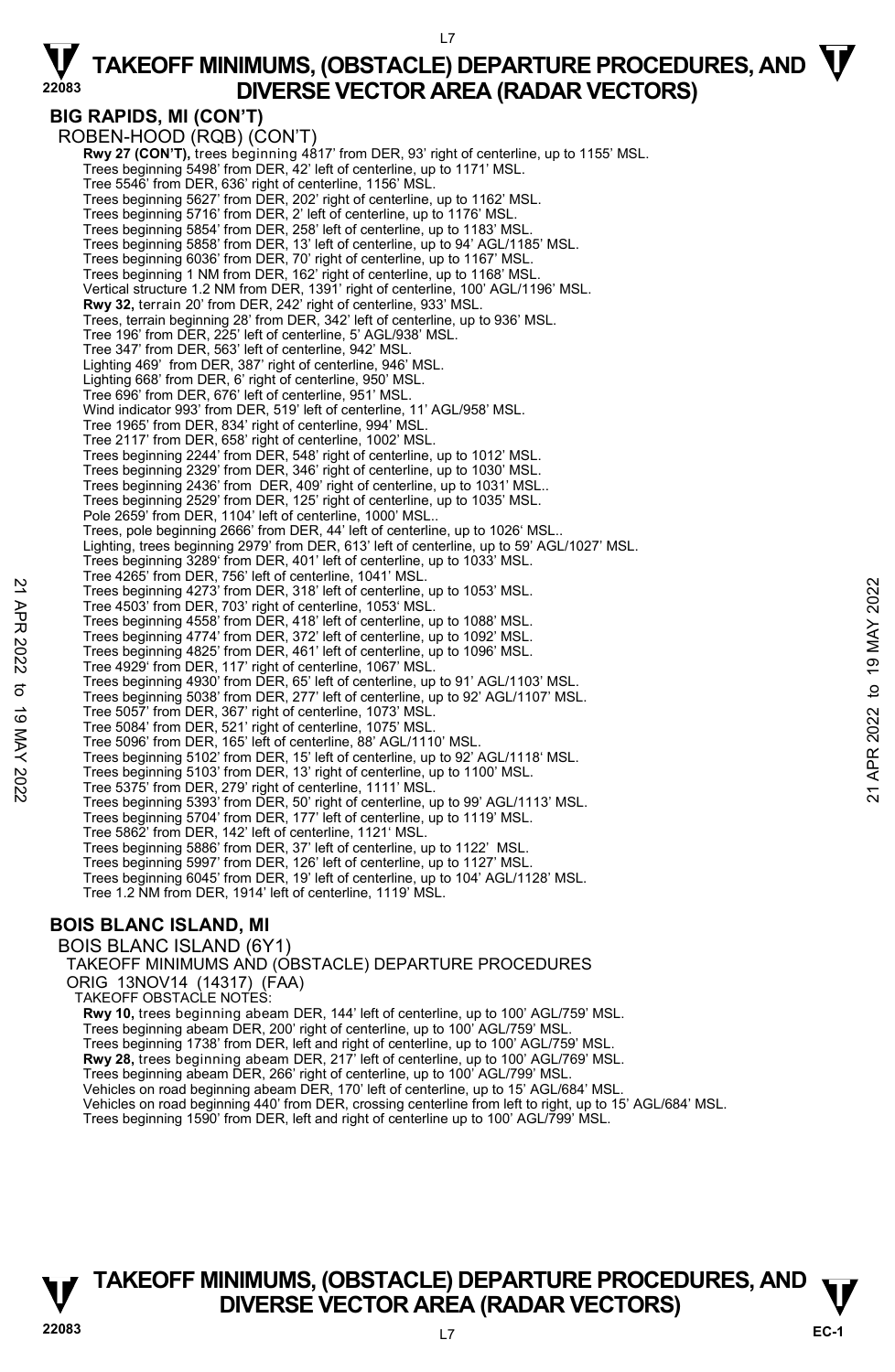#### L8

# $\nabla$  TAKEOFF MINIMUMS, (OBSTACLE) DEPARTURE PROCEDURES, AND  $\nabla$ **DIVERSE VECTOR AREA (RADAR VECTORS)**

**BOYNE CITY, MI**  BOYNE CITY MUNI (N98) TAKEOFF MINIMUMS AND (OBSTACLE) DEPARTURE PROCEDURES AMDT 1 20JUN19 (19171) (FAA) TAKEOFF MINIMUMS: **Rwy 9,** 600-2¾ or std. w/min. climb of 503' per NM to 1300. **Rwy 27,** std. w/min. climb of 238' per NM to 1800 or 1200-2½ for VCOA. DEPARTURE PROCEDURE: **Rwy 9,** climb heading 098° to 1200 before proceeding on course. **Rwy 27,** climb heading 278° to 1900 before turning left. VCOA: **Rwy 27,** obtain ATC approval for VCOA when requesting IFR clearance. Climb in visual conditions to cross Boyne City Muni at or above 1700 before proceeding on course. TAKEOFF OBSTACLE NOTES: **Rwy 9,** tree 10' from DER, 180' right of centerline, 681' MSL. NAVAID 13' from DER, 112' left of centerline, 8' AGL/661' MSL. Tree 38' from DER, 300' left of centerline, 700' MSL. Tree, vehicles on road beginning 98' from DER, 246' right of centerline, up to 704' MSL. Tree 125' from DER, 486' left of centerline, 722' MSL. Tree, pole, transmission line beginning 143' from DER, 18' left of centerline, up to 739' MSL.<br>Tree, sign, vehicles on road beginning 175' from DER, 145' right of centerline, up to 709' MSL.<br>Tree, vehicles on road, transmi Trees beginning 893' from DER, 22' right of centerline, up to 732' MSL. Trees beginning 2479' from DER, 55' left of centerline, up to 740' MSL. Tree 2594' from DER, 296' right of centerline, 733' MSL. Tree 2602' from DER, 124' right of centerline, 745' MSL. Trees beginning 2612' from DER, 82' right of centerline, up to 755' MSL. Tree 2618' from DER, 83' left of centerline, 751' MSL. Trees beginning 2621' from DER, 32' left of centerline, up to 755' MSL. Tree 2654' from DER, 187' left of centerline, 759' MSL. Trees beginning 2654' from DER, 58' right of centerline, up to 762' MSL. Trees beginning 2655' from DER, 128' left of centerline, up to 760' MSL. Trees beginning 2681' from DER, 53' left of centerline, up to 761' MSL. Trees beginning 2682' from DER, 35' right of centerline, up to 763' MSL. Trees beginning 2709' from DER, 158' left of centerline, up to 766' MSL. Trees beginning 2753' from DER, 4' left of centerline, up to 768' MSL. Trees beginning 2820' from DER, 2' left of centerline, up to 773' MSL.<br>Trees beginning 3881' from DER, 1083' left of centerline, up to 823' MSL.<br>Trees beginning 3974' from DER, 473' left of centerline, up to 846' MSL. Trees beginning 4075' from DER, 322' left of centerline, up to 861' MSL. Tree 4481' from DER, 849' left of centerline, 868' MSL. Trees beginning 4502' from DER, 459' left of centerline, up to 869' MSL. Trees beginning 4641' from DER, 443' left of centerline, up to 879' MSL. Trees beginning 4727' from DER, 467' left of centerline, up to 886' MSL. Trees beginning 4834' from DER, 691' left of centerline, up to 887' MSL. Trees beginning 4854' from DER, 395' left of centerline, up to 892' MSL. Trees beginning 4935' from DER, 286' left of centerline, up to 909' MSL. Trees beginning 5063' from DER, 266' left of centerline, up to 923' MSL. Trees beginning 5086' from DER, 299' left of centerline, up to 936' MSL. Trees beginning 5157' from DER, 286' left of centerline, up to 939' MSL. Tree 5189' from DER, 1178' left of centerline, 940' MSL. Trees beginning 5197' from DER, 271' left of centerline, up to 962' MSL. Trees beginning 5292' from DER, 213' left of centerline, up to 988' MSL. Tree, terrain beginning 5371' from DER, on centerline, up to 997' MSL.<br>Tree 5605' from DER, 1019' right of centerline, 805' MSL.<br>Trees beginning 5812' from DER, 11' right of centerline, up to 814' MSL. Trees beginning 5912' from DER, 227' right of centerline, up to 823' MSL. Trees beginning 5933' from DER, 307' right of centerline, up to 831' MSL. Trees beginning 5972' from DER, 14' right of centerline, up to 838' MSL. Tree, terrain beginning 6023' from DER, 14' left of centerline, up to 1027' MSL. Trees beginning 6066' from DER, 2' right of centerline, up to 858' MSL. Tree, terrain beginning 1 NM from DER, 9' left of centerline, up to 1036' MSL. Trees beginning 1 NM from DER, 133' right of centerline, up to 873' MSL. Trees beginning 1.1 NM from DER, 151' right of centerline, up to 894' MSL. Trees beginning 1.1 NM from DER, 360' right of centerline, up to 898' MSL. Trees beginning 1.1 NM from DER, 1802' left of centerline, up to 1050' MSL. Tree 1.1 NM from DER, 540' right of centerline, 912' MSL. Trees beginning 1.1 NM from DER, 336' right of centerline, up to 931' MSL. Tree, terrain beginning 1.1 NM from DER, 224' left of centerline, up to 1061' MSL. Trees beginning 1.1 NM from DER, 139' right of centerline, up to 954' MSL. Tree, terrain beginning 1.1 NM from DER, 495' left of centerline, up to 1074' MSL. Tree, terrain beginning 1.2 NM from DER, 197' left of centerline, up to 1087' MSL. Tree 1.2 NM from DER, 339' right of centerline, 972' MSL. Tree, pole, transmission line, catenary beginning 1.2 NM from DER, 4' right of centerline, up to 1007' MSL. Tree, terrain, transmission line, pole beginning 1.2 NM from DER, 19' left of centerline, up to 1127' MSL. **CON'T**  Trees beginning 2654 from DER, 9.8' right of centerline, up to 760' MSL.<br>
Trees beginning 2681' from DER, 32' left of centerline, up to 760' MSL.<br>
Trees beginning 2681' from DER, 35' left of centerline, up to 761' MSL.<br>
T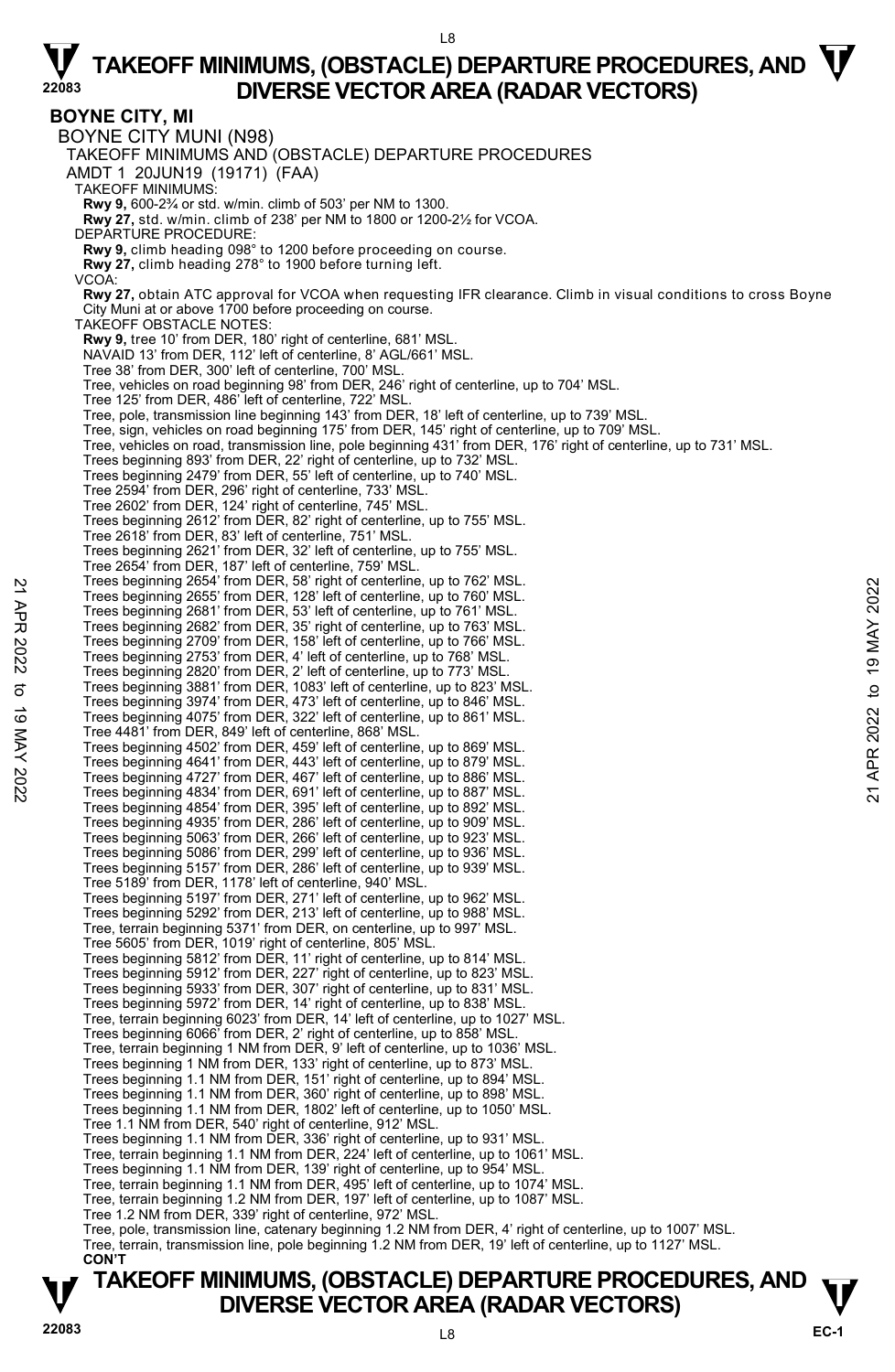### **BOYNE CITY, MI (CON'T)**

BOYNE CITY MUNI (N98) (CON'T) **Rwy 9 (CON'T),** trees beginning 1.3 NM from DER, 320' right of centerline, up to 1011' MSL.<br>Trees beginning 1.3 NM from DER, 174' right of centerline, up to 1027' MSL. Trees beginning 1.3 NM from DER, 117' right of centerline, up to 1036' MSL. Trees beginning 1.3 NM from DER, 280' left of centerline, up to 1130' MSL. Trees beginning 1.3 NM from DER, 12' left of centerline, up to 1141' MSL. Trees beginning 1.4 NM from DER, 301' right of centerline, up to 1040' MSL. Trees beginning 1.4 NM from DER, 361' left of centerline, up to 1146' MSL. Trees beginning 1.4 NM from DER, 63' right of centerline, up to 1051' MSL. Trees beginning 1.4 NM from DER, 119' left of centerline, up to 1147' MSL. Tree 1.4 NM from DER, 289' right of centerline, 1055' MSL. Trees beginning 1.4 NM from DER, 30' left of centerline, up to 1149' MSL. Trees beginning 1.4 NM from DER, 2' right of centerline, up to 1080' MSL. Trees beginning 1.4 NM from DER, 70' right of centerline, up to 1101' MSL. Trees beginning 1.5 NM from DER, 786' left of centerline, up to 1151' MSL. Tree, terrain beginning 1.5 NM from DER, 47' left of centerline, up to 1157' MSL. Trees beginning 1.5 NM from DER, 700' left of centerline, up to 1161' MSL. Tree, terrain beginning 1.5 NM from DER, 13' left of centerline, up to 1167' MSL. Trees beginning 1.5 NM from DER, 52' right of centerline, up to 1132' MSL. Trees beginning 1.5 NM from DER, 8' right of centerline, up to 1142' MSL. Tree 2.2 NM from DER, 2497' right of centerline, 1025' MSL. **Rwy 27,** building 30' from DER, 437' right of centerline, 27' AGL/678' MSL. Tree 30' from DER, 311' right of centerline, 703' MSL. Tree, building, pole, transmission line beginning 45' from DER, 1' right of centerline, up to 725' MSL. Vehicles on road 64' from DER, 203' left of centerline, 672' MSL. Pole 113' from DER, 515' left of centerline, 31' AGL/690' MSL. Building, pole, fence beginning 118' from DER, 67' left of centerline, up to 37' AGL/694' MSL. Tree, pole, building, transmission line beginning 244' from DER, 13' left of centerline, up to 728' MSL. Tree, pole, transmission line, building beginning 435' from DER, 19' right of centerline, up to 726' MSL. Trees beginning 649' from DER, 24' right of centerline, up to 739' MSL. Tree, building, pole, transmission line beginning 719' from DER, 1' right of centerline, up to 743' MSL. Tree, pole, transmission line beginning 1056' from DER, 7' left of centerline, up to 734' MSL. Trees beginning 2774' from DER, 58' left of centerline, up to 743' MSL. **BOYNE FALLS, MI**  BOYNE MOUNTAIN (BFA) TAKEOFF MINIMUMS AND (OBSTACLE) DEPARTURE PROCEDURES AMDT 4 29MAY14 (14149) (FAA) TAKEOFF MINIMUMS: **Rwy 17,** std w/min. climb of 490' per NM to 1400 or 1300-2½ for climb in visual conditions. **Rwy 35,** std w/min. climb of 310' per NM to 1400 or 1300-2½ for climb in visual conditions. DEPARTURE PROCEDURE: **Rwy 17,** climb heading 175° to 1400 before proceeding on course, or for climb in visual conditions cross Boyne Mountain airport at or above 1900 before proceeding on course. When executing VCOA, notify ATC prior to departure. **Rwy 35,** climb heading 355° to 1400 before proceeding on course, or for climb in visual conditions cross Boyne Mountain airport at or above 1900 before proceeding on course. When executing VCOA, notify ATC prior to departure. TAKEOFF OBSTACLE NOTES: **Rwy 17,** vehicles on road beginning 10' from DER, 93' right of centerline, up to 15' AGL/753' MSL. Trees beginning 13' from DER, 170' left of centerline, up to 100' AGL/854' MSL. Vehicles on road beginning 402' from DER, 16' left of centerline, up to 15' AGL/736' MSL. Trees beginning 529' from DER, 143' right of centerline, up to 100' AGL/838' MSL. Trees beginning 2915' from DER, 1028' right of centerline, up to 100' AGL/903' MS Trees beginning 2.4 NM from DER, left and right of centerline, up to 100' AGL/1231' MSL. **Rwy 35,** vehicles on road beginning 28' from DER, left and right of centerline, up to 15' AGL/720' MSL. Trees beginning 613' from DER, 599' left of centerline, up to 100' AGL/805' MSL. Trees beginning 1355' from DER, left and right of centerline, up to 100' AGL/805' MSL. Trees beginning 2319' from DER, 465' right of centerline, up to 100' AGL/797' MSL. Multiple trees beginning 1.6 NM from DER, left and right of centerline, up to 100' AGL/1069' MSL. Trees beginning 1.7 NM from DER, left and right of centerline, up to 100' AGL/1091' MSL. Trees beginning 1.8 NM from DER, left and right of centerline, up to 100' AGL/1124' MSL. Multiple trees beginning 1.9 NM from DER, left and right of centerline, up to 100' AGL/1127' MSL. Multiple trees beginning 2.1 NM from DER, left and right of centerline, up to 100' AGL/1161' MSL. Tree, building, pole, transmission line beginning 719 from DER, 1' right of centerline, up to 734' MSL.<br>
Tree, pole, transmission line beginning 719' from DER, 1' right of centerline, up to 734' MSL.<br>
Tree, pole, transmiss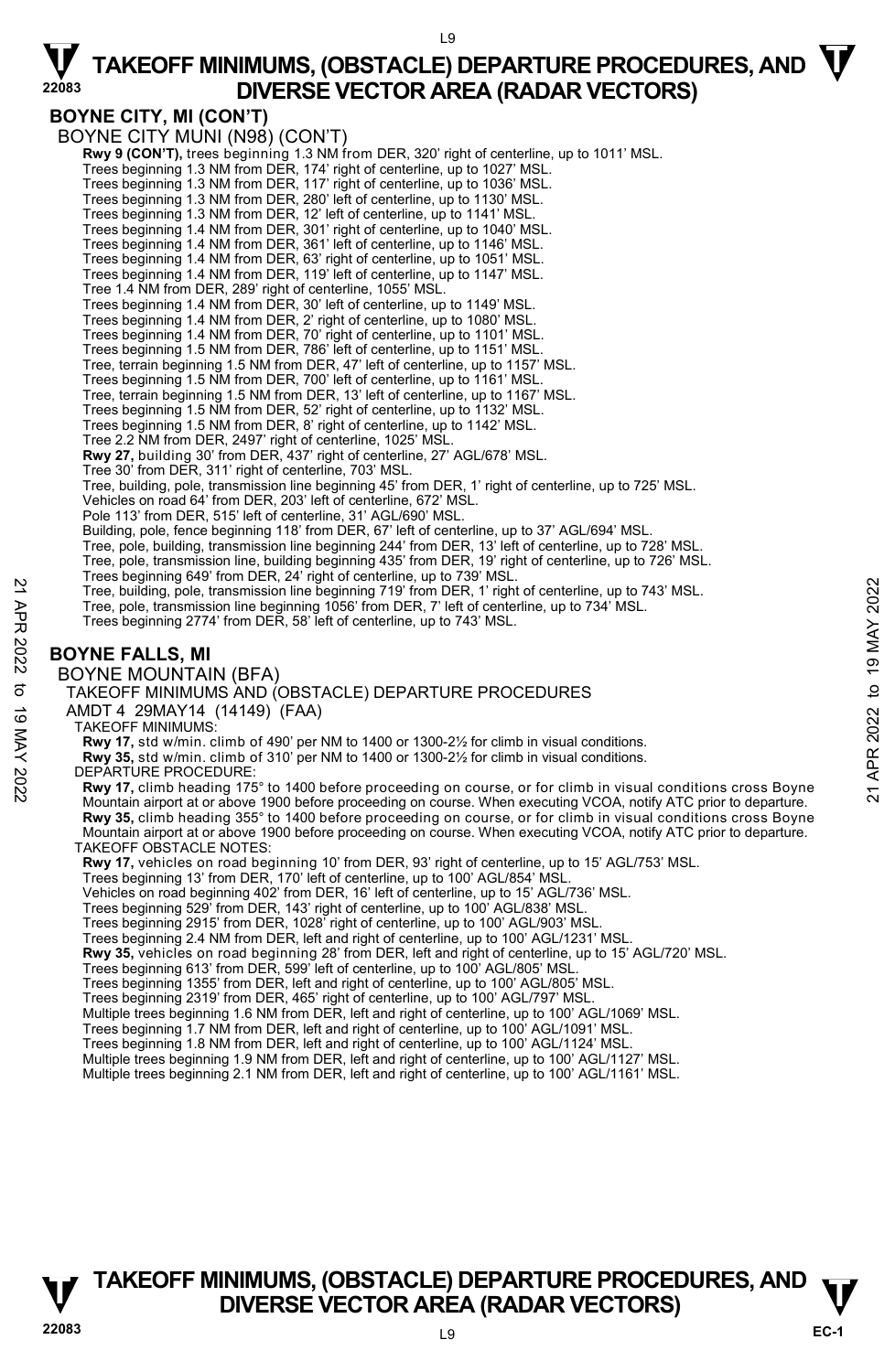**CADILLAC, MI**  WEXFORD COUNTY (CAD) TAKEOFF MINIMUMS AND (OBSTACLE) DEPARTURE PROCEDURES AMDT 7 02JUL09 (09183) (FAA) TAKEOFF MINIMUMS: **Rwys 18, 36,** NA-Environmental. DEPARTURE PROCEDURE: **Rwy 25,** climb heading 250° to 1800 before turning left. TAKEOFF OBSTACLE NOTES: **Rwy 7,** trees beginning 783' from DER, 129' right of centerline, up to 53' AGL/1348' MSL. Trees beginning 849' from DER, 348' left of centerline, up to 74' AGL/1378' MSL. Poles beginning 1221' from DER, 596' left of centerline, up to 30' AGL/1336' MSL Poles beginning 1228' from DER, 366' right of centerline, up to 38' AGL/1333' MSL. Train and tracks 1386' from DER, 819' left of centerline, 23' AGL/1335' MSL. **Rwy 25,** bush 14' from DER, 275' right of centerline, 10' AGL/1317' MSL. Vehicle and road 660' from DER, 623' left of centerline, 15' AGL/1327' MSL. **CARO, MI**  TUSCOLA AREA (CFS) TAKEOFF MINIMUMS AND (OBSTACLE) DEPARTURE PROCEDURES AMDT 2 26MAY16 (16147) (FAA) TAKEOFF MINIMUMS: **Rwys 13, 31** NA-Environmental. TAKEOFF OBSTACLE NOTES: **Rwy 6,** NAVAID 41' from DER, 83' left of centerline, 702' MSL. Bush, tree, pole beginning 152' from DER, 238' left of centerline, up to 715' MSL. Trees beginning 665' from DER, 224' left of centerline, up to 727' MSL. Tree 697' from DER, 674' right of centerline, 753' MSL. Trees beginning 819' from DER, 11' right of centerline, up to 759' MSL. Tree 944' from DER, 419' left of centerline, 766' MSL. Trees beginning 990' from DER, 97' left of centerline, up to 775' MSL. Tree, building, pole, t-l tower beginning 1278' from DER, 204' right of centerline, up to 778' MSL. Trees, t-l tower, pole, tank, beginning 1615' from DER, 471' right of centerline, up to 793' MSL. Tree 3612' from DER, 797' right of centerline, 800' MSL. **Rwy 24,** pole 21' from DER, 330' left of centerline, up to 6' AGL/687' MSL. Tree, NAVAID, pole beginning 35' from DER, 76' left of centerline, up to 703' MSL. Trees beginning 178' from DER, 472' left of centerline, up to 714' MSL. Trees beginning 723' from DER, 565' left of centerline, up to 730' MSL. Tree, pole, t-l tower, catenary beginning 948' from DER, 167' left of centerline, up to 737' MSL. Tree, catenary, pole, t-l tower beginning 1243' from DER, 46' left of centerline, up to 741' MSL.<br>Trees beginning 1369' from DER, 25' right of centerline, up to 770' MSL. Tree, t-l tower, pole beginning 2360' from DER, 108' right of centerline, up to 808' MSL. **CHARLEVOIX, MI**  CHARLEVOIX MUNI (CVX) TAKEOFF MINIMUMS AND (OBSTACLE) DEPARTURE PROCEDURES AMDT 4 20JAN05 (05020) (FAA) TAKEOFF MINIMUMS: **Rwys 4, 22,** N/A. TAKEOFF OBSTACLE NOTES: **Rwy 9,** terrain beginning at DER, left and right of centerline up to 660' MSL. **Rwy 27,** terrain beginning at DER, left and right of centerline up to 693' MSL. **CHARLOTTE, MI**  FITCH H BEACH (FPK) TAKEOFF MINIMUMS AND (OBSTACLE) DEPARTURE PROCEDURES AMDT 3 22JUN17 (17173) (FAA) TAKEOFF MINIMUMS: **Rwys 15, 33,** NA - Environmental. TAKEOFF OBSTACLE NOTES: **Rwy 3,** tree 21' from DER, 482' left of centerline, 14' AGL/899' MSL. REILs and electrical system 35' from DER, 77' left and right of centerline, 4' AGL/894 MSL. Tree and vehicles on road 248' from DER, 337' left of centerline, 909' MSL. Vehicles on road 367' from DER, 516' left of centerline, 911' MSL. Vehicles on road 457' from DER, 461' left of centerline, 912' MSL. Power lines, pole and vehicles on road beginning 520' from DER, 298' left of centerline, up to 40' AGL/936' MSL. Trees, vehicles on road, building, pole, beginning 746' from DER, 101' left of centerline, up to 970' MSL. Tree and OL pole 1108' from DER, 10' left of centerline, 973' MSL. Trees, pole, OL pole, vehicles on road, building, and power lines beginning 1223' from DER, 14' left of centerline, up to 74' AGL/1000' MSL. Tree, beginning 990 Trom DER, 19<sup>7</sup> let of centerline, up to 778 MSL.<br>
Tree, building, pole, t-i tower beginning 1278' from DER, 204' right of centerline, up to 778' MSL.<br>
Tree, 312' from DER, 797' right of centerline, 80

Trees beginning 2366' from DER, 58' left of centerline, up to 1008' MSL.

Tree 4540' from DER, 23' left of centerline, 87' AGL/1021' MSL. Tree 298' from DER, 328' right of centerline, 911' MSL.

 **CON'T**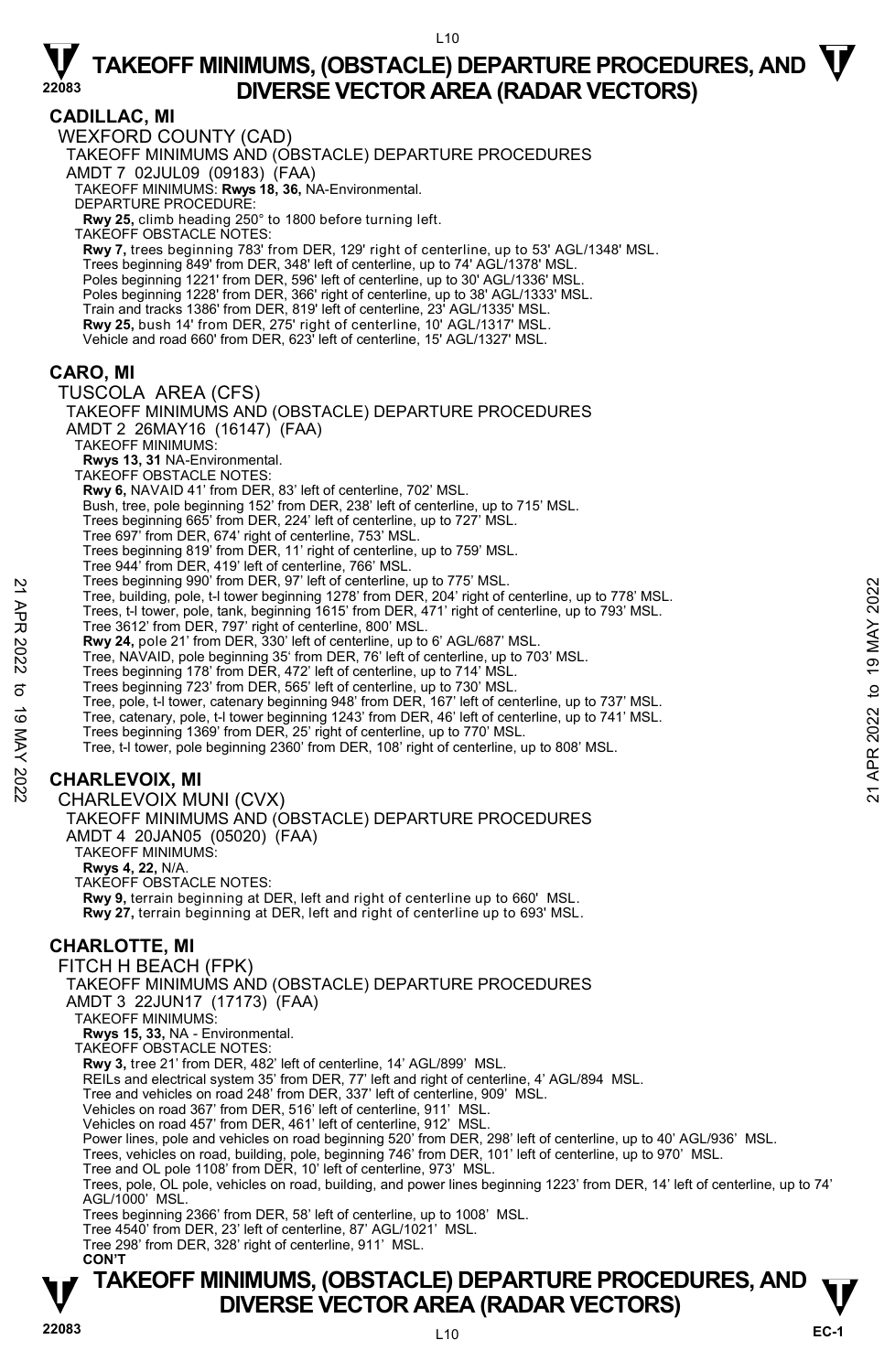### **CHARLOTTE, MI (CON'T)**

FITCH H BEACH (FPK) (CON'T) **Rwy 3 (CON'T),** pole and tree 465' from DER, 264' right of centerline, 935' MSL.<br>Pole 637' from DER, 546' right of centerline, 936' MSL. Pole and trees beginning 676' from DER, 137' right of centerline, up to 38' AGL/938' MSL. Pole and tree 841' from DER, 79' right of centerline, 36' AGL/939' MSL. Poles and tree, beginning 969' from DER, 476' right of centerline, up to 35' AGL/940' MSL. Pole 1003' from DER, 436' right of centerline, 35' AGL/941' MSL Pole, building and vehicles on road beginning 1135' from DER, 108' right of centerline, up to 944' MSL. Pole, tree and vehicles on road beginning 1235' from DER, 16' right of centerline, up to 35' AGL/945' MSL.<br>Sign and pole 1332' from DER, 119' right of centerline, 949' MSL. Pole, building, power lines and vehicles on road beginning 1430' from DER, 13' right of centerline, up to 35' AGL/953' MSL. Sign, vehicles on road and building beginning 1642' from DER, 105' right of centerline, up to 37' AGL/958' MSL. Building, pole, power lines and vehicles on road beginning 1721' from DER, 72' right of centerline, up to 35' AGL/959' MSL. Pole and building 1814' from DER, 500' right of centerline, 43' AGL/968' MSL. Sign, vehicles on road, pole, tree and power lines beginning 1842' from DER, 185' right of centerline, up to 971' MSL. Tree and pole 2181' from DER, 119' right of centerline, 991' MSL. Tree and pole 2292' from DER, 105' right of centerline, 993' MSL. Trees beginning 2426' from DER, 88' right of centerline, up to 1000' MSL. Trees beginning 2487' from DER, 836' right of centerline, up to 1008' MSL. Tree, power lines and pole beginning 2542' from DER, 25' right of centerline, up to 1010' MSL. Trees, antenna and tower beginning 2663' from DER, 35' right of centerline, up to 94' AGL/1026' MSL. **Rwy 21,** trees beginning 17' from DER, 427' right of centerline, up to 53' AGL/929' MSL.<br>REILs and electrical system 33' from DER, 77' left and right of centerline, 5' AGL/884' MSL. Trees beginning 941' from DER, 182' right of centerline, up to 935' MSL. Trees beginning 1042' from DER, 414' right of centerline, up to 944' MSL. Tree, powerlines and pole beginning 1046' from DER, 536' right of centerline, up to 950' MSL.<br>Trees beginning 2319' from DER, 269' right of centerline, up to 952' MSL.<br>Trees beginning 2453' from DER, 682' right of centerli Trees beginning 2554' from DER, 53' right of centerline, up to 982' MSL. Tree 34' from DER, 284' left of centerline, 889' MSL. Tower, airport beacon, pole, powerlines and tree beginning 489' from DER, 553' left of centerline, up to 80' AGL/964' MSL **CHEBOYGAN, MI**  CHEBOYGAN COUNTY (SLH) TAKEOFF MINIMUMS AND (OBSTACLE) DEPARTURE PROCEDURES AMDT 3A 13SEP18 (18256) (FAA) TAKEOFF OBSTACLE NOTES: **Rwy 10,** tree 96' from DER, 379' left of centerline, 643' MSL. Trees beginning 409' from DER, 429' left of centerline, up to 662' MSL. Tree 961' from DER, 598' right of centerline, 670' MSL. Tree 1180' from DER, 503' left of centerline, 663' MSL. Tree 1221' from DER, 431' left of centerline, 667' MSL. Tree 1268' from DER, 357' left of centerline, 669' MSL. Trees beginning 1282' from DER, 189' left of centerline, up to 670' MSL. Trees beginning 1300' from DER, 288' right of centerline, up to 673' MSL. Tree 1451' from DER, 295' left of centerline, 675' MSL. **Rwy 17,** trees beginning 77' from DER, 47' right of centerline, up to 100' AGL/750' MSL. Trees beginning 187' from DER, 31' left of centerline, up to 100' AGL/747' MSL. Trees beginning 1417' from DER, 1' left of centerline, up to 100' AGL/750' MSL. Trees beginning 1838' from DER, 28' right of centerline, up to 100' AGL/753' MSL. Trees beginning 3306' from DER, 10' right of centerline, up to 100' AGL/757' MSL. **Rwy 28,** tree, vehicles on traverse way beginning 74' from DER, 407' left of centerline, up to 670' MSL.<br>Tree 443' from DER, 429' right of centerline, 680' MSL. Tree 479' from DER, 389' left of centerline, 702' MSL. Tree 548' from DER, 400' right of centerline, 693' MSL. Trees beginning 1212' from DER, 570' left of centerline, up to 711' MSL.<br>Trees beginning 1534' from DER, 184' left of centerline, up to 728' MSL.<br>Trees beginning 1561' from DER, 93' right of centerline, up to 718' MSL. Trees beginning 2059' from DER, 354' right of centerline, up to 727' MSL. Tree 2826' from DER, 769' right of centerline, 732' MSL. Trees beginning 2980' from DER, 22' left of centerline, up to 734' MSL. Tree 3901' from DER, 506' right of centerline, 745' MSL. **Rwy 35,** tree 47' from DER, 454' right of centerline, 100' AGL/704' MSL. Tree 103' from DER, 249' right of centerline, 100' AGL/707' MSL. Trees beginning 158' from DER, 24' right of centerline, up to 100' AGL/711' MSL. Tree 213' from DER, 162' left of centerline, 100' AGL/714' MSL. Trees beginning 268' from DER, 5' left of centerline, up to 100' AGL/717' MSL. Tower, airport beacon, pole, powerlines and tree beginning 489' from DER, 553' left of centerline, up to 80' AGL/964' MSL<br>
22<br>
22 CHEBOYGAN, MI<br>
22 CHEBOYGAN COUNTY (SLH)<br>
72 CHEBOYGAN COUNTY (SLH)<br>
74 TAKEOFF MINIMUMS AND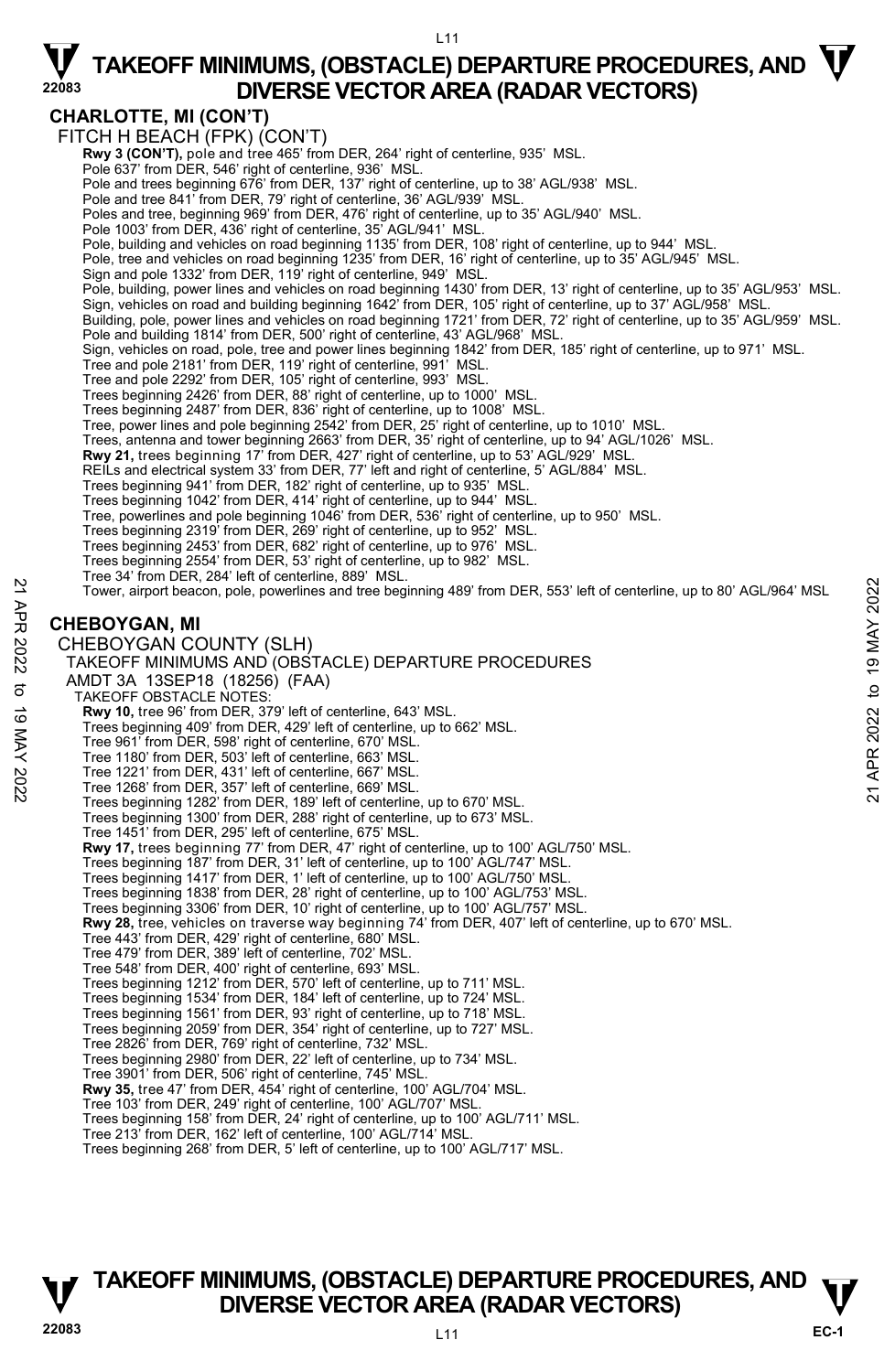L12

#### **CLARE, MI**

CLARE MUNI (48D) TAKEOFF MINIMUMS AND (OBSTACLE) DEPARTURE PROCEDURES AMDT 2 19SEP13 (13262) (FAA) TAKEOFF MINIMUMS: **Rwy 9,** 300-1 or std. w/min. climb of 371' per NM to 1100. TAKEOFF OBSTACLE NOTES: **Rwy 4,** bush 24' from DER, 131' left of centerline, 8' AGL/859' MSL. Trees beginning 495' from DER, 431' right of centerline, up to 56' AGL/897' MSL. Pole and trees beginning 728' from DER, 629' left of centerline, up to 55' AGL/906' MSL. Tree 1158' from DER, 166' left of centerline, 48' AGL/889' MSL. Trees beginning 1693' from DER, 607' right of centerline, up to 67' AGL/908' MSL. Trees beginning 1668' from DER, 111' left of centerline, up to 114' AGL/955' MSL. **Rwy 9,** vehicle on road 7' from DER, 92' left of centerline, 15' AGL/834' MSL. Vehicle on road 229' from DER, crossing centerline, 15' AGL/834' MSL. Buildings beginning 394' from DER, 275' right of centerline, up to 30' AGL/849' MSL. Trees beginning 81' from DER, 417' right of centerline, up to 45' AGL/864' MSL. Trees beginning 1894' from DER, crossing centerline, up to 130' AGL/989' MSL. **Rwy 22,** terrain 38' from DER, 486' right of centerline, 828' MSL. Light 39' from DER, 111' right of centerline, 4' AGL/829' MSL. Light 40' from DER, 111' left of centerline, 4' AGL/828' MSL. Windsock 373' from DER, 559' right of centerline, 34' AGL/855' MSL. Trees beginning 1033' from DER, crossing centerline, up to 129' AGL/934' MSL. **Rwy 27,** building 290' from DER, 574' right of centerline, 20' AGL/851' MSL. Antenna 329' from DER, 399' right of centerline, 32' AGL/863' MSL. Building 434' from DER, 552' right of centerline, 21' AGL/852' MSL. Vehicle on road 532' from DER, 516' right of centerline, 15' AGL/854' MSL. Trees beginning 566' from DER, 238' right of centerline, up to 98' AGL/918' MSL. Trees beginning 411' from DER, 212' left of centerline, up to 95' AGL/906' MSL. Trees beginning 1261' from DER, 462' right of centerline, up to 124' AGL/932' MSL. Trees beginning 2372' from DER, 230' left of centerline, up to 109' AGL/930' MSL. **COLDWATER, MI**  Trees beginning 2372' from DER, 230' left of centerline, up to 109' AGL/930' MSL.<br> **COLDWATER, MI**<br>
BRANCH COUNTY MEML (OEB)<br>
TAKEOFF MINIMUMS AND (OBSTACLE) DEPARTURE PROCEDURES<br>
AMDT 14 10APR08 (21224) (FAA)<br>
TAKEOFF MIN

BRANCH COUNTY MEML (OEB)

TAKEOFF MINIMUMS AND (OBSTACLE) DEPARTURE PROCEDURES

- AMDT 4 10APR08 (21224) (FAA)
	- TAKEOFF MINIMUMS:
	- **Rwys 16, 34,** NA-Environmental. TAKEOFF OBSTACLE NOTES:
- **Rwy 4,** vehicles on road and trees beginning 5' from DER, 92' right of centerline, up to 100' AGL/1059' MSL.
- Vehicles on road and trees beginning 347' from DER, 317' left of centerline, up to 100' AGL/1,059' MSL.
- **Rwy 7,** trees beginning 1246' from DER, 430' left of centerline, up to 100' AGL/1059' MSL.
- 
- 
- **Rwy 22,** trains on railroad and trees beginning 769' from DER, 986' left to 945' right of centerline, up to 100' AGL/1099' MSL.

**Rwy 25,** vehicles on road and trees beginning 1171' from DER, 394' left of centerline, up to 100' AGL/1,059' MSL. Trees beginning 732' from DER, 95' right of centerline, up to 100' AGL/1034' MSL.

### **DETROIT, MI**

COLEMAN A YOUNG MUNI (DET)

#### TAKEOFF MINIMUMS AND (OBSTACLE) DEPARTURE PROCEDURES

AMDT 7A 24MAY18 (18144) (FAA)

TAKEOFF MINIMUMS:

**Rwy 25,** std. w/ min. climb of 210' per NM to 1000, or alternatively, with std. takeoff minimums and a 200' per NM climb gradient, takeoff must occur no later than 1400' prior to DER.

DEPARTURE PROCEDURE:

**Rwy 33,** climb heading 328° to 1800 before turning left.

TAKEOFF OBSTACLE NOTES:

**Rwy 7,** building, pole, tree, transmission line, stack beginning 290' from DER, 65' right of centerline, up to 77' AGL/695' **MSL** 

Pole 459' from DER, 138' left of centerline, 31' AGL/654' MSL.

Tree, lighting beginning 909' from DER, 96' left of centerline, up to 680' MSL.

**Rwy 15,** building 449' from DER, 317' left of centerline, 16' AGL/637' MSL.

Building, trees beginning 662' from DER, 220' left of centerline, up to 77' AGL/695' MSL. Building 803' from DER, 521' right of centerline, 656' MSL.

Tree 1058' from DER, 367' right of centerline, 659' MSL.

Tree 1527' from DER, 445' right of centerline, 669' MSL.

Tree 1990' from DER, 492' right of centerline, 679' MSL. Pole 3401' from DER, 1110' right of centerline, 106' AGL/722' MSL.

**Rwy 25,** vehicle on road 1' from DER, 125' left of centerline, 650' MSL.

Building, vehicles on road, stack, beginning 48' from DER, 39' left of centerline, up to 36' AGL/662' MSL.<br>Tree, pole beginning 456' from DER, 132' right of centerline, up to 658' MSL.

**CON'T**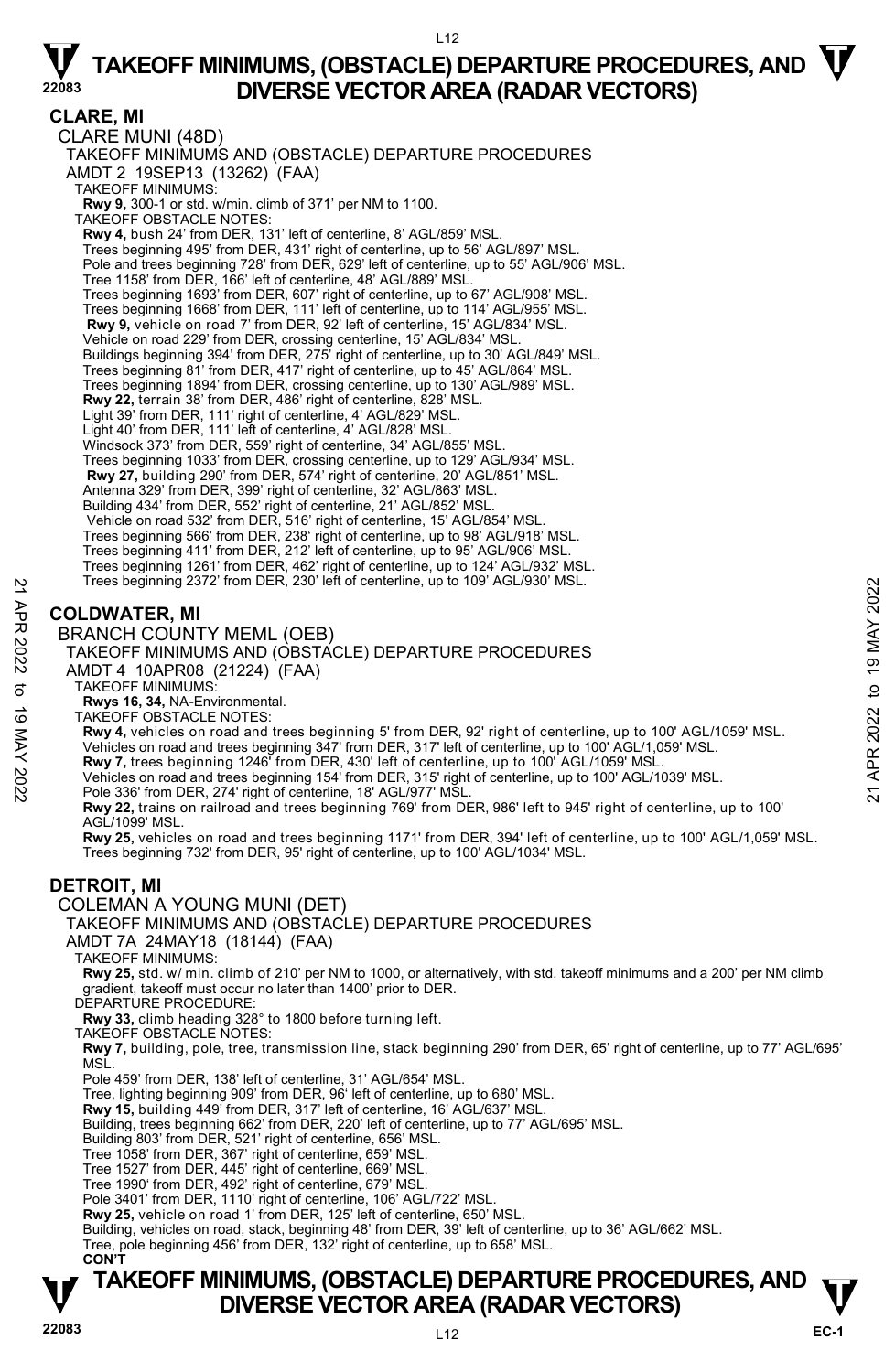### **DETROIT, MI (CON'T)**

COLEMAN A YOUNG MUNI (DET) (CON'T) **Rwy 25 (CON'T),** tree, stack beginning 908' from DER, 11' left of centerline, up to 683' MSL.<br>Tree 1109' from DER, 325' right of centerline, 685' MSL. Trees beginning 1294' from DER, 132' left of centerline, up to 703' MSL. Tower 2828' from DER, 1224' left of centerline, 141' AGL/770' MSL. Stack 1.5 NM from DER, 2412' left of centerline, 241' AGL/871' MSL. **Rwy 33**, tree 113' from DER, 414' left of centerline, 666' MSL. Tree 233' from DER, 512' left of centerline, 677' MSL. Tree, pole beginning 449' from DER, 118' left of centerline, up to 681' MSL. Tree 743' from DER, 505' right of centerline, 661' MSL. Trees beginning 1707' from DER, 366' left of centerline, up to 694' MSL. Trees beginning 1753' from DER, 83' right of centerline, up to 709' MSL. DETROIT METRO WAYNE COUNTY (DTW) TAKEOFF MINIMUMS AND (OBSTACLE) DEPARTURE PROCEDURES AMDT 1A 24MAY18 (21112) (FAA) TAKEOFF OBSTACLE NOTES: **Rwy 3R,** terrain 14' from DER, 332' left of centerline, 633' MSL. Vehicle on road 358' from DER, 522' right of centerline, 651' MSL. Vehicle on road, wall, fence beginning 361' from DER, 387' right of centerline, up to 652' MSL. Vehicle on roads beginning 421' from DER, 394' left of centerline, up to 653' MSL. **Rwy 4L,** terrain 179' from DER, 78' left of centerline, 647' MSL.<br>Vehicle on roads beginning 302' from DER, 514' right of centerline, up to 655' MSL. Vehicle on roads beginning 403' from DER, 546' left of centerline, up to 656' MSL. Tree 996' from DER, 743' right of centerline, 29' AGL/668' MSL. Tree, pole beginning 1183' from DER, 765' left of centerline, up to 43' AGL/682' MSL. Tree 1345' from DER, 787' right of centerline, 42' AGL/682' MSL. Transmission line 1515' from DER, 826' left of centerline, 47' AGL/685' MSL. Transmission line 1599' from DER, 876' left of centerline, 52' AGL/690' MSL. Tree 1971' from DER, 852' left of centerline, 56' AGL/694' MSL. Tower, antenna beginning 2694' from DER, 757' right of centerline, up to 78' AGL/716' MSL. Tower, antenna beginning 2858' from DER, 852' right of centerline, up to 79' AGL/717' MSL.<br>**Rwy 4R**, lighting, NAVAID beginning 9' from DER, 10' right of centerline, up to 3' AGL/638' MSL.<br>Vehicle on roads beginning 941' f Building beginning 3347' from DER, 1302' left of centerline, up to 98' AGL/736' MSL. **Rwy 9L,** vehicle on roads beginning 292' from DER, 342' left of centerline, up to 652' MSL.<br>Vehicle on roads beginning 601' from DER, 354' right of centerline, up to 652' MSL. Tree 1699' from DER, 882' right of centerline, 59' AGL/687' MSL. Tree 1804' from DER, 913' right of centerline, 63' AGL/690' MSL. Trees beginning 2043' from DER, 936' right of centerline, up to 73' AGL/699' MSL. Trees beginning 2242' from DER, 970' right of centerline, up to 74' AGL/701' MSL. Trees beginning 2424' from DER, 937' left of centerline, up to 77' AGL/704' MSL. Tree 2461' from DER, 1056' right of centerline, 77' AGL/705' MSL. Tree 2519' from DER, 1168' right of centerline, 84' AGL/710' MSL. Tree 2632' from DER, 1163' left of centerline, 81' AGL/708' MSL. Tree 2788' from DER, 1050' left of centerline, 85' AGL/711' MSL. Tree 2891' from DER, 1065' left of centerline, 90' AGL/716' MSL. **Rwy 9R,** sign 60' from DER, 288' left of centerline, 5' AGL/631' MSL. Tree 538' from DER, 618' right of centerline, 19' AGL/645' MSL. Tree 1836' from DER, 940' right of centerline, 71' AGL/695' MSL. **Rwy 21L**, vehicle on road 586' from DER, 617' right of centerline, 648' MSL. Tree 1121' from DER, 738' left of centerline, 39' AGL/674' MSL. Tree 1763' from DER, 906' right of centerline, 59' AGL/687' MSL. Tree 2160' from DER, 982' left of centerline, 68' AGL/693' MSL. Tree 2256' from DER, 1040' left of centerline, 67' AGL/696' MSL. Tree 2408' from DER, 1050' left of centerline, 76' AGL/707' MSL. Tree 2548' from DER, 1077' left of centerline, 84' AGL/715' MSL. Trees beginning 2619' from DER, 867' left of centerline, up to 90' AGL/723' MSL. Trees beginning 2726' from DER, 1172' right of centerline, up to 83' AGL/714' MSL. Tree 2809' from DER, 1245' right of centerline, 85' AGL/716' MSL. Tree 2907' from DER, 1174' right of centerline, 86' AGL/718' MSL. Trees beginning 2933' from DER, 1133' right of centerline, up to 95' AGL/728' MSL. Tree 3275' from DER, 1222' left of centerline, 99' AGL/727' MSL. Trees beginning 3412' from DER, 1161' left of centerline, up to 107' AGL/735' MSL. Trees beginning 3687' from DER, 1169' right of centerline, up to 100' AGL/733' MSL. Tree 3921' from DER, 1229' right of centerline, 103' AGL/734' MSL. Trees beginning 3926' from DER, 1351' right of centerline, up to 109' AGL/739' MSL. **Rwy 21R,** pole 322' from DER, 570' right of centerline, 28' AGL/655' MSL. Pole, fence, sign, vehicle on roads beginning 450' from DER, 570' right of centerline, up to 29' AGL/657' MSL. Pole beginning 533' from DER, 571' right of centerline, up to 29' AGL/658' MSL. Building 1092' from DER, 773' right of centerline, 58' AGL/670' MSL. Building 1237' from DER, 773' right of centerline, 58' AGL/671' MSL. Building beginning 1311' from DER, 829' right of centerline, up to 71' AGL/677' MSL. **CON'T** Tree 1971' from DER, 852' left of centerline, 56' AGL/694' MSL.<br>
Tower, antenna beginning 2688' from DER, 757' right of centerline, up to 78' AGL/716' MSL.<br>
Tower, antenna beginning 2688' from DER, 852' right of centerlin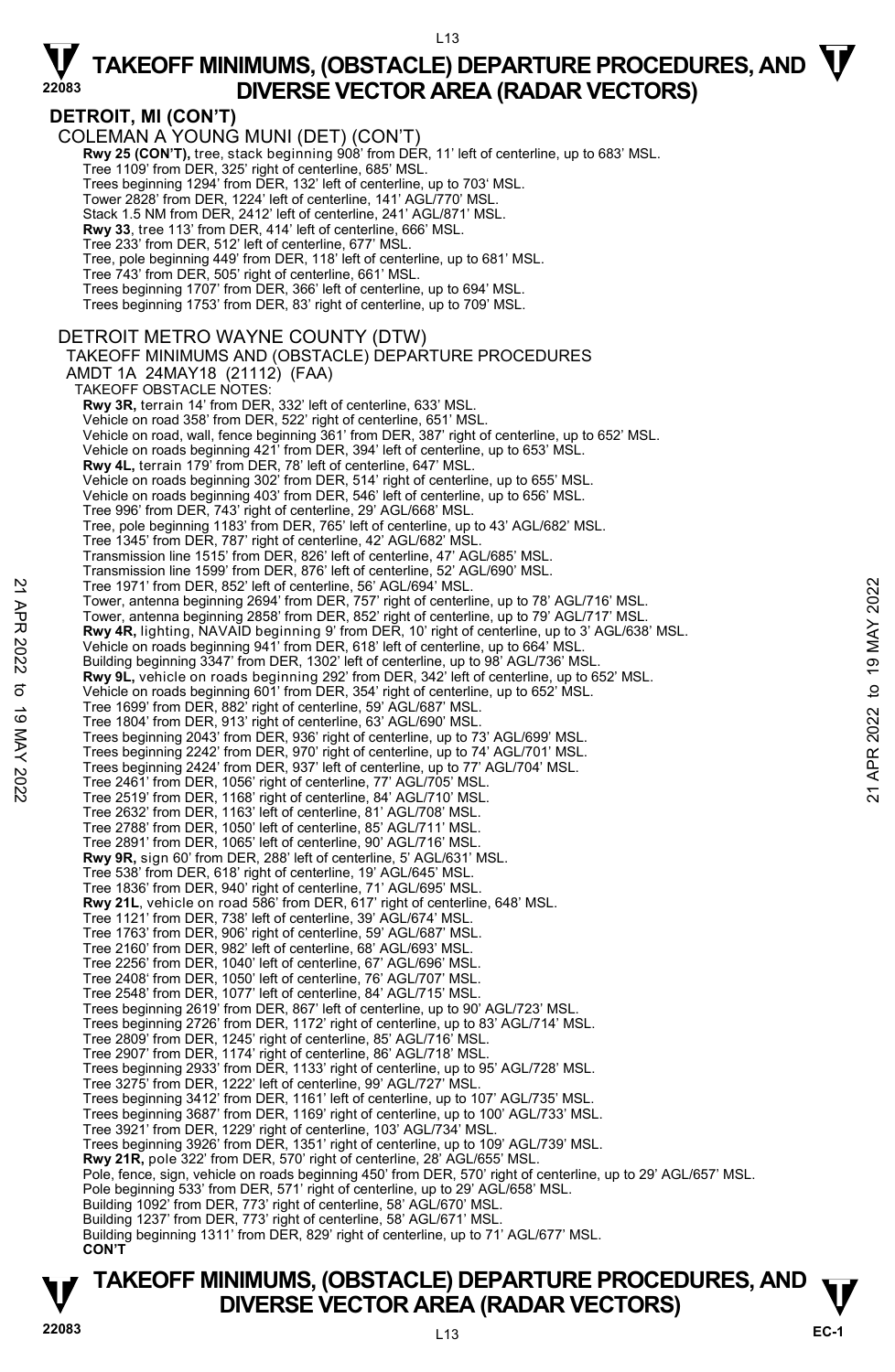**DETROIT, MI (CON'T)**  DETROIT METRO WAYNE COUNTY (DTW) (CON'T)  **Rwy 22L,** lighting 10' from DER, 5' left of centerline, 1' AGL/638' MSL. NAVAID 79' from DER, 412' left of centerline, 4' AGL/640' MSL. Tree 3681' from DER, 1384' left of centerline, 103' AGL/738' MSL. **Rwy 22R,** terrain 19' from DER, 438' left of centerline, 649' MSL. Terrain 150' from DER, 86' left of centerline,650' MSL. Tree 1102' from DER, 734' right of centerline, 37' AGL/681' MSL. Tree 1859' from DER, 854' right of centerline, 60' AGL/702' MSL. Tree 1979' from DER, 942' right of centerline, 66' AGL/706' MSL. Tree 2386' from DER, 892' left of centerline, 75' AGL/715' MSL. Tree 3343' from DER, 1361' left of centerline, 97' AGL/735' MSL. Tree 3727' from DER, 1351' left of centerline, 103' AGL/741' MSL. **Rwy 27L,** vehicle on road 491' from DER, 600' left of centerline, 650' MSL. Pole 1011' from DER, 698' left of centerline, 27' AGL/662' MSL. **Rwy 27R,** NAVAID 11' from DER, 55' right of centerline, 2' AGL/639' MSL. NAVAID 11' from DER, 54' left of centerline, 2' AGL/639' MSL. Pole 14' from DER, 441' left of centerline, 19' AGL/656' MSL. Tower 4460' from DER, 462' left of centerline, 106' AGL/756' MSL. WILLOW RUN (YIP) TAKEOFF MINIMUMS AND (OBSTACLE) DEPARTURE PROCEDURES AMDT 10B 24MAY18 (18144) (FAA) TAKEOFF MINIMUMS: **Rwy 27,** 300-1½ or std. w/ min. climb of 209' per NM to 1000, or alternatively, with std. takeoff minimums and a normal 200' per NM climb gradient, takeoff must occur no later than 1300' prior to DER. TAKEOFF OBSTACLE NOTES: **Rwy 5R,** electrical system beginning 5' from DER, 56' right of centerline, up to 3' AGL/703' MSL. Electrical system 5' from DER, 56' left of centerline, 3' AGL/703' MSL. Transmission line 1070' from DER, 593' left of centerline, 34' AGL/731' MSL. Transmission line 1180' from DER, 492' left of centerline, 36' AGL/732' MSL. Tree 1406' from DER, 799' left of centerline, 42' AGL/741' MSL. Tree 1591' from DER, 902' left of centerline, 50' AGL/750' MSL. Trees beginning 2193' from DER, 1037' right of centerline, up to 69' AGL/762' MSL. Tree 2344' from DER, 1076' left of centerline, 68' AGL/769' MSL. **Rwy 5L,** transmission line beginning 1390' from DER, 817' left of centerline, up to 39' AGL/744' MSL. Tree 1603' from DER, 802' left of centerline, 75' AGL/780' MSL. Trees beginning 1668' from DER, 394' left of centerline, up to 80' AGL/786' MSL. Trees beginning 2745' from DER, 1010' left of centerline, up to 89' AGL/791' MSL. Tree 3407' from DER, 967' left of centerline, 95' AGL/796' MSL. **Rwy 9,** electrical system 10' from DER, 88' left of centerline, 2' AGL/700' MSL. Building, NAVAID beginning 150' from DER, 487' left of centerline, up to 18' AGL/715' MSL. Traverse way beginning 720' from DER, 641' right of centerline, up to 35' AGL/736' MSL. Tree 1036' from DER, 550' left of centerline, 35' AGL/729' MSL. Trees beginning 1113' from DER, 763' right of centerline, up to 52' AGL/752' MSL. Tree 1347' from DER, 856' left of centerline, 59' AGL/754' MSL. Trees beginning 1477' from DER, 791' left of centerline, up to 69' AGL/762' MSL. Tree 1692' from DER, 774' left of centerline, 77' AGL/773' MSL. Stack 1778' from DER, 892' right of centerline, 70' AGL/770' MSL. Tree 1889' from DER, 775' left of centerline, 78' AGL/774' MSL.<br>Trees beginning 2104' from DER, 776' left of centerline, up to 81' AGL/776' MSL.<br>Trees beginning 2883' from DER, 787' left of centerline, up to 84' AGL/780' M Tree 3773' from DER, 737' left of centerline, 100' AGL/796' MSL. Tree 3929' from DER, 516' left of centerline, 104' AGL/799' MSL. **Rwy 23L,** electrical system 4' from DER, 69' left of centerline, 3' AGL/716' MSL. Electrical system 5' from DER, 89' right of centerline, 2' AGL/716' MSL. Sign, tree, pole beginning 21' from DER, 49' left of centerline, up to 100' AGL/816' MSL. Sign 33' from DER, 501' right of centerline, 3' AGL/717' MSL. Trees, electrical system beginning 141' from DER, 3' right of centerline, up to 100' AGL/816' MSL. Trees beginning 886' from DER, 39' right of centerline, up to 100' AGL/819' MSL. Trees beginning 1095' from DER, 4' left of centerline, up to 100' AGL/819' MSL. Tree 1708' from DER, 879' right of centerline, 100' AGL/822' MSL. Trees beginning 1752' from DER, 127' right of centerline, up to 100' AGL/826' MSL. Trees beginning 1916' from DER, 61' right of centerline, up to 100' AGL/829' MSL.<br>Trees beginning 2245' from DER, 17' right of centerline, up to 100' AGL/832' MSL.<br>Trees beginning 2837' from DER, 70' left of centerline, up Trees beginning 3001' from DER, 291' left of centerline, up to 100' AGL/832' MSL. Trees beginning 3166' from DER, 48' left of centerline, up to 100' AGL/835' MSL. **Rwy 23R,** sign 61' from DER, 252' left of centerline, 3' AGL/717' MSL. Trees, pole, building beginning 82' from DER, 14' right of centerline, up to 100' AGL/819' MSL. Tree 126' from DER, 140' left of centerline, 100' AGL/812' MSL. Trees beginning 170' from DER, 51' left of centerline, up to 100' AGL/816' MSL. Trees, building beginning 783' from DER, 9' right of centerline, up to 100' AGL/822' MSL. Trees beginning 915' from DER, 29' left of centerline, up to 100' AGL/819' MSL. Trees beginning 1780' from DER, 250' left of centerline, up to 100' AGL/826' MSL. **CON'T**  Transmission line 1180' from DER, 492' left of centerline, 36' AGL/732' MSL.<br>
Tree 1591' from DER, 799' left of centerline, 50' AGL/741' MSL.<br>
Tree 591' from DER, 902' left of centerline, 50' AGL/750' MSL.<br>
Tree 2014' fro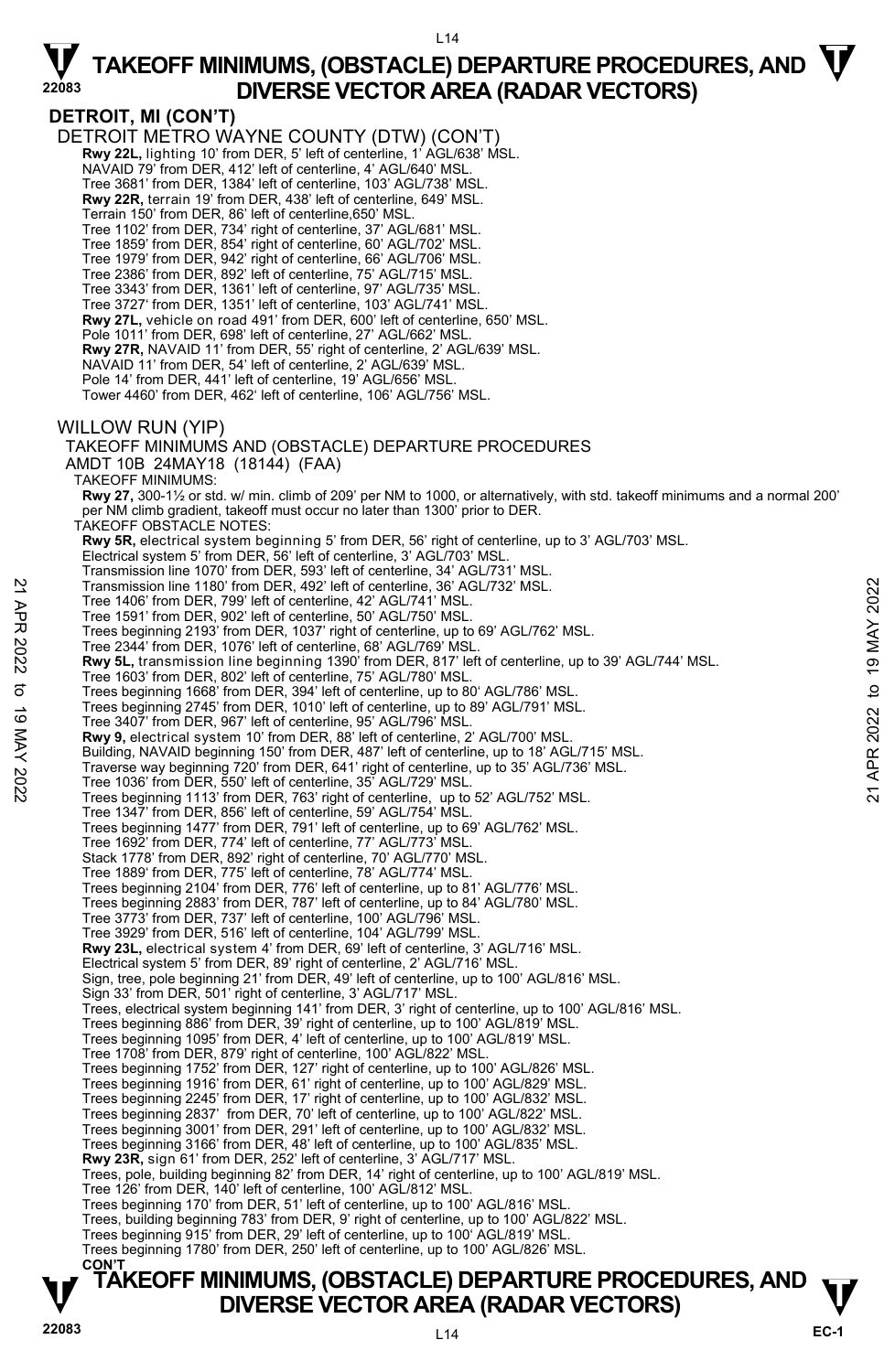### **DETROIT, MI (CON'T)**

WILLOW RUN (YIP) (CON'T) **Rwy 23R (CON'T),** trees beginning 1857' from DER, 58' right of centerline, up to 100' AGL/829' MSL. Trees beginning 1944' from DER, 7' left of centerline, up to 100' AGL/829' MSL Trees, stack beginning 2273' from DER, 14' right of centerline, up to 100' AGL/832' MSL. Trees beginning 3358' from DER, 51' left of centerline, up to 100' AGL/835' MSL. **Rwy 27,** fence beginning 110' from DER, 353' right of centerline, up to 6' AGL/722' MSL. Tree 118' from DER, 481' right of centerline, 25' AGL/742' MSL.<br>Tree, fence beginning 181' from DER, 353' right of centerline, up to 26' AGL/745' MSL. Tree, fence beginning 200' from DER, 353' right of centerline, up to 52' AGL/769' MSL.<br>Terrain, fence beginning 468' from DER, 93' left of centerline, up to 729' MSL. Tree, pole beginning 503' from DER, 212' right of centerline, up to 51' AGL/771' MSL. Pole 768' from DER, 102' left of centerline, 26' AGL/742' MSL. Pole 841' from DER, 174' left of centerline, 27' AGL/744' MSL. Pole beginning 985' from DER, 42' left of centerline, up to 35' AGL/752' MSL. Pole 1222' from DER, 423' left of centerline, 43' AGL/760' MSL. Pole 1243' from DER, 38' left of centerline, 44' AGL/761' MSL. Pole, building beginning 1559' from DER, 43' left of centerline, up to 54' AGL/772' MSL. Building 1786' from DER, 865' left of centerline, 55' AGL/773' MSL. Building beginning 1816' from DER, 789' left of centerline, up to 58' AGL/777' MSL. Building, pole beginning 1843' from DER, 45' left of centerline, up to 59' AGL/778' MSL. Tree 2836' from DER, 833' right of centerline, 68' AGL/789' MSL. Tree 2869' from DER, 985' right of centerline, 75' AGL/794' MSL. Trees beginning 2910' from DER, 1007' right of centerline, up to 76' AGL/795' MSL. Building 2931' from DER, 784' left of centerline, 68' AGL/789' MSL. Transmission line 3710' from DER, 390' right of centerline, 90' AGL/812' MSL. Transmission line, catenary beginning 3961' from DER, 775' left of centerline, up to 101' AGL/825' MSL. Tree 4002' from DER, 1392' right of centerline, 85' AGL/817' MSL. Transmission line 4076' from DER, 119' left of centerline, 104' AGL/830' MSL. Tree 4482' from DER, 471' right of centerline, 104' AGL/834' MSL. Tower 1.1 NM from DER, 468' left of centerline, 165' AGL/903' MSL. **DETROIT/GROSSE ILE, MI**  GROSSE ILE MUNI (ONZ) TAKEOFF MINIMUMS AND (OBSTACLE) DEPARTURE PROCEDURES AMDT 5A 24MAY18 (18144) (FAA) TAKEOFF MINIMUMS: **Rwy 35,** 800 -1½ or std. w/ min. climb of 500' per NM to 1100. DEPARTURE PROCEDURE: **Rwy 4,** climb heading 037° to 1200 before turning left. **Rwy 35,** climb heading 006° to 1800 before turning left. TAKEOFF OBSTACLE NOTES: **Rwy 4,** tree 12' from DER, 390' left of centerline, 615' MSL. Tree, vegetation beginning 94' from DER, 192' right of centerline, up to 620' MSL. Tree 106' from DER, 497' left of centerline, 629' MSL. Tree, transmission line, pole beginning 137' from DER, 350' right of centerline, up to 655' MSL. Tree 191' from DER, 422' left of centerline, 642' MSL. Trees beginning 256' from DER, 376' left of centerline, up to 653' MSL. Tree, building beginning 410' from DER, 164' left of centerline, up to 672' MSL. Trees beginning 720' from DER, 279' right of centerline, up to 660' MSL. Trees beginning 903' from DER, 20' right of centerline, up to 661' MSL. Trees beginning 974' from DER, 148' left of centerline, up to 673' MSL. Trees beginning 1189' from DER, 55' right of centerline, up to 667' MSL. Trees beginning 1490' from DER, 38' right of centerline, up to 676' MSL. Trees beginning 1492' from DER, 37' left of centerline, up to 679' MSL. Trees beginning 2083' from DER, 155' left of centerline, up to 697' MSL. Trees beginning 2088' from DER, 179' right of centerline, up to 685' MSL. Tree 3459' from DER, 210' right of centerline, 687' MSL. Trees beginning 3492' from DER, 255' left of centerline, up to 698' MSL. Trees beginning 4123' from DER, 611' left of centerline, up to 700' MSL. Tree 4453' from DER, 411' left of centerline, 702' MSL. Tree 4610' from DER, 877' left of centerline, 713' MSL. **Rwy 17,** tree 44' from DER, 378' right of centerline, 621' MSL. Tree, fence beginning 64' from DER, 218' right of centerline, up to 622' MSL. Tree 148' from DER, 485' left of centerline, 583' MSL. Tree 164' from DER, 540' left of centerline, 595' MSL. Trees beginning 275' from DER, 395' right of centerline, up to 643' MSL. Tree 2311' from DER, 991' left of centerline, 651' MSL. Tree 2497' from DER, 1103' left of centerline, 671' MSL. Trees beginning 2515' from DER, 740' left of centerline, up to 672' MSL. **Rwy 22,** trees beginning 14' from DER, 350' left of centerline, up to 583' MSL. Tree, fence beginning 369' from DER, 517' right of centerline, up to 607' MSL. Trees beginning 516' from DER, 385' right of centerline, up to 621' MSL. Tree 548' from DER, 485' right of centerline, 622' MSL. **CON'T DETROIT/GROSSE ILE, MI**<br>
22 **DETROIT/GROSSE ILE, MI**<br>
GROSSE ILE MUNI (ONZ)<br>
TAKEOFF MINIMUMS AND (OBSTACLE) DEPARTURE PROCEDURES<br>
ANDT 5A 24MAY18 (18144) (FAA)<br>
32 TAKEOFF MINIMUMS:<br>
82 AMDT 5A 24MAY18 (18144) (FAA)<br>
23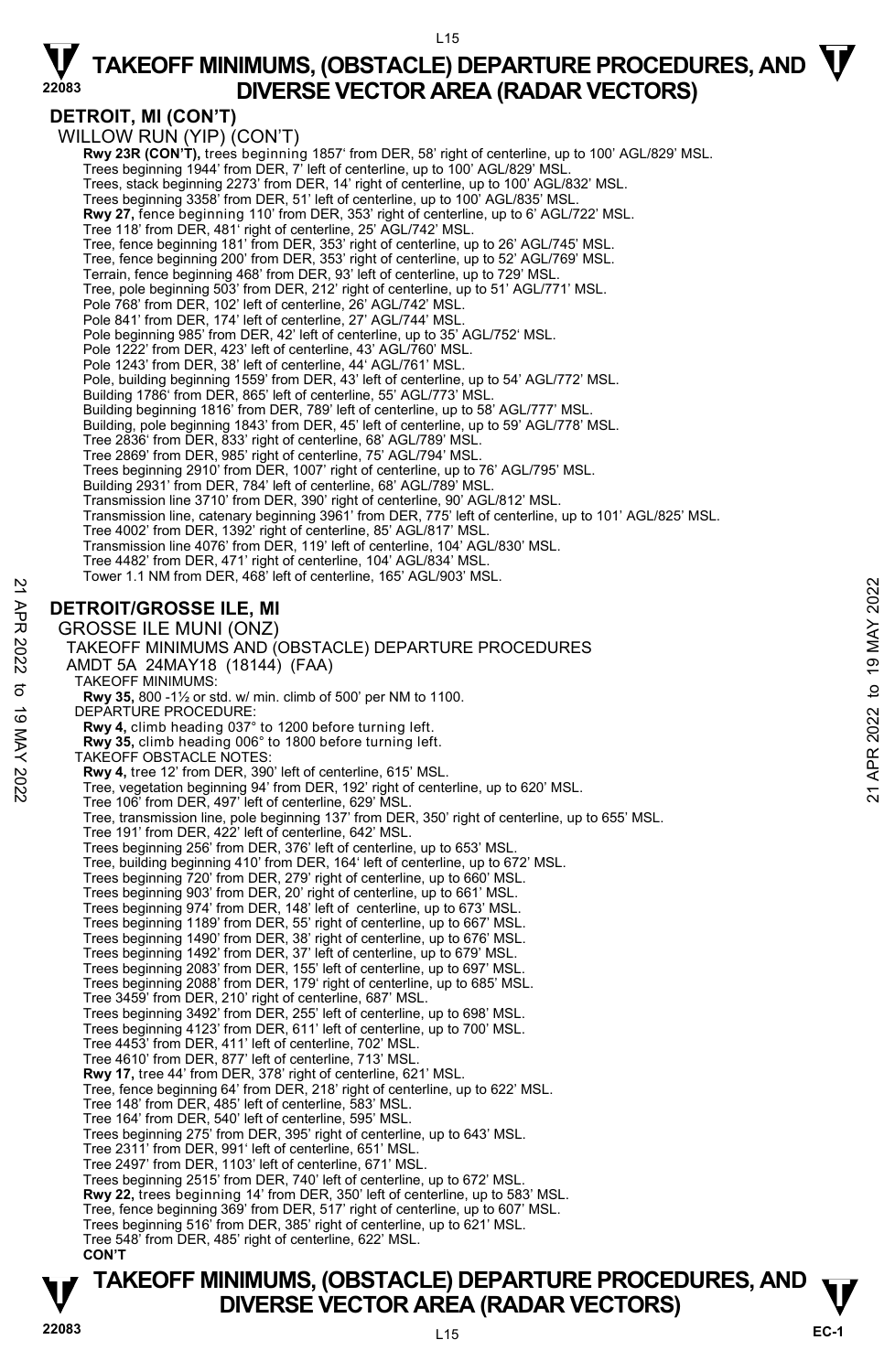### **DETROIT/GROSSE ILE, MI (CON'T)**

GROSSE ILE MUNI (ONZ) (CON'T)

**Rwy 22 (CON'T),** tree 765' from DER, 407' right of centerline, 643' MSL. Trees beginning 787' from DER, 180' right of centerline, up to 653' MSL.

Trees beginning 903' from DER, 563' right of centerline, up to 662' MSL.

Trees beginning 1083' from DER, 413' right of centerline, up to 665' MSL.

Tree 1382' from DER, 614' right of centerline, 667' MSL.

Trees beginning 1545' from DER, 624' right of centerline, up to 683' MSL. Trees beginning 1907' from DER, 763' right of centerline, up to 691' MSL.

**Rwy 35,** terrain 1' from DER, 101' right of centerline, 583' MSL.

Tree, building, fence beginning 26' from DER, 165' left of centerline, up to 663' MSL.

Terrain 158' from DER, 227' right of centerline, 586' MSL.

Building 450' from DER, 515' right of centerline, 9' AGL/595' MSL.

Tree 519' from DER, 591' right of centerline, 612' MSL.

Tree, road, building beginning 663' from DER, 144' right of centerline, up to 615' MSL.

Tree, building beginning 684' from DER, 224' left of centerline, up to 668' MSL.

Tree, pole, transmission line, building beginning 823' from DER, 15' left of centerline, up to 675' MSL. Transmission line, pole beginning 934' from DER, 508' right of centerline, up to 38' AGL/627' MSL.

Pole, transmission line beginning 1004' from DER, 379' right of centerline, up to 628' MSL

Tree, transmission line, pole beginning 1073' from DER, 135' right of centerline, up to 635' MSL. Tree, pole, transmission line beginning 1083' from DER, 14' right of centerline, up to 636' MSL.

Trees beginning 1149' from DER, 127' right of centerline, up to 641' MSL.<br>Trees beginning 1215' from DER, 35' right of centerline, up to 663' MSL.<br>Trees beginning 1362' from DER, 236' right of centerline, up to 663' MSL.

Trees beginning 2148' from DER, 62' right of centerline, up to 668' MSL.

Trees beginning 3337' from DER, 467' right of centerline, up to 678' MSL.

### **DOWAGIAC, MI**

DOWAGIAC MUNI (C91)

TAKEOFF MINIMUMS AND (OBSTACLE) DEPARTURE PROCEDURES AMDT 5A 26MAR20 (20086) (FAA) TAKEOFF MINIMUMS: **Rwys 4, 22,** NA-Environmental. TAKEOFF OBSTACLE NOTES: **Rwy 9,** building, 258' from DER, 549' right of centerline, 26' AGL/778' MSL. Multiple poles beginning 372' from DER, 432' right of centerline, up to 42' AGL/795' MSL. Antenna, 459' from DER, 367' right of centerline, 35' AGL/787' MSL. Antenna, 615' from DER, 341' right of centerline, 35' AGL/775' MSL. Multiple poles beginning 654' from DER, 341' left of centerline, up to 48' AGL/779' MSL. Trees beginning 667' from DER, 21' left of centerline, up to 77' AGL/839' MSL. Trees beginning 864' from DER, 7' right of centerline, up to 121' AGL/879' MSL. **Rwy 27,** trees beginning 21' from DER, 33' right of centerline, up to 93' AGL/828' MSL. Trees beginning 154' from DER, 112' left of centerline, up to 111' AGL/837' MSL. **DRUMMOND ISLAND, MI**  DRUMMOND ISLAND (DRM) AMDT 5A 26MAR20 (20086) (FAA)<br>
TAKEOFF MINIMUMS:<br>
Rwys 4, 22, NA-Environmental.<br>
Rwys 4, 22, NA-Environmental.<br>
TAKEOFF OBSTACLE NOTES:<br>
Rwy 9, building, 258' from DER, 549' right of centerline, 26' AGL/778' MSL.<br>
Multipl

TAKEOFF MINIMUMS AND (OBSTACLE) DEPARTURE PROCEDURES

AMDT 1 31MAY12 (12152) (FAA)

TAKEOFF MINIMUMS: **Rwys 1,19,** NA - environmental.

**Rwy 8,** 300-1 or std. w/min. climb of 449'per NM to 1000.

TAKEOFF OBSTACLE NOTES:

**Rwy 8,** fence beginning 72' from DER, left and right of centerline, up to 5' AGL/664' MSL. Vehicle on road beginning 199' from DER, left and right of centerline, up to 15' AGL/675' MSL. Buildings beginning 11' from DER, left and right of centerline, up to 20' AGL/679' MSL. Poles 123' from DER, 182' left of centerline, up to 30' AGL/689' MSL Trees beginning 91' from DER, left and right of centerline, up to 100' AGL/860' MSL. **Rwy 26,** trees beginning 42' from DER, left and right of centerline, up to 100' AGL/809' MSL. Buildings beginning 102' from DER, 87' left of centerline, up to 20' AGL/669' MSL.

### **EAST TAWAS, MI**

IOSCO COUNTY (6D9) TAKEOFF MINIMUMS AND (OBSTACLE) DEPARTURE PROCEDURES AMDT 1 25JUL13 (13206) (FAA) TAKEOFF OBSTACLE NOTES: **Rwy 8,** trees beginning at DER, 400' left and right of centerline, up to 100' AGL/704' MSL. Vehicles on roadway 17' from DER, 306' left of centerline, up to 15' AGL/619' MSL.

Train 113' from DER, 510' right of centerline, up to 23' AGL/627' MSL. **Rwy 26,** trees beginning at DER, 100' left and right of centerline, up to 100' AGL/714' MSL.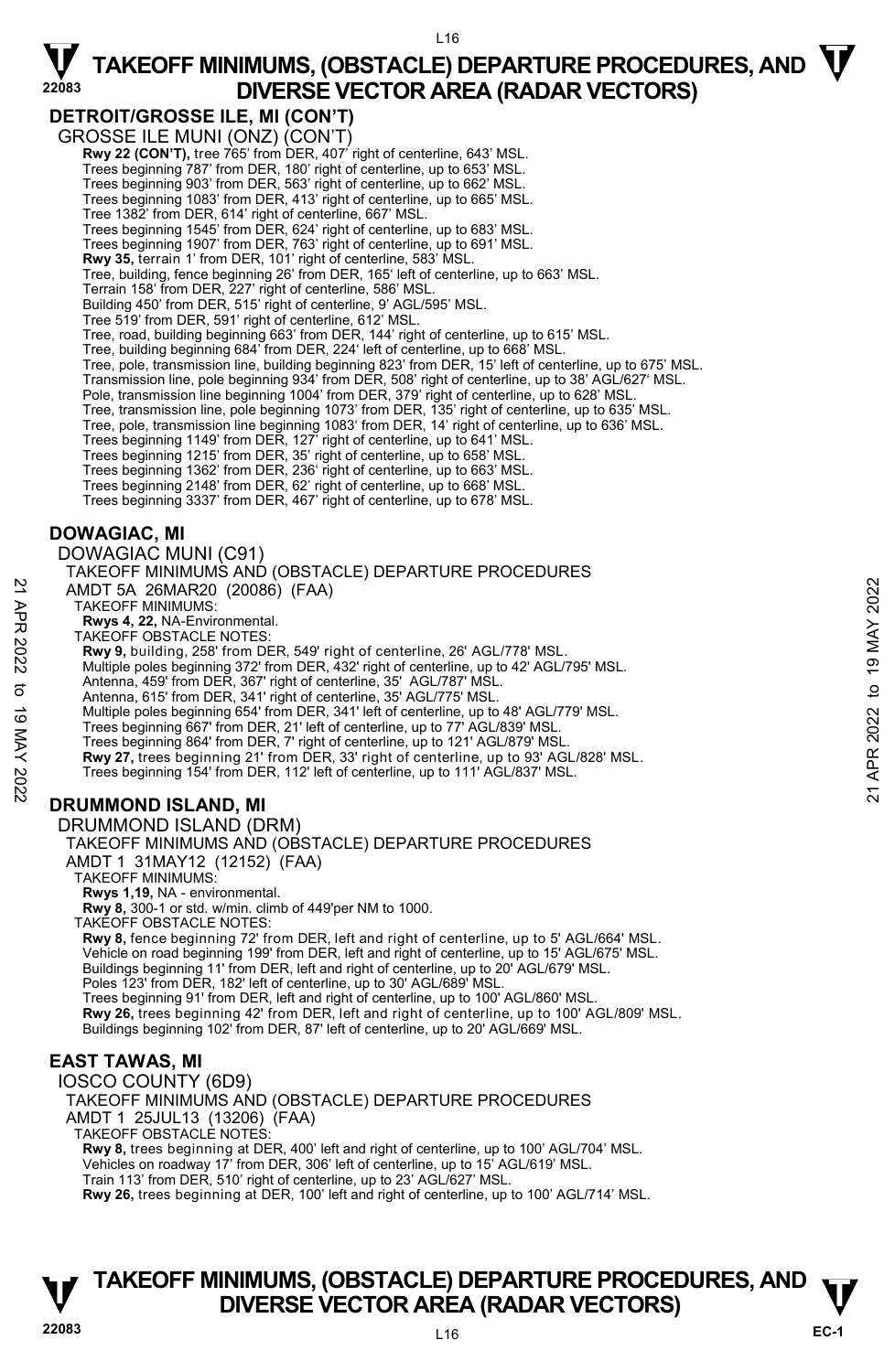L17

### **ESCANABA, MI**

DELTA COUNTY (ESC) TAKEOFF MINIMUMS AND (OBSTACLE) DEPARTURE PROCEDURES AMDT 1 13SEP18 (18256) (FAA) TAKEOFF MINIMUMS: **Rwy 1,** 400-2¼ or std. w/min. climb gradient of 265 feet per NM to 1100. TAKEOFF OBSTACLE NOTES: **Rwy 1,** vehicles on road beginning 40' from DER, 40' right of centerline, up to 15' AGL/621' MSL. Tower 1.7 NM from DER, 2363' left of centerline, 293' AGL/965' MSL. **Rwy 9,** vehicles on road beginning 1' from DER, 272' right of centerline, up to 607' MSL.<br>Trees beginning 1753' from DER, 417' right of centerline, up to 648' MSL. Tree 1859' from DER, 561' right of centerline, 654' MSL. Trees beginning 1869' from DER, 54' right of centerline, up to 656' MSL. Tree 2024' from DER, 444' left of centerline, 646' MSL. **Rwy 19,** fence beginning 131' from DER, 402' right of centerline, up to 9' AGL/599' MSL. Pole 247' from DER, 562' right of centerline, 28' AGL/618' MSL. Tree 321' from DER, 350' left of centerline, 606' MSL. Trees beginning 367' from DER, 524' right of centerline, up to 646' MSL. Tree 374' from DER, 454' left of centerline, 643' MSL. Trees beginning 447' from DER, 383' left of centerline, up to 650' MSL. Trees beginning 463' from DER, 383' left of centerline, up to 660' MSL. Trees beginning 543' from DER, 500' right of centerline, up to 652' MSL. Trees beginning 640' from DER, 19' left of centerline, up to 664' MSL. Trees beginning 671' from DER, 19' right of centerline, up to 673' MSL. **FLINT, MI**  BISHOP INTL (FNT) TAKEOFF MINIMUMS AND (OBSTACLE) DEPARTURE PROCEDURES AMDT 5 21FEB02 (02052) (FAA) TAKEOFF OBSTACLE NOTES: **Rwy 18,** trees 1200' from DER, 500' right of centerline, 65' AGL/863' MSL. **FRANKFORT, MI**  FRANKFORT DOW MEML FLD (FKS) TAKEOFF MINIMUMS AND (OBSTACLE) DEPARTURE PROCEDURES AMDT 3 10MAR11 (21112) (FAA) TAKEOFF MINIMUMS: **Rwy 15,** 400-2¾ or std. w/min. climb of 300' per NM to 1100. **Rwy 33,** 500-2¼ or 300-1 w/ min. climb of 600' per NM to 1200. DEPARTURE PROCEDURE: **Rwy 15,** climb heading 143° to 1500 before turning left. **Rwy 33,** climb heading 323° to 1200 before turning. TAKEOFF OBSTACLE NOTES: **Rwy 15,** vehicles on roadway, beginning 13' from DER, right and left of centerline, up to 15' AGL/654' MSL. Trees beginning 33' from DER, 507' right of centerline, 100' AGL/706' MSL. Trees beginning 345' from DER, 293' left of centerline, 100' AGL/756' MSL. Trees beginning 1.2 NM from DER, 1030' left of centerline, 100' AGL/969' MSL. Tree 1.9 NM from DER, 903' right of centerline, 100' AGL/936' MSL. Tree 2.2 NM from DER, 15' left of centerline, 100' AGL/953' MSL. **Rwy 33,** vehicles on roadway, beginning 6' from DER, right and left of centerline, up to 15' AGL/687' MSL. Trees beginning 316' from DER, 323' right of centerline, 100' AGL/805' MSL. Trees beginning 470' from DER, 256' left of centerline, 100' AGL/838' MSL. Trees beginning 2759' from DER, 1219' right of centerline, 100' AGL/1035' MSL. Tree 1.3 NM from DER, 379' left of centerline, 100' AGL/1002' MSL. PRANKFORT, MI<br>
PRANKFORT, MI<br>
PRANKFORT DOW MEML FLD (FKS)<br>
FRANKFORT DOW MEML FLD (FKS)<br>
TAKEOFF MINIMUMS AND (OBSTACLE) DEPARTURE PROCEDURES<br>
AMDT 3 10MAR11 (21112) (FAA)<br>
TAKEOFF MINIMUMS:<br>
RW 15, 400-2% or std. w/min.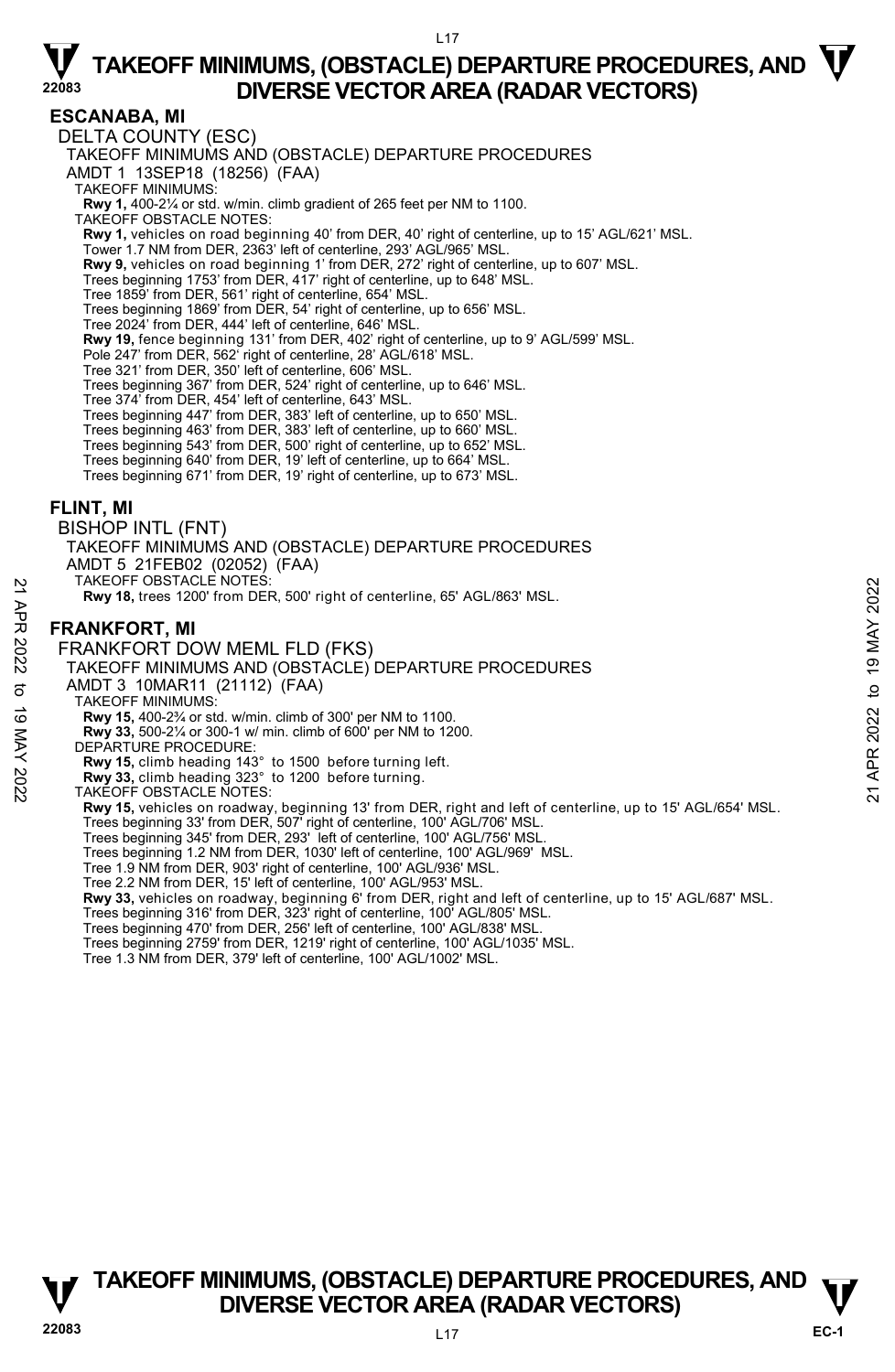#### L18

# $\nabla$  TAKEOFF MINIMUMS, (OBSTACLE) DEPARTURE PROCEDURES, AND  $\nabla$ **DIVERSE VECTOR AREA (RADAR VECTORS)**

#### **FREMONT, MI**

FREMONT MUNI (FFX) TAKEOFF MINIMUMS AND (OBSTACLE) DEPARTURE PROCEDURES ORIG-A 08NOV18 (18312) (FAA) TAKEOFF OBSTACLE NOTES: **Rwy 1,** lighting 40' from DER, 90' right of centerline, 4' AGL/772' MSL. Lighting 40' from DER, 89' left of centerline, 4' AGL/772' MSL. Terrain 78' from DER, 483' left of centerline, 774' MSL. Transmission line 1154' from DER, 727' left of centerline, 49' AGL/817' MSL. Tree, catenary, pole, transmission line beginning 1157' from DER, 41' right of centerline, up to 843' MSL. Tree 1247' from DER, 659' left of centerline, 830' MSL. Trees beginning 1358' from DER, 493' left of centerline, up to 842' MSL. Tree 2047' from DER, 970' left of centerline, 843' MSL. Tree 2632' from DER, 412' right of centerline, 844' MSL. **Rwy 10,** lighting 6' from DER, 19' right of centerline, 2' AGL/771' MSL. Lighting 7' from DER, 19' left of centerline, 2' AGL/771' MSL. Trees beginning 910' from DER, 399' right of centerline, up to 839' MSL. Tree 1458' from DER, 485' right of centerline, 841' MSL. Pole 1486' from DER, 380' right of centerline, 48' AGL/812' MSL. Trees beginning 2254' from DER, 16' left of centerline, up to 855' MSL.<br>Tree 2850' from DER, 326' right of centerline, 863' MSL.<br>Tree 3040' from DER, 225' right of centerline, 867' MSL. **Rwy 19,** lighting 39' from DER, 124' right of centerline, 4' AGL/755' MSL. Lighting 40' from DER, 125' left of centerline, 4' AGL/755' MSL. Transmission line 1139' from DER, 616' right of centerline, 30' AGL/784' MSL. Trees beginning 1759' from DER, 878' left of centerline, up to 810' MSL. Tree 2038' from DER, 318' right of centerline, 806' MSL. Trees beginning 2107' from DER, 239' right of centerline, up to 813' MSL. Trees beginning 2175' from DER, 395' right of centerline, up to 814' MSL. Trees beginning 2184' from DER, 464' right of centerline, up to 822' MSL. Trees beginning 2399' from DER, 1131' left of centerline, up to 824' MSL. **Rwy 28,** tree 742' from DER, 657' left of centerline, 829' MSL. Trees beginning 951' from DER, 652' left of centerline, up to 838' MSL. Tree 1798' from DER, 498' right of centerline, 863' MSL. **GAYLORD, MI**  GAYLORD RGNL (GLR) TAKEOFF MINIMUMS AND (OBSTACLE) DEPARTURE PROCEDURES ORIG 07MAY09 (09127) (FAA) TAKEOFF OBSTACLE NOTES: **Rwy 9,** trees beginning 917' from DER, 318' right of centerline, up to 57' AGL/1387' MSL. Trees beginning 918' from DER, 357' left of centerline, up to 79' AGL/1407' MSL. Ceilometer 166' from DER, 258' left of centerline, 4' AGL/1334' MSL.<br>**Rwy 18,** power line pylon 2125' from DER, 917' right of centerline, 79' AGL/1398' MSL. Bushes beginning 18' from DER, 255' left of centerline, up to 21' AGL/1338' MSL. **Rwy 27,** trees beginning 2870' from DER, 345' right of centerline, up to 83' AGL/1403' MSL.<br>Tree 2906' from DER, 234' left of centerline, 75' AGL/1395' MSL. **Rwy 36,** trees and bush beginning 79' from DER, 191' left of centerline, up to 54' AGL/1374' MSL. **GLADWIN, MI**  CHARLES ZETTEL MEML (GDW) TAKEOFF MINIMUMS AND (OBSTACLE) DEPARTURE PROCEDURES AMDT 3 20OCT11 (21252) (FAA) TAKEOFF MINIMUMS: **Rwy 27,** 400-2 or std. w/min. climb of 341' per NM to 1300. **Rwys 15, 33,** NA - Environmental. DEPARTURE PROCEDURE: **Rwy 27,** climb heading 272° to 1500 before turning left. TAKEOFF OBSTACLE NOTES: **Rwy 9,** trees beginning 42' from DER left and right of centerline, up to 82' AGL/850' MSL. **Rwy 27,** vehicle on road 108' from DER, across centerline, 15' AGL/789' MSL. Press beginning 2399 Trom DER, 1131<sup>2</sup> left of centerline, 829 MSL.<br> **ENV28, tree 742'** from DER, 657' left of centerline, 829' MSL.<br>
Tree 1798' from DER, 498' right of centerline, 863' MSL.<br>
Tree 1798' from DER, 498' rig

Trees beginning 736' from DER, left and right of centerline, up to 111' AGL/991' MSL. Tank 5787' from DER, 1118' right of centerline, 170' AGL/996' MSL.

Tower 1.5 NM from DER, 1250' right of centerline, 187' AGL/1080' MSL.

Tower 1.6 NM from DER, 1390' right of centerline, 199' AGL/1118' MSL.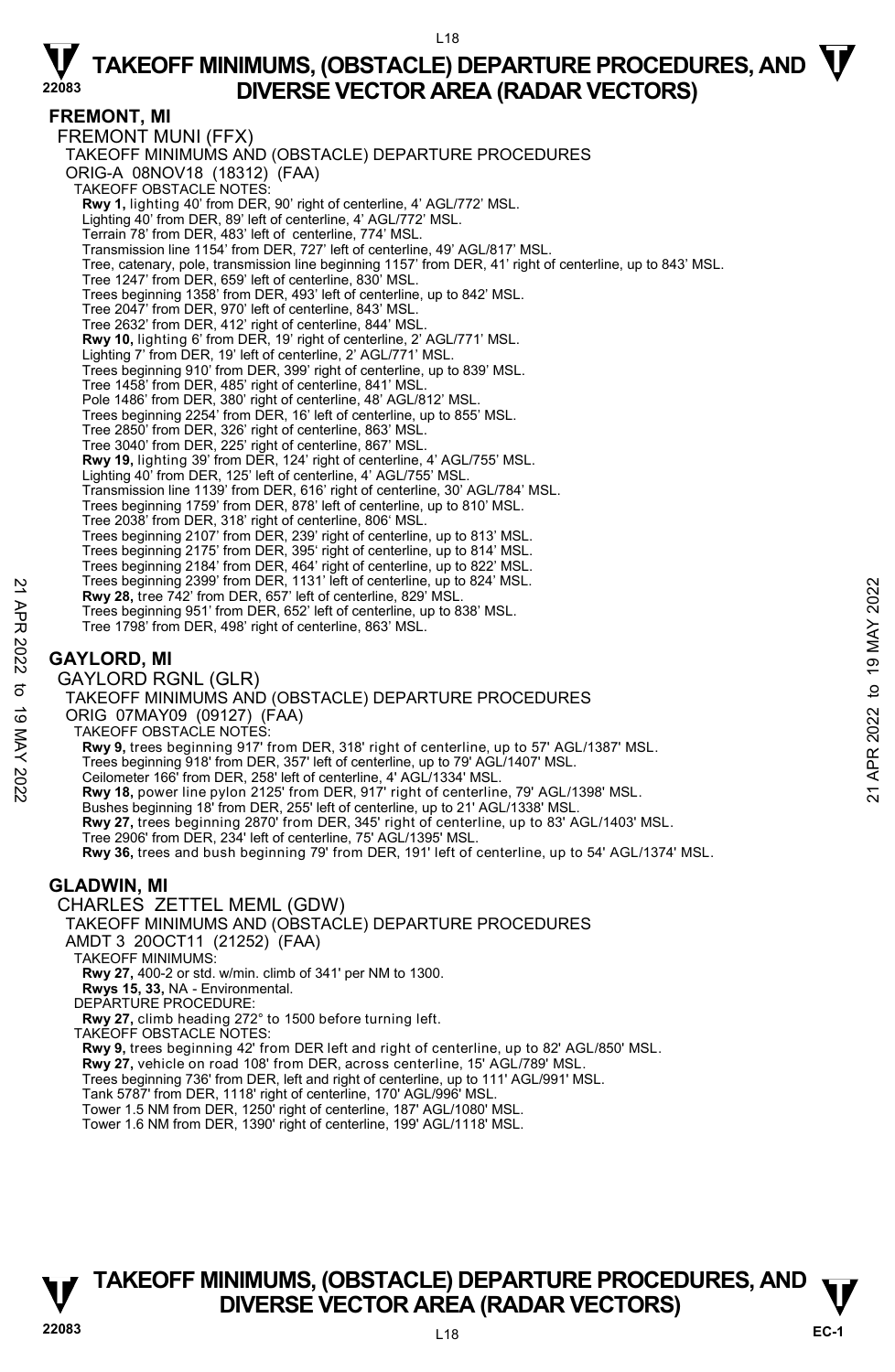### **GRAND HAVEN, MI**

GRAND HAVEN MEML AIRPARK (3GM) TAKEOFF MINIMUMS AND (OBSTACLE) DEPARTURE PROCEDURES AMDT 5 09FEB12 (21280) (FAA) TAKEOFF MINIMUMS: **Rwy 27,** 300-1¼ or std. w/min. climb of 231' per NM to 900. TAKEOFF OBSTACLE NOTES: **Rwy 9,** trees beginning 23' from DER, left and right of centerline, up to 96' AGL/705' MSL. Terrain beginning 47' from DER, 322' left of centerline, up to 594' MSL. Wire 22' from DER, 1064' left of centerline, 22' AGL/620' MSL. **Rwy 18,** tree 204' from DER, 553' right of centerline, 69' AGL/678' MSL. **Rwy 27,** building 7' from DER, 472' left of centerline, 18' AGL/619' MSL. Trees beginning 25' from DER, 604' right and left of centerline, up to 112' AGL/746' MSL.<br>**Rwy 36,** stack 2732' from DER, 430' left of centerline, 128' AGL/735' MSL. **GRAND LEDGE, MI**  ABRAMS MUNI (4D0) TAKEOFF MINIMUMS AND (OBSTACLE) DEPARTURE PROCEDURES

AMDT 3 05APR12 (12096) (FAA) TAKEOFF MINIMUMS: **Rwys 18, 36,** NA, - ATC. **Rwy 27,** 300-1 or std. w/min. climb of 306' per NM to 1100. TAKEOFF OBSTACLE NOTES: **Rwy 9,** trees beginning 75' from DER, left and right of centerline, up to 114' AGL/954' MSL. Terrain beginning 82' from DER, 242' right of centerline, up to 852' MSL. Pole 1433' from DER, 61' left of centerline, 45' AGL/877' MSL. Navaids beginning 30' from DER, left and right of centerline, up to 2' AGL/841' MSL. **Rwy 27,** vehicle on road 59' from DER, 359' right of centerline, 15' AGL/846' MSL. Fence 70' from DER, 405' left of centerline, 4' AGL/836' MSL. Navaid 587' from DER, 490' left of centerline, 15' AGL/852' MSL. Buildings beginning 740' from DER, 326' right of centerline, up to 34' AGL/878' MSL. Buildings beginning 771' from DER, 555' left of centerline, up to 21' AGL/859' MSL. Flagpole 819' from DER, 601' right of centerline, 25' AGL/869' MSL. Trees beginning 827' from DER, left and right of centerline, up to 88' AGL/932' MSL. Power poles beginning 868' from DER, left and right of centerline, up to 24' AGL/871' MSL. Tank 4595' from DER, 478' left of centerline, 169' AGL/1004' MSL. Vertical structure, 4597' from DER, 470' left of centerline, 171' AGL/1006' MSL. Elevator 4646' from DER, 555' left of centerline, 162' AGL/997' MSL. Naval os Y Trom DER, 490' let of centerline, 19 AGL/852' MSL.<br>
Buildings beginning 740' from DER, 326' right of centerline, up to 34' AGL/878' MSL.<br>
Buildings beginning 771' from DER, 555' left of centerline, up to 21' AG

### **GRAND RAPIDS, MI**

GERALD R FORD INTL (GRR)

TAKEOFF MINIMUMS AND (OBSTACLE) DEPARTURE PROCEDURES AMDT 2 02JUL09 (09183) (FAA) TAKEOFF OBSTACLE NOTES: **Rwy 8L,** vehicle on road 20' from DER, 156' left of centerline, 15' AGL/794' MSL. Trees beginning 1419' from DER, 740' left of centerline, up to 100' AGL/859' MSL. **Rwy 17,** trees beginning 1382' from DER, 134' left of centerline, up to 100' AGL/929' MSL. Trees beginning 1389' from DER, 819' right of centerline, up to 100' AGL/899' MSL. **Rwy 26R,** terrain beginning 102' from DER, 381' right of centerline, up to 808' MSL.

**Rwy 35,** vehicle on road 742' from DER, 675' left of centerline, up to 15' AGL/804' MSL. Trees beginning 2002' from DER, 715' left of centerline, up to 100' AGL/869' MSL. Trees beginning 1339' from DER, 7' right of centerline, up to 100' AGL/879' MSL.

#### **GRAYLING, MI**

GRAYLING AAF (GOV) TAKEOFF MINIMUMS AND (OBSTACLE) DEPARTURE PROCEDURES AMDT 3 03JUN10 (10154) (FAA) TAKEOFF OBSTACLE NOTES: **Rwy 5,** tree 1192' from DER, 275' right of centerline, 56' AGL/1215' MSL. Tree 1684' from DER, 600' left of centerline, 56' AGL/1225' MSL. **Rwy 14,** tree 435' from DER, 402' right of centerline, 57' AGL/1216' MSL. Antenna 3937' from DER, 1179' right of centerline, 136' AGL/1279' MSL. **Rwy 23,** trees beginning 1438' from DER, 29' right of centerline, up to 100' AGL/1269' MSL. **Rwy 32,** trees beginning 1611' from DER, 50' left of centerline, up to 66' AGL/1216' MSL.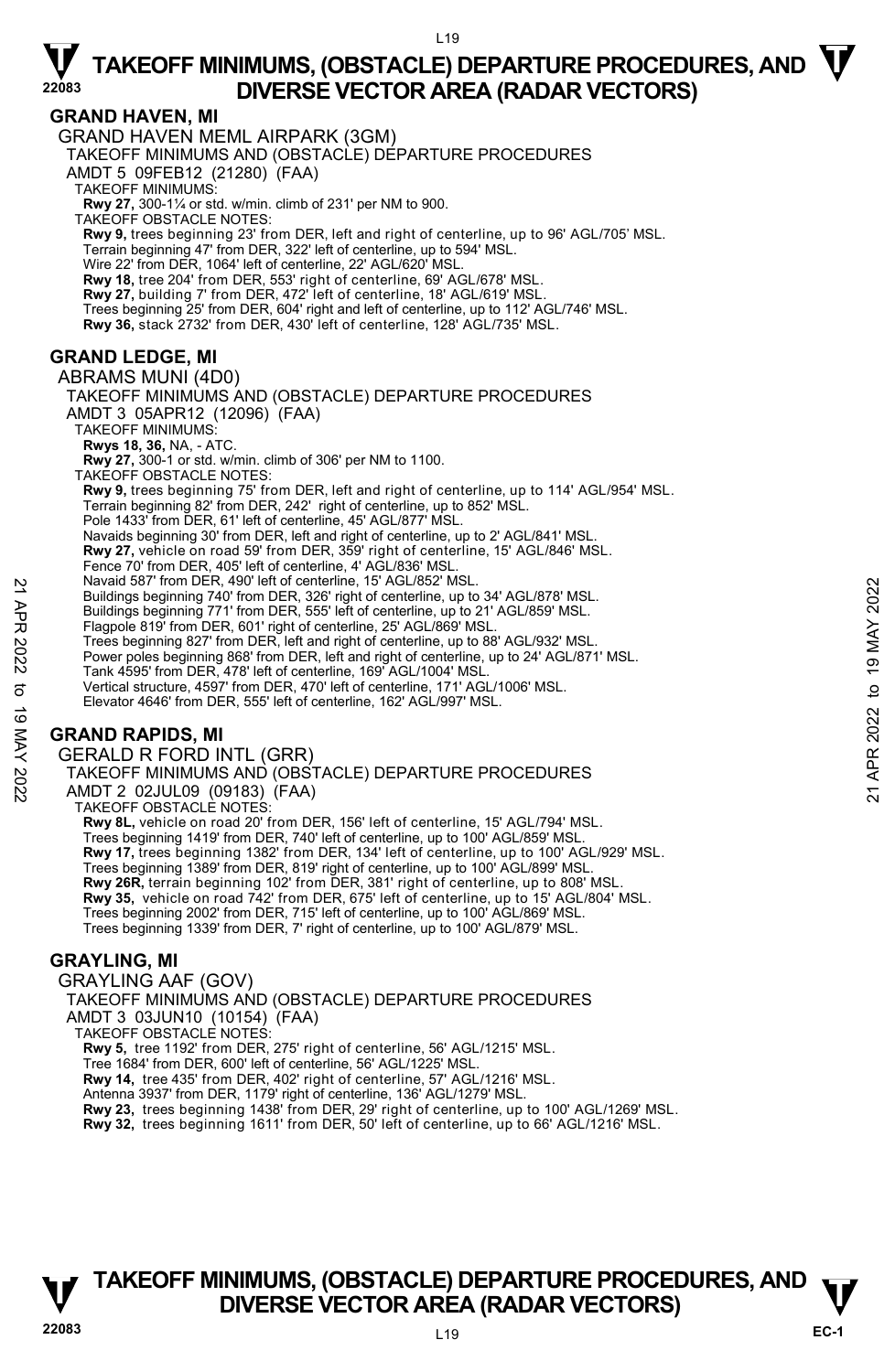#### $120$

# $\nabla$  TAKEOFF MINIMUMS, (OBSTACLE) DEPARTURE PROCEDURES, AND  $\nabla$ **DIVERSE VECTOR AREA (RADAR VECTORS)**

#### **GREENVILLE, MI**

GREENVILLE MUNI (6D6) TAKEOFF MINIMUMS AND (OBSTACLE) DEPARTURE PROCEDURES AMDT 2B 13SEP18 (18256) (FAA) TAKEOFF MINIMUMS: **Rwys 18, 36,** NA - environmental. TAKEOFF OBSTACLE NOTES: **Rwy 10,** trees 5' from DER, 389' right of centerline, 845' MSL. Trees beginning 42' from DER, 141' right of centerline, up to 858' MSL. Trees beginning 128' from DER, 423' left of centerline, up to 870' MSL. Trees 359' from DER, 588' left of centerline, 895' MSL. Trees, transmission line and poles beginning 474' from DER, 25' left of centerline, up to 911' MSL. Trees beginning 760' from DER, 242' right of centerline, up to 907' MSL Trees, transmission line and poles beginning 1946' from DER, 5' right of centerline, up to 923' MSL. Trees beginning 2688' from DER, 93' left of centerline, up to 925' MSL. **Rwy 28,** building 34' from DER, 309' right of centerline, 22' AGL/872' MSL. Trees beginning 87' from DER, 254' left of centerline, up to 897' MSL. Tree 282' from DER, 534' left of centerline, 907' MSL. Tree 326' from DER, 507' right of centerline, 879' MSL. Trees beginning 460' from DER, 392' left of centerline, up to 929' MSL. Tree 563' from DER, 535' right of centerline, 905' MSL. Trees beginning 616' from DER, 474' right of centerline, up to 906' MSL. Trees beginning 621' from DER, 459' left of centerline, up to 937' MSL. Trees beginning 730' from DER, 456' right of centerline, up to 909' MSL. Trees beginning 789' from DER, 411' left of centerline, up to 948' MSL. Tree 995' from DER, 464' right of centerline, 910' MSL. Trees beginning 1033' from DER, 462' right of centerline, up to 922' MSL. Trees beginning 1112' from DER, 6' left of centerline, up to 952' MSL. Trees beginning 1273' from DER, 558' right of centerline, up to 929' MSL. Trees beginning 1399' from DER, 435' right of centerline, up to 931' MSL. Tree 1532' from DER, 460' right of centerline, 932' MSL. Trees beginning 1555' from DER, 400' right of centerline, up to 939' MSL. Trees beginning 1706' from DER, 26' right of centerline, up to 942' MSL. Tree 3416' from DER, 249' left of centerline, 954' MSL. Trees beginning 3552' from DER, 176' left of centerline, up to 958' MSL. **HANCOCK, MI**  HOUGHTON COUNTY MEML (CMX) TAKEOFF MINIMUMS AND (OBSTACLE) DEPARTURE PROCEDURES AMDT 3A 08NOV18 (21056) (FAA) TAKEOFF MINIMUMS:  **Rwy 25,** 400-2½ or std. w/min. climb of 215' per NM to 1600 or alternatively, with std. takeoff minimums and a normal 200' Tree beginning 1555' from DER, 400' right of centerline, up to 939' MSL.<br>Trees beginning 1555' from DER, 240' irght of centerline, up to 939' MSL.<br>Trees beginning 1706' from DER, 26' right of centerline, up to 939' MSL.<br>T per NM climb gradient, takeoff must occur no later than 2200' prior to DER. TAKEOFF OBSTACLE NOTES: **Rwy 7,** vehicles on roadway beginning 27' from DER, left and right of centerline, up to 15' AGL/1094' MSL. Trees beginning 445' from DER, 236' left of centerline, up to 59' AGL/1120' MSL. Trees beginning 1491' from DER, 240' right of centerline, up to 61' AGL/1122' MSL. **Rwy 13,** trees beginning 133' from DER, 513' left of centerline, up to 80' AGL/1139' MSL. **Rwy 25,** vehicles on roadway beginning 27' from DER, left and right of centerline, up to 15' AGL/1094' MSL. Trees beginning 386' from DER, 397' left of centerline, up to 84' AGL/1145' MSL. Trees beginning 1769' from DER, 405' right of centerline, up to 77' AGL/1178' MSL. **Rwy 31,** trees beginning 1625' from DER, 77' right of centerline, up to 100' AGL/1299' MSL. Trees beginning 1814' from DER, 496' left of centerline, up to 81' AGL/1202' MSL.

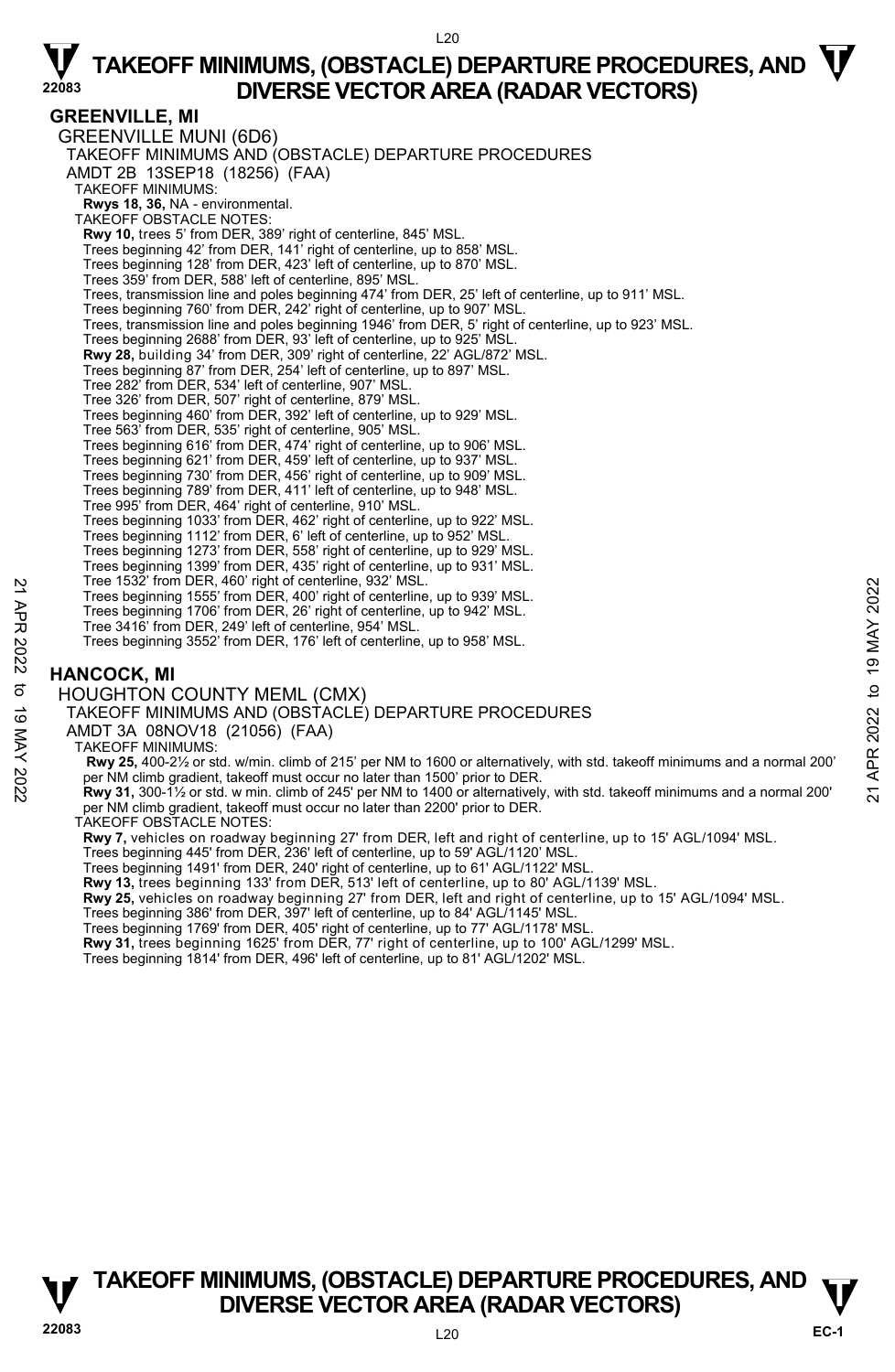### $121$

# $\nabla$  TAKEOFF MINIMUMS, (OBSTACLE) DEPARTURE PROCEDURES, AND  $\nabla$ **DIVERSE VECTOR AREA (RADAR VECTORS)**

### **HARBOR SPRINGS, MI**

HARBOR SPRINGS (MGN) TAKEOFF MINIMUMS AND (OBSTACLE) DEPARTURE PROCEDURES AMDT 3 11OCT18 (18284) (FAA) TAKEOFF MINIMUMS: **Rwy 28,** 300-2 or std. w/ min. climb of 305 feet per NM to 1000, or alternatively, with std. takeoff minimums and a normal 200 feet per NM climb gradient, takeoff must occur no later than 2100 feet prior to DER. DEPARTURE PROCEDURE: **Rwy 10,** climb heading 101° to 1400 before proceeding on course. **Rwy 28,** climb heading 281° to 2000 before turning right. TAKEOFF OBSTACLE NOTES: **Rwy 10,** terrain 20' from DER, 43' left of centerline, 687' MSL. Tree 39' from DER, 299' right of centerline, 755' MSL. Tree 69' from DER, 324' left of centerline, 752' MSL. Tree 78' from DER, 498' right of centerline, 762' MSL. Trees and pole beginning 108' from DER, 33' right of centerline, up to 83' AGL/766' MSL. Trees, vehicles on roads, pole, terrain, buildings, and elevator beginning 164' from DER, 5' left of centerline, up to 74' AGL/782' MSL. Trees, buildings and poles beginning 251' from DER, 34' right of centerline, up to 89' AGL/769' MSL. Trees and pole beginning 1344' from DER, 37' right of centerline, up to 770' MSL.<br>Trees beginning 1596' from DER, 21' right of centerline, up to 772' MSL.<br>Trees beginning 1679' from DER, 10' right of centerline, up to 76' **Rwy 28,** trees and vehicles on roads beginning abeam DER, 2' left of centerline, up to 718' MSL.<br>Tree and vehicles on road beginning 104' from DER, 52' right of centerline, up to 766' MSL. Trees and pole beginning 164' from DER, 11' right of centerline, up to 99' AGL/791' MSL. Trees beginning 600' from DER, 25' left of centerline, up to 113' AGL/727' MSL. Trees and stack beginning 693' from DER, 26' right of centerline, up to 794' MSL. Trees beginning 3761' from DER, 1159' right of centerline, up to 800' MSL. Trees beginning 4723' from DER, 1577' right of centerline, up to 817' MSL. Trees beginning 4971' from DER, 1545' right of centerline, up to 100' AGL/849' MSL. Trees beginning 5106' from DER, 1546' right of centerline, up to 870' MSL. Trees beginning 5854' from DER, 1788' right of centerline, up to 100' AGL/871' MSL. Tree 1 NM from DER, 2007' right of centerline, 880' MSL. Trees and buildings beginning 1 NM from DER, 1975' right of centerline, up to 100' AGL/898' MSL. Trees beginning 1.2 NM from DER, 2286' right of centerline, up to 100' AGL/917' MSL. Trees beginning 1.4 NM from DER, 2734' right of centerline, up to 917' MSL. Trees beginning 1.5 NM from DER, 2843' right of centerline, up to 918' MSL. Trees beginning 1.5 NM from DER, 2904' right of centerline, up to 923' MSL. Tree 1.5 NM from DER, 3021' right of centerline, 920' MSL. **HART/SHELBY, MI**  OCEANA COUNTY (C04) TAKEOFF MINIMUMS AND (OBSTACLE) DEPARTURE PROCEDURES ORIG 10DEC15 (15344) (FAA) TAKEOFF MINIMUMS: **Rwy 15, 33,** NA-Environmental. **Rwy 9,** 300-1 or std. w/min. climb of 265' per NM to 1200. DEPARTURE PROCEDURE **Rwy 27,** climb heading 268° to 1500 before turning right. TAKEOFF OBSTACLE NOTES: **Rwy 9,** terrain beginning 74' from DER, 196' right of centerline, up to 908' MSL. Terrain beginning 54' from DER, 314' left of centerline, up to 904' MSL. Trees beginning 257' from DER, 41' right of centerline, up to 114' AGL/1056' MSL. Vehicle on road 787' from DER, 654' left of centerline, 15' AGL/926' MSL. Trees beginning 895' from DER, 10' left of centerline, up to 100' AGL/1017' MSL. Transmission line tower 1809' from DER, 400' left of centerline, 41' AGL/958' MSL. **Rwy 27,** terrain beginning 10' from DER, 181' right of centerline, up to 970' MSL. Trees beginning 115' from DER, 455' left of centerline, up to 61' AGL/976' MSL. Trees beginning 468' from DER, 467' right of centerline, up to 56' AGL/971' MSL. Vehicles on road beginning 446' from DER, left and right of centerline, up to 15' AGL/939' MSL. Building 677' from DER, 595' left of centerline, 21' AGL/941' MSL. Irrigation equipment 1163' from DER, 657' right of centerline, 13' AGL/947' MSL. Terrain beginning 1876' from DER, 335' left of centerline, up to 974' MSL. Trees beginning 1992' from DER, 12' left of centerline, up to 93' AGL/1067' MSL. Trees beginning 2033' from DER, 9' right of centerline, up to 64' AGL/1048' MSL. Poles and transmission line towers beginning 2323' from DER, 480' right of centerline, up to 60' AGL/1034' MSL. Trees beginning 4343' from DER, 589' left of centerline, up to 84' AGL/1063' MSL. Trees beginning 5854' from DER, 1786' right of centerline, up to 870' MSL.<br>
Trees beginning 5854' from DER, 1788' right of centerline, up to 100' AGL/871' MSL.<br>
Trees and buildings beginning 1 NM from DER, 1975' right of c

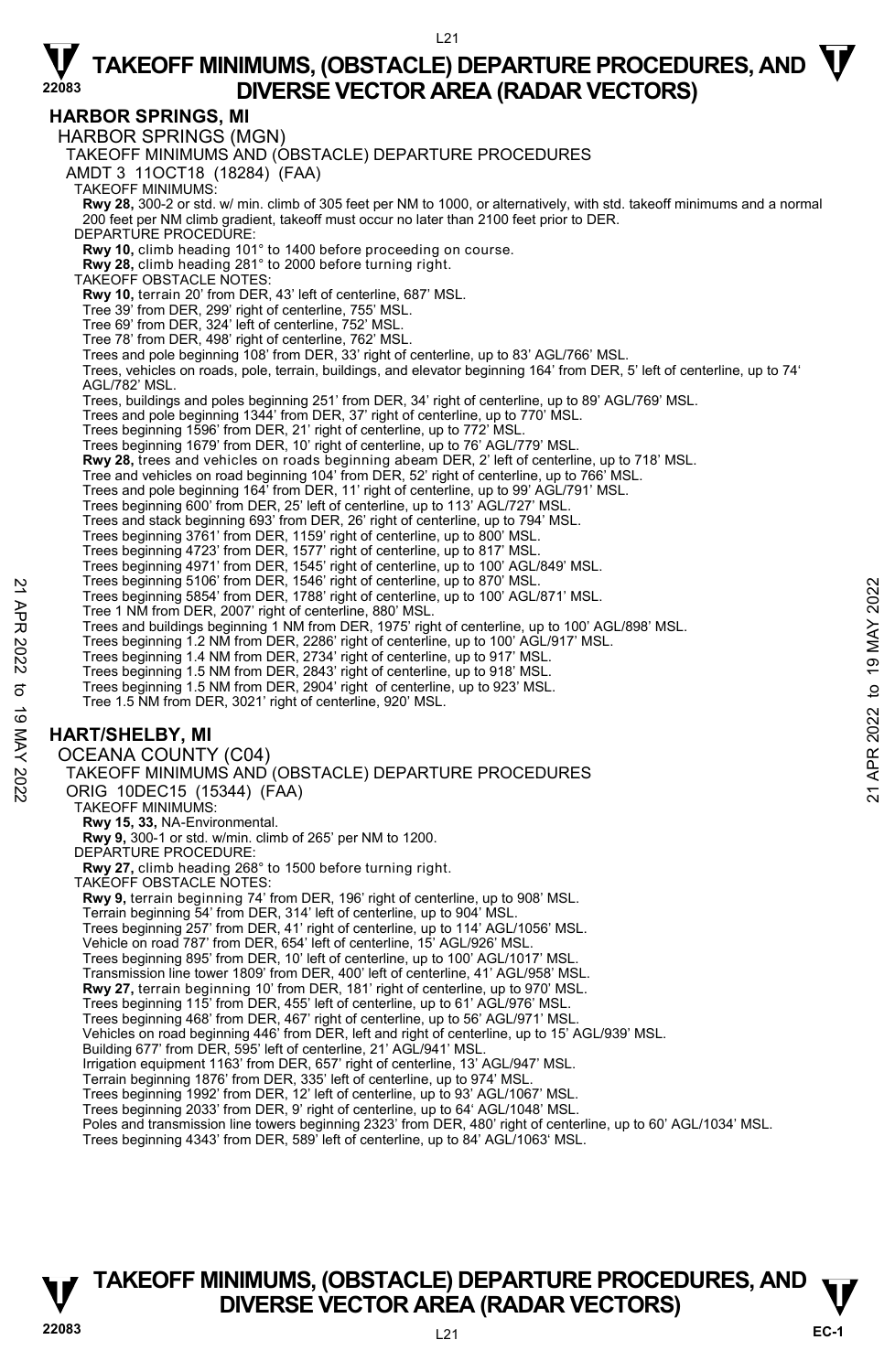#### **HASTINGS, MI**

HASTINGS (9D9) TAKEOFF MINIMUMS AND (OBSTACLE) DEPARTURE PROCEDURES AMDT 6 29MAR18 (18088) (FAA) TAKEOFF MINIMUMS: **Rwys 9, 18, 27, 36** NA-Environmental. TAKEOFF OBSTACLE NOTES: **Rwy 12,** tree 18' from DER, 225' right of centerline, 826' MSL. Trees 57' from DER, 419' right of centerline, up to 868' MSL. Trees beginning 2086' from DER, 288' right of centerline, up to 884' MSL. Trees, and terrain 80' from DER, 269' left of centerline, up to 851' MSL. Trees, terrain, vegetation beginning 280' from DER, 210' left of centerline, up to 885' MSL. **Rwy 30,** trees 170' from DER, 452' left of centerline, up to 829' MSL. Trees 602' from DER, 365' left of centerline, up to 848' MSL. Trees beginning 712' from DER, 12' left of centerline, up to 867' MSL. Traverse way 191' from DER, 491' right of centerline, 810' MSL. Trees 245' from DER, 484' right of centerline, 851' MSL. Trees beginning 1477' from DER, 90' right of centerline, up to 869' MSL.

### **HILLSDALE, MI**

HILLSDALE MUNI (JYM) TAKEOFF MINIMUMS AND (OBSTACLE) DEPARTURE PROCEDURES AMDT 1 25JUL13 (13206) (FAA) TAKEOFF OBSTACLE NOTES: **Rwy 10,** trees beginning 73' from DER 25' right of centerline, up to 110' AGL/1277' MSL. Tree 1188' from DER, 413' left of centerline, 82' AGL/1261' MSL. Vehicles on road beginning 1125' from DER, 722' right of centerline, up to 15' AGL/1214' MSL. **Rwy 28,** trees beginning 147' from DER, 38' right of centerline, up to 117' AGL/1216' MSL. Trees beginning 1052' from DER, 575' left of centerline, up to 116' AGL/1275' MSL.

#### **HOLLAND, MI**

WEST MICHIGAN RGNL (BIV) TAKEOFF MINIMUMS AND (OBSTACLE) DEPARTURE PROCEDURES AMDT 1 02JUL09 (09183) (FAA) TAKEOFF OBSTACLE NOTES: **Rwy 8,** vehicles on road beginning 48' from DER, 500' right of centerline, up to 15' AGL/694' MSL. Trees beginning 1828' from DER, 829' left of centerline, up to 72' AGL/741' MSL. **Rwy 26,** vehicles on road beginning 86' from DER, 517' left of centerline, up to 15' AGL/714' MSL. Pole 805' from DER, 475' left of centerline, 35' AGL/734' MSL. Trees 1056' from DER, 468' left of centerline, up to 41' AGL/740' MSL. **HOLLAND, MI**<br>
21 **WEST MICHIGAN RGNL (BIV)**<br>
TAKEOFF MINIMUMS AND (OBSTACLE) DEPARTURE PROCEDURES<br>
22 AMDT 1 02JUL09 (09183) (FAA)<br>
23 TAKEOFF MINIMUMS AND (OBSTACLE) DEPARTURE PROCEDURES<br>
22 AMDT 1 02JUL09 (09183) (FAA)

### **HOUGHTON LAKE, MI**

#### ROSCOMMON COUNTY - BLODGETT MEML (HTL)

TAKEOFF MINIMUMS AND (OBSTACLE) DEPARTURE PROCEDURES AMDT 1 25OCT07 (21224) (FAA)

TAKEOFF MINIMUMS:

**Rwy 9,** 200-1¼, or std. w/min. climb of 237' per NM to 1400.

**Rwys 18, 36,** NA-ATC. DEPARTURE PROCEDURE:

**Rwy 27,** climb heading 274° to 2600 before turning south.

TAKEOFF OBSTACLE NOTES:

**Rwy 9,** multiple trees beginning 2330' from DER, on centerline, up to 71' AGL/1216' MSL. Multiple trees beginning 5927' from DER 275' left of centerline, up to 100' AGL/1299' MSL. Terrain beginning 31' from DER, 215' right of centerline, up to 0' AGL/1165' MSL. Terrain beginning 43' from DER, 84' left of centerline, up to 0' AGL/1162' MSL. **Rwy 27,** multiple trees beginning 791' from DER, on centerline, up to 90' AGL/1239' MSL. Fence and road beginning 323' from DER, on centerline, up to 15' AGL/1164' MSL. Terrain beginning 100' from DER, 171' right of centerline, up to 0' AGL/1165' MSL. Terrain beginning 112' from DER, 128' left of centerline, up to 0' AGL/1162' MSL.

#### **HOWELL, MI**

LIVINGSTON COUNTY SPENCER J HARDY (OZW) TAKEOFF MINIMUMS AND (OBSTACLE) DEPARTURE PROCEDURES AMDT 3A 24MAY18 (18144) (FAA) TAKEOFF OBSTACLE NOTES: **Rwy 13,** tree 1776' from DER, 695' right of centerline, 1009' MSL. **Rwy 31,** pole 138' from DER, 407' right of centerline, 1004' MSL. Trees beginning 914' from DER, 725' left of centerline, up to 1006' MSL. Tree 1234' from DER, 582' left of centerline, 1010' MSL.

Trees beginning 1321' from DER, 647' left of centerline, up to 1012' MSL.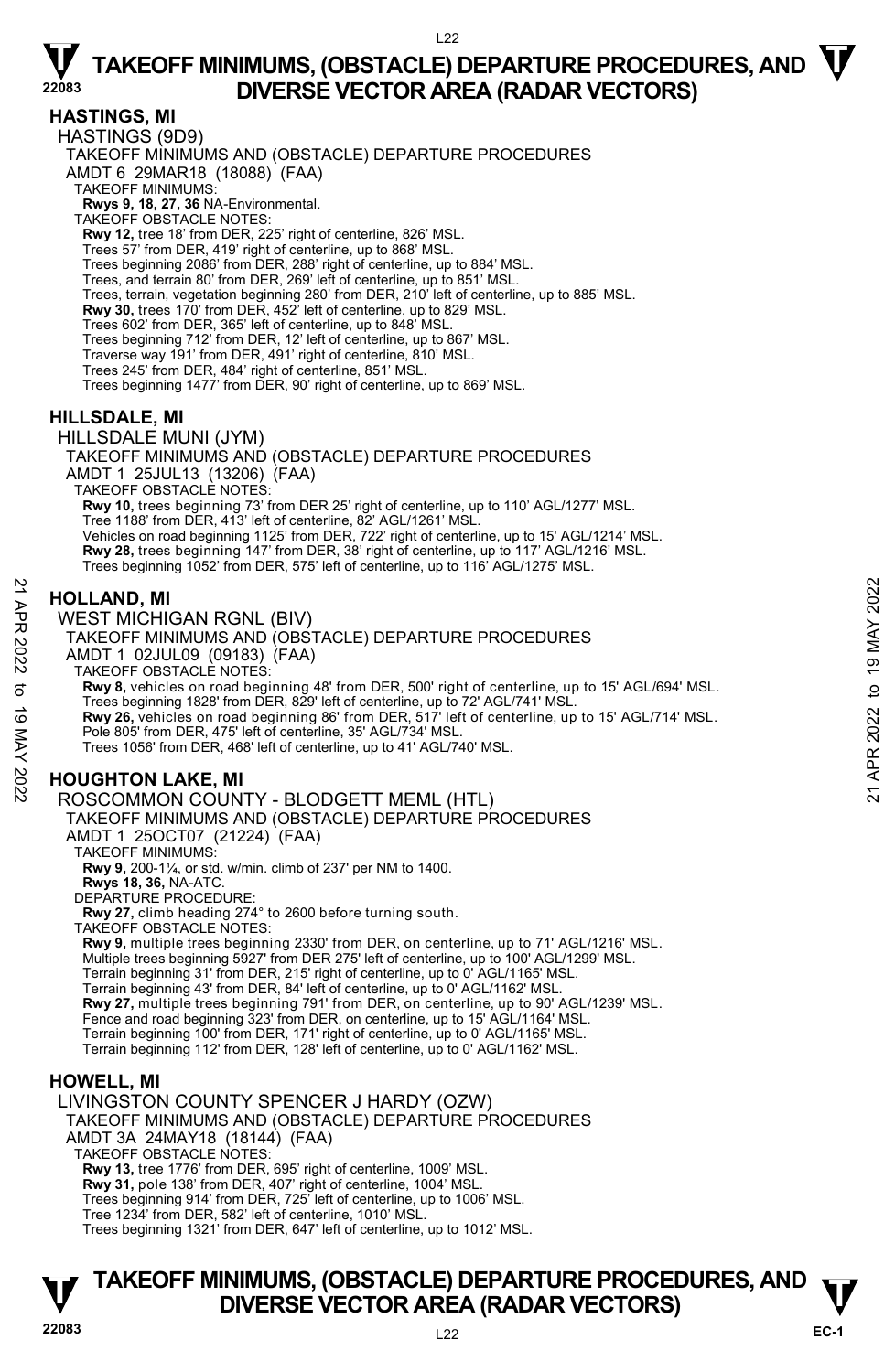$123$ 

**IONIA, MI**  IONIA COUNTY (Y70) TAKEOFF MINIMUMS AND (OBSTACLE) DEPARTURE PROCEDURES ORIG-B 02DEC21 (21336) (FAA) TAKEOFF MINIMUMS: **Rwys 18, 36,** NA-Environmental. TAKEOFF OBSTACLE NOTES: **Rwy 10,** trees beginning 11' from DER, 320' left of centerline, up to 825' MSL. NAVAID 39' from DER, 77' right of centerline, 804' MSL. Ground beginning 60' from DER, 276' right of centerline, up to 810' MSL. Trees beginning 101' from DER, 344' left of centerline, up to 836' MSL. Ground 258' from DER, 333' right of centerline, 811' MSL. Trees beginning 664' from DER, 521' right of centerline, up to 872' MSL. Trees beginning 1011' from DER, 77' right of centerline, up to 881' MSL. Tree 1530' from DER, 834' left of centerline, 845' MSL. Trees beginning 1538' from DER, 289' left of centerline, up to 848' MSL. Tree 1882' from DER, 845' left of centerline, 860' MSL. Tree 2507' from DER, 302' left of centerline, 870' MSL. Tree 2509' from DER, 259' left of centerline, 875' MSL. Trees beginning 2513' from DER, 202' left of centerline, up to 886' MSL. Trees beginning 2639' from DER, 220' left of centerline, up to 895' MSL. Tree 3036' from DER, 691' left of centerline, 898' MSL. **Rwy 28,** NAVAID 41' from DER, 77' right of centerline, 2' AGL/815' MSL. Building 473' from DER, 547' right of centerline, 25' AGL/837' MSL. Poles, building beginning 596' from DER, 513' left of centerline, up to 26' AGL/839' MSL. Building 780' from DER, 574' right of centerline, 30' AGL/841' MSL. Pole, transmission line beginning 816' from DER, 680' right of centerline, up to 845' MSL.<br>Trees, poles, building, transmission lines beginning 890' from DER, 137' left of centerline, up to 888' MSL. Tree 1025' from DER, 197' right of centerline, 849' MSL. Trees, pole, transmission line beginning 1027' from DER, 82' right of centerline, up to 851' MSL. Tree 1608' from DER, 698' right of centerline, 859' MSL. Trees beginning 1614' from DER, 466' right of centerline, up to 877' MSL. Trees beginning 1635' from DER, 439' left of centerline, up to 892' MSL. Tree 3031' from DER, 1294' right of centerline, 891' MSL. **IRON MOUNTAIN-KINGSFORD, MI**  FORD (IMT) TAKEOFF MINIMUMS AND (OBSTACLE) DEPARTURE PROCEDURES AMDT 5 12MAR09 (09071) (FAA) TAKEOFF MINIMUMS: **Rwy 13,** 300-1 or std. w/ min. climb of 590' per NM to 1400. **Rwy 31,** 300-1¼ or std. w/ min. climb of 260' per NM to 1400. DEPARTURE PROCEDURE: **Rwy 1,** climb heading 010° to 1700 before turning right. **Rwy 13,** climb heading 134° to 1900 before turning left. TAKEOFF OBSTACLE NOTES: **Rwy 1,** trees and bushes beginning 526' from DER, 292' right of centerline, up to 79' AGL/1259' MSL. Antenna, trees and bushes beginning 378' from DER, 192' left of centerline, up to 76' AGL/1276' MSL. **Rwy 13,** tree 1276' from DER, 312' right of centerline, 88' AGL/1188' MSL. Trees and poles beginning 547' from DER, 100' left of centerline, up to 86' AGL/1306' MSL.<br>**Rwy 19,** trees beginning 992' from DER, 245' right of centerline, up to 56' AGL/1192' MSL. Trees beginning 1229' from DER, 376' left of centerline, up to 48' AGL/1183' MSL. **Rwy 31,** trees 1711' from DER, 113' right of centerline, 66' AGL/1186' MSL. Bush 165' from DER, 161' right of centerline, 11' AGL/1131' MSL. Trees beginning 66' from DER, 182' left of centerline, up to 95' AGL/1315' MSL. **IRONWOOD, MI**  GOGEBIC/IRON COUNTY (IWD) TAKEOFF MINIMUMS AND (OBSTACLE) DEPARTURE PROCEDURES AMDT 6 07MAY09 (21336) (FAA) DEPARTURE PROCEDURE: **Rwy 9,** climb heading 090° to 2300 before turning right. **Rwy 27,** climb heading 270° to 1700 before turning left. TAKEOFF OBSTACLE NOTES: **Rwy 9,** trees beginning 61' from DER, 544' left of centerline, up to 31' AGL/1244' MSL. Tree 1853' from DER, 972' left of centerline, 100' AGL/1346' MSL. Tree buolis rom DER, 989 right of centerline, 899 MSL.<br>
Trees beginning 1614' from DER, 439' left of centerline, up to 877' MSL.<br>
Trees beginning 1635' from DER, 439' left of centerline, up to 892' MSL.<br>
Tree 3031' from DE

**Rwy 27,** vehicle on road 287' from DER, 2' right of centerline, 15' AGL/1237' MSL.

Tree 1946' from DER, 952' right of centerline, 69' AGL/1283' MSL.

Tree 2817' from DER, 588' left of centerline, 74' AGL/1304' MSL.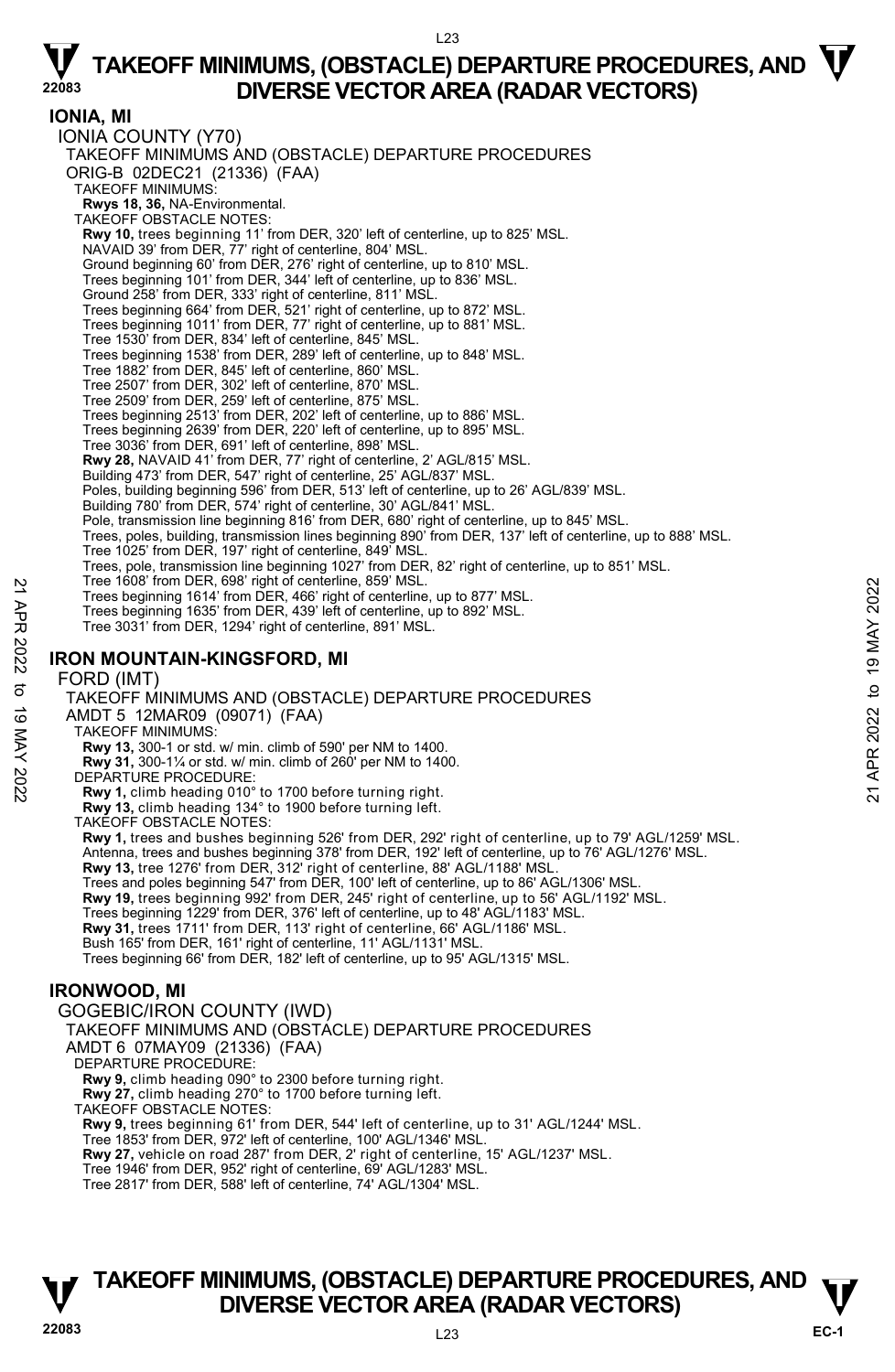**JACKSON, MI**  JACKSON COUNTY-REYNOLDS FLD (JXN) TAKEOFF MINIMUMS AND (OBSTACLE) DEPARTURE PROCEDURES AMDT 6 01FEB18 (21112) (FAA) DEPARTURE PROCEDURE: **Rwy 14,** climb on heading 140° to 1500 before proceeding on course. TAKEOFF OBSTACLE NOTES: **Rwy 7,** tree 3384' from DER, 723' right of centerline, 16' AGL/1094' MSL. **Rwy 14,** building, vertical point, fence, pole, vehicle, light standard beginning 12' from DER, 101' right of centerline, up to 29' AGL/1032' MSL. Sign 15' from DER, 124' left of centerline, 3' AGL/1001' MSL. Tree 963' from DER, 102' right of centerline, 1036' MSL. Tree 1136' from DER, 8' left of centerline, 1034' MSL. Trees beginning 1436' from DER, 13' right of centerline, up to 1073' MSL. Trees beginning 1469' from DER, 122' left of centerline, up to 1065' MSL. Tree 1877' from DER, 143' left of centerline, 1067' MSL. Tree 1936' from DER, 2' left of centerline, 1082' MSL. Trees beginning 1972' from DER, 81' left of centerline, up to 1083' MSL. Tree 1987' from DER, 566' right of centerline, 1075' MSL. Trees beginning 2109' from DER, 208' left of centerline, up to 1094' MSL. Trees beginning 2114' from DER, 28' right of centerline, up to 1083' MSL. Trees beginning 2366' from DER, 477' right of centerline, up to 1088' MSL. Tree 2522' from DER, 947' right of centerline, 1097' MSL. Trees beginning 2617' from DER, 472' right of centerline, up to 1099' MSL. Trees beginning 2656' from DER, 6' right of centerline, up to 1108' MSL. Tank 2665' from DER, 359' left of centerline, 107' AGL/1107' MSL. Trees beginning 3009' from DER, 233' right of centerline, up to 1111' MSL. Antenna, tower beginning 3101' from DER, 596' left of centerline, up to 1111' MSL. Trees beginning 3368' from DER, 57' right of centerline, up to 1113' MSL. Trees beginning 3383' from DER, 233' right of centerline, up to 1121' MSL.<br>**Rwy 25,** tree, pole beginning 952' from DER, 710' left of centerline, up to 1046' MSL. Tree 1400' from DER, 814' right of centerline, 1041' MSL. Pole, tree beginning 1612' from DER, 103' left of centerline, up to 79' AGL/1057' MSL. Tree 2870' from DER, 312' right of centerline, 1057' MSL. **Rwy 32,** ground 3' from DER, 483' left of centerline, 977' MSL. Bush 8' from DER, 144' right of centerline, 975' MSL. Bush beginning 44' from DER, 145' right of centerline, up to 978' MSL. Tree, bush beginning 73' from DER, 172' right of centerline, up to 991' MSL. Tree, fence beginning 168' from DER, 148' left of centerline, up to 1022' MSL. Fence beginning 278' from DER, 367' right of centerline, up to 10' AGL/999' MSL. Trees beginning 818' from DER, 231' left of centerline, up to 1062' MSL. Tree 1117' from DER, 233' right of centerline, 1005' MSL. Trees beginning 1214' from DER, 651' right of centerline, up to 1050' MSL. Tree, t-l twr, pole beginning 1413' from DER, 23' right of centerline, up to 1058' MSL. Trees beginning 1671' from DER, 863' left of centerline, up to 1068' MSL. Trees beginning 1841' from DER, 224' left of centerline, up to 1071' MSL. Tree 2875' from DER, 1128' left of centerline, 1081' MSL. Trees beginning 2876' from DER, 829' left of centerline, up to 1094' MSL. Tree 3126' from DER, 207' right of centerline, 1061' MSL. Tree 3274' from DER, 1241' left of centerline, 1098' MSL. Trees beginning 3285' from DER, 37' left of centerline, up to 1104' MSL. Tree 3628' from DER, 58' right of centerline, 1065' MSL. Trees beginning 3777' from DER, 78' right of centerline, up to 1085' MSL. Tree 3900' from DER, 45' right of centerline, 1087' MSL. **EVALUAT SEARCH AND THE SET AND THE OF SEARCH (ASSEMBLY THE AND THE AND THE AND THE AND THE AND THE ASSEMBLY APP THAND THE AND THE ASSEM CONTROLL THE ARRY 32, ground 3' from DER, 103' left of centerline, up to 19' AGL/105** 

**TAKEOFF MINIMUMS, (OBSTACLE) DEPARTURE PROCEDURES, AND**  $\mathbf{\mathbf{\mathbf{\mathbf{V}}}}$ **V**<br><sup>22083</sup><br>L<sub>24</sub><br>L<sub>24</sub>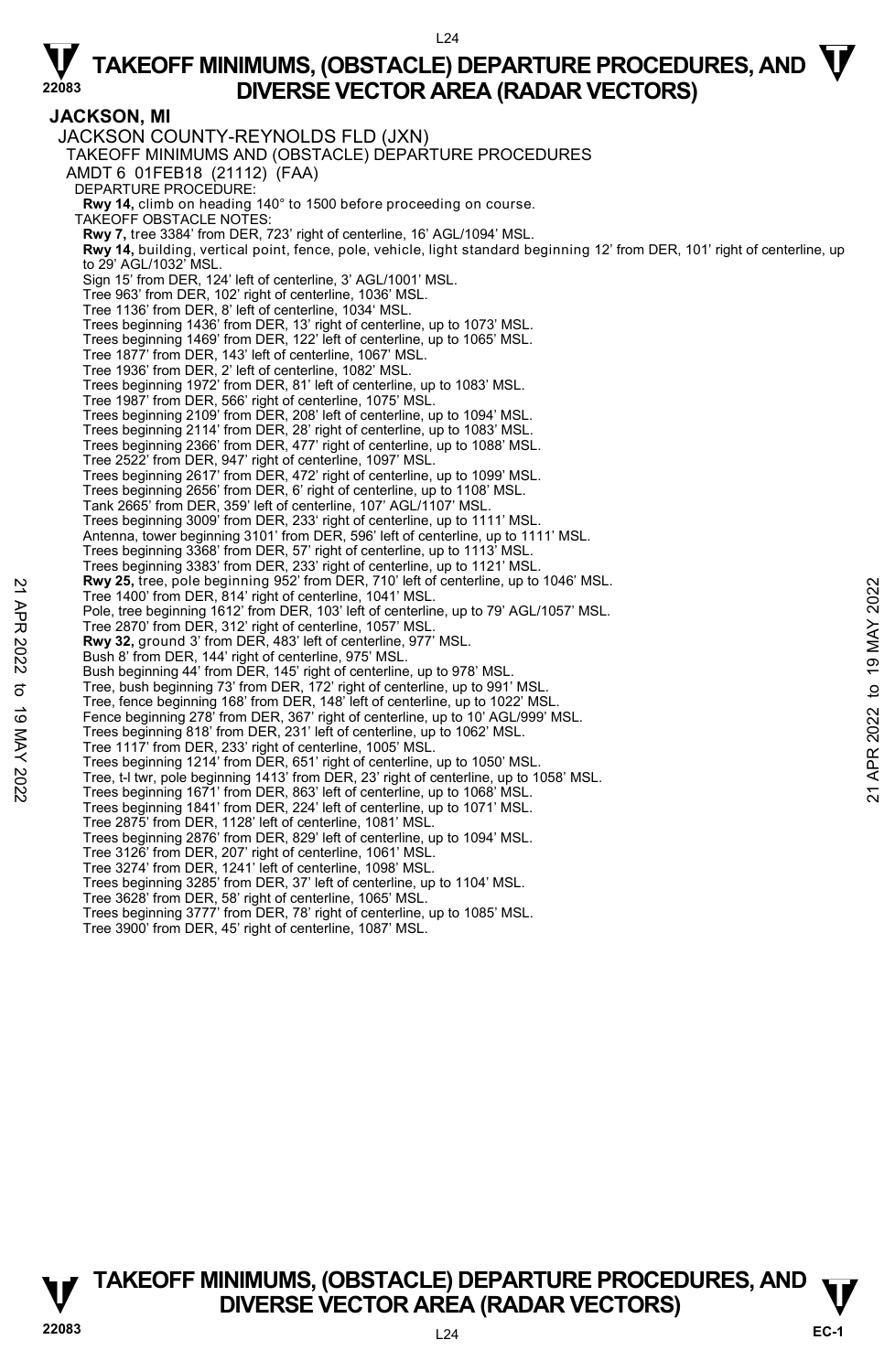### **KALAMAZOO, MI**

KALAMAZOO/BATTLE CREEK INTL (AZO) TAKEOFF MINIMUMS AND (OBSTACLE) DEPARTURE PROCEDURES

AMDT 9 30AUG07 (07242) (FAA)

TAKEOFF OBSTACLE NOTES:

**Rwy 5,** light pole 906' from DER, 511' left of centerline, 25' AGL/879' MSL.

Multiple trees beginning 1433' from DER, 90' left of centerline, up to 65' AGL/914' MSL.

- Multiple towers beginning 2399' from DER, 331' right of centerline, up to 119' AGL/970' MSL.
- Multiple trees beginning 156' from DER, 163' right of centerline, up to 78' AGL/917' MSL.

**Rwy 9,** multiple trees beginning 588' from DER, on centerline, up to 104' AGL/958' MSL.<br>Antenna 2187' from DER, 222' right of centerline, 69' AGL/928' MSL.

Tree 677' from DER, 214' right of centerline, 45' AGL/899' MSL.

**Rwy 17,** railroad 587' from DER, 613' left of centerline, 17' AGL/885' MSL.<br>Tree 691' from DER, 583' right of centerline, 57' AGL/894' MSL.

**Rwy 23,** multiple trees beginning 937' from DER, 50' left of centerline, up to 72' AGL/956' MSL.

Multiple poles and hangar beginning 22' from DER, 331' right of centerline, up to 24' AGL/905' MSL. Multiple trees beginning 943' from DER, 144' right of centerline, up to 107' AGL/986' MSL.

**Rwy 27,** road 543' from DER, on centerline, 15' AGL/890' MSL.

Multiple trees beginning 414' from DER, 292' left of centerline, up to 23' AGL/972' MSL.

Multiple light poles and towers beginning 521' from DER, 18' right of centerline, up to 180' AGL/1015' MSL.<br>Multiple trees beginning 1012' from DER, 23' right of centerline, up to 75' AGL/969' MSL.

**Rwy 35,** multiple trees beginning 2319' from DER, 163' left of centerline, up to 75' AGL/934' MSL.

Multiple trees beginning 1961' from DER, 753' right of centerline, up to 77' AGL/936' MSL.

### **LAKEVIEW, MI**

LAKEVIEW-GRIFFITH FIELD (13C)

TAKEOFF MINIMUMS AND (OBSTACLE) DEPARTURE PROCEDURES

ORIG 08OCT98 (98281) (FAA)

TAKEOFF MINIMUMS: **Rwy 28,** 300-1 or std. w/min. climb of 400' per NM to 1200.

TAKEOFF OBSTACLE NOTES:

**Rwy 10,** 1018' tree 50' from DER, 490' right of centerline.

### **LAMBERTVILLE, MI**

TOLEDO SUBURBAN (DUH) TAKEOFF MINIMUMS AND (OBSTACLE) DEPARTURE PROCEDURES AMDT 1 25DEC80 (80360) (FAA) TAKEOFF MINIMUMS: **Rwys 9, 27,** 300-1. MAY 28, 300-1 or stat. which climb of 400 per NM to 1200.<br>
TAKEOFF OBSTACLE NOTES:<br>
Rwy 10, 1018' tree 50' from DER, 490' right of centerline.<br>
22<br> **LAMBERTVILLE, MI**<br>
TOLEDO SUBURBAN (DUH)<br>
TAKEOFF MINIMUMS AND (OBSTACLE)

### **LANSING, MI**

CAPITAL REGION INTL (LAN) TAKEOFF MINIMUMS AND (OBSTACLE) DEPARTURE PROCEDURES AMDT 14 13NOV14 (14317) (FAA) DEPARTURE PROCEDURE: **Rwys 10L,10R,** climb runway heading to 2000 before turning south.  **Rwys 6, 24, 28L, 28R,** climb runway heading to 1500 before turning southeast. TAKEOFF OBSTACLE NOTES: **Rwy 6,** trees beginning 1441' from DER, 321' left of centerline, up to 102' AGL/942' MSL. Trees beginning 2536' from DER, 7' right of centerline, up to 107' AGL/947' MSL. Trees beginning 2711' from DER, 126' left of centerline, up to 107' AGL/956' MSL.<br>**Rwy 10L,** tree 350' from DER, 394' left of centerline, 86' AGL/916' MSL. Fence 525' from DER, 148' right of centerline, 17' AGL/864' MSL. Trees beginning 883' from DER, 198' left of centerline, up to 90' AGL/920' MSL. Trees beginning 1698' from DER, 368' right of centerline, up to 104' AGL/934' MSL. **Rwy 10R,** pole 111' from DER, 290' right of centerline, 41' AGL/871' MSL. MALSR 155' from DER, 4' right of centerline, 18' AGL/866' MSL. Pole 575' from DER, 290' right of centerline, 35' AGL/865' MSL. Trees beginning 700' from DER, 551' right centerline, up to 84' AGL/924' MSL. Trees beginning 1077' from DER, 599' left of centerline, up to 98' AGL/928' MSL. Trees beginning 1831' from DER, left and right of centerline, up to 93' AGL/956' MSL. **Rwy 24,** trees beginning 549' from DER, 114' left of centerline, up to 68' AGL/918' MSL. Poles beginning 830' from DER, 358' left of centerline, up to 41' AGL/893' MSL. Trees beginning 1107' from DER, 81' right of centerline, up to 89' AGL/919' MSL.<br>Trees beginning 1271' from DER, 386' left of centerline, up to 104' AGL/937' MSL.<br>**Rwy 28L,** trees beginning 1690' from DER, 862' right of ce Trees beginning 1782' from DER, 786' left of centerline, up to 100' AGL/959' MSL. **Rwy 28R,** rod on ASR 987' from DER, 516' right of centerline, 104' AGL/954' MSL. Trees beginning 1853' from DER, 902' right of centerline, up to 100' AGL/939' MSL. Tree 2209' from DER, 221' left of centerline, 79' AGL/919' MSL.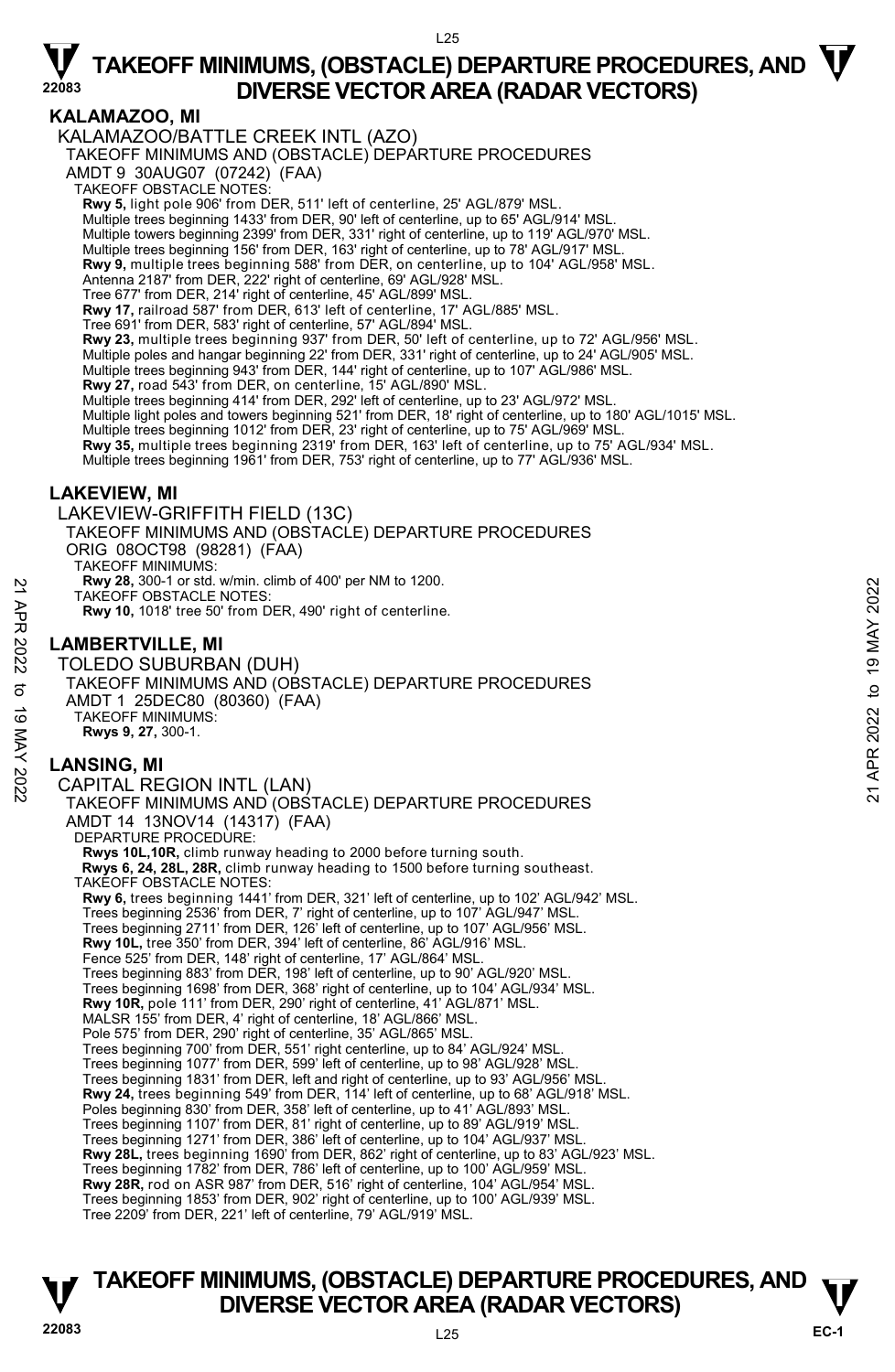#### $126$

# $\nabla$  TAKEOFF MINIMUMS, (OBSTACLE) DEPARTURE PROCEDURES, AND  $\nabla$ **DIVERSE VECTOR AREA (RADAR VECTORS)**

**LAPEER, MI**  DUPONT-LAPEER (D95) TAKEOFF MINIMUMS AND (OBSTACLE) DEPARTURE PROCEDURES AMDT 3B 22APR21 (21112) (FAA) TAKEOFF MINIMUMS: **Rwys 9, 27,** NA - Environmental. TAKEOFF OBSTACLE NOTES: **Rwy 18,** terrain, NAVAID beginning 13' from DER, 77' left of centerline, up to 831' MSL. NAVAID 41' from DER, 77' right of centerline, 1' AGL/831' MSL. Terrain 83' from DER, 356' left of centerline, 832' MSL. Tree, catenary beginning 252' from DER, 27' right of centerline, up to 853' MSL. Tree, catenary beginning 707' from DER, 10' left of centerline, up to 853' MSL. Pole 744' from DER, 179' right of centerline, 855' MSL.<br>Transmission line, catenary, NAVAID beginning 744' from DER, 26' right of centerline, up to 26' AGL/856' MSL. Pole, transmission line, catenary, NAVAID beginning 747' from DER, 11' left of centerline, up to 856' MSL. Tree, pole beginning 772' from DER, 85' right of centerline, up to 884' MSL. Tree, pole, transmission line beginning 858' from DER, 260' right of centerline, up to 891' MSL. Tree 920' from DER, 244' left of centerline, 859' MSL. Tree, pole, transmission line beginning 931' from DER, 232' left of centerline, up to 862' MSL. Pole, transmission line, tree beginning 956' from DER, 253' left of centerline, up to 863' MSL. Tree, pole, transmission line beginning 1059' from DER, 257' left of centerline, up to 888' MSL. Trees beginning 1377' from DER, 818' left of centerline, up to 908' MSL. Tree 1488' from DER, 890' right of centerline, 896' MSL. Tree 1587' from DER, 693' right of centerline, 905' MSL. Trees beginning 1711' from DER, 718' right of centerline, up to 909' MSL. Trees beginning 1842' from DER, 694' left of centerline, up to 921' MSL. Tree 2571' from DER, 1100' right of centerline, 943' MSL. Trees beginning 2620' from DER, 577' right of centerline, up to 944' MSL. Trees beginning 2704' from DER, 637' left of centerline, up to 930' MSL. Trees beginning 3750' from DER, 856' right of centerline, up to 945' MSL.<br>**Rwy 36,** terrain, NAVAID beginning 31' from DER, 76' left of centerline, up to 836' MSL. NAVAID 41' from DER, 77' right of centerline, 836' MSL. Tree, terrain beginning 44' from DER, 287' left of centerline, up to 909' MSL. Tree 237' from DER, 488' left of centerline, 911' MSL. Building beginning 294' from DER, 520' right of centerline, up to 27' AGL/859' MSL. Tree, pole, transmission line, vehicle on road beginning 379' from DER, 13' left of centerline, up to 914' MSL. Tree, transmission line, tank beginning 579' from DER, 347' right of centerline, up to 891' MSL. Tree 1999' from DER, 279' left of centerline, 917' MSL. Tree 2020' from DER, 40' right of centerline, 905' MSL. Trees beginning 2035' from DER, 50' left of centerline, up to 99' AGL/919' MSL. Trees beginning 2201' from DER, 114' left of centerline, up to 920' MSL. Trees beginning 2236' from DER, 48' right of centerline, up to 911' MSL. Trees beginning 2327' from DER, 56' left of centerline, up to 921' MSL. Trees beginning 2473' from DER, 191' left of centerline, up to 107' AGL/923' MSL. Trees beginning 2541' from DER, 46' right of centerline, up to 913' MSL. Tree 3176' from DER, 542' left of centerline, 924' MSL. Tree 3241' from DER, 742' left of centerline, 926' MSL. **LINDEN, MI**  PRICES (9G2) TAKEOFF MINIMUMS AND (OBSTACLE) DEPARTURE PROCEDURES AMDT 5 12DEC13 (13346) (FAA) TAKEOFF OBSTACLE NOTES: **Rwy 9**, trees beginning 446' from DER, left and right of centerline, up to 100' AGL/1009' MSL. **Rwy 27**, trees beginning 18' from DER, 103' left of centerline, up to 100' AGL/1019' MSL. New 36, terrain, NAVAID beginning 317 irom DER, 19 lient of centerline, up to 909' MSL.<br>
Tree, terrain beginning 44' from DER, 287' left of centerline, up to 909' MSL.<br>
Tree 2027' from DER, 198' left of centerline, up to

#### **LUDINGTON, MI**

MASON COUNTY (LDM) TAKEOFF MINIMUMS AND (OBSTACLE) DEPARTURE PROCEDURES AMDT 6 20AUG92 (92233) (FAA) TAKEOFF MINIMUMS: **Rwys 1, 19, 26,** 300-1.

Trees beginning 30' from DER, 204' right of centerline, up to 100' AGL/1009' MSL.



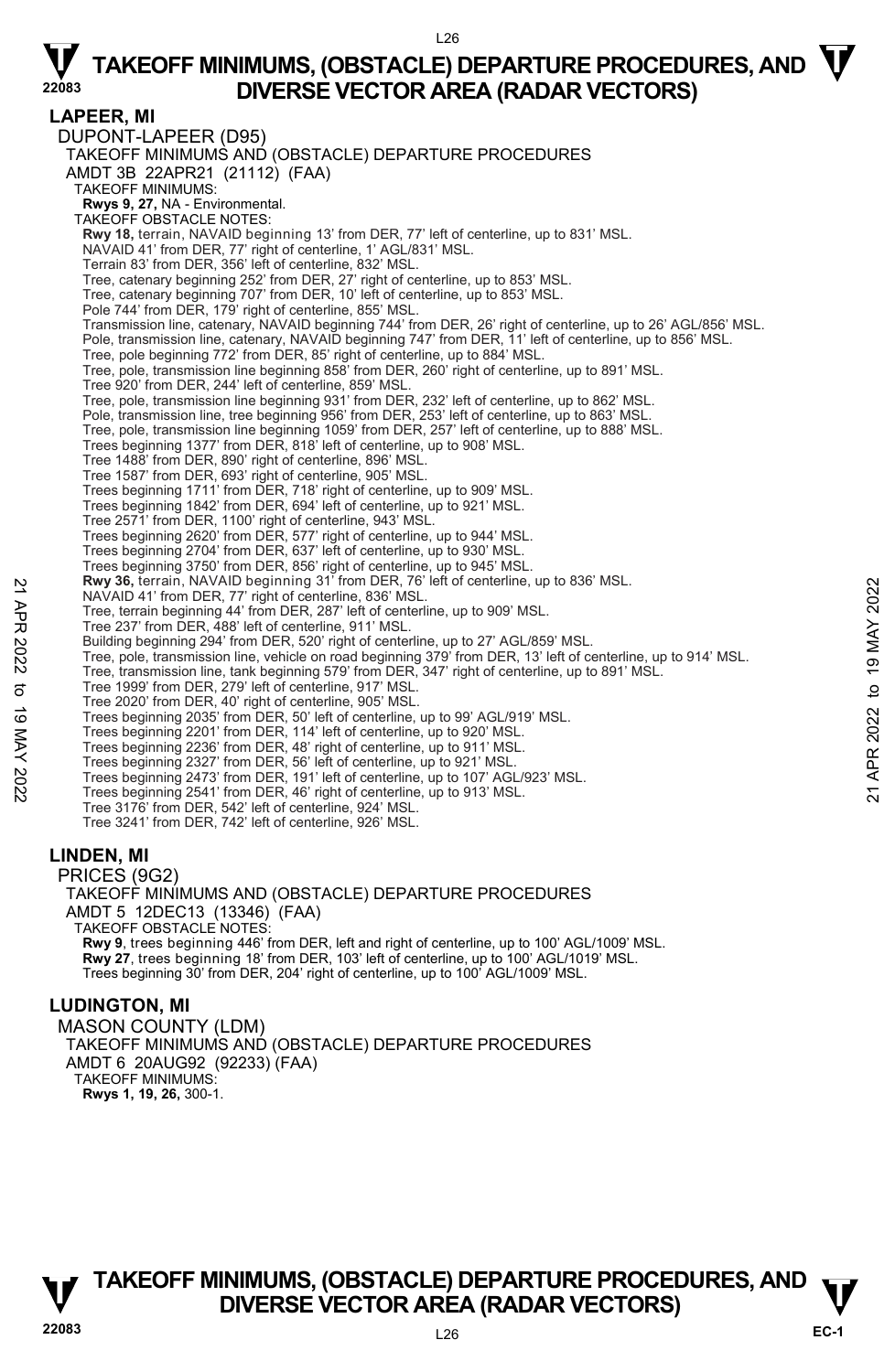### **MACKINAC ISLAND, MI**

MACKINAC ISLAND (MCD) TAKEOFF MINIMUMS AND (OBSTACLE) DEPARTURE PROCEDURES AMDT 2 23AUG12 (12236) (FAA) TAKEOFF MINIMUMS: **Rwy 8,** 300-1 or std. w/min. climb of 608' per NM to 1000. TAKEOFF OBSTACLE NOTES: **Rwy 8,** trees and building beginning 69' from DER. 16' left of centerline, up to 100' AGL/841' MSL. Trees beginning 34' from DER, 34' right of centerline, up to 100' AGL/896' MSL. Fence 49' from DER, 295' right of centerline, 8' AGL/741' MSL. Vehicle on road 525' from DER, 610' right of centerline, 15' AGL/774' MSL. **Rwy 26,** trees beginning 8' from DER, 193' left of centerline, up to 100' AGL/829' MSL. Vehicle on road 36' from DER, 334' left of centerline, 15' AGL/744' MSL. Trees beginning at DER, 196' right of centerline, up to 100' AGL/829' MSL. Fence 53' from DER, 202' right of centerline, 8' AGL/727' MSL. Building 129' from DER, 498' right of centerline, 28' AGL/747' MSL. Vehicle on road 354' from DER, 20' right of centerline, 15' AGL/734'MSL.

#### **MANISTEE, MI**

MANISTEE COUNTY/BLACKER (MBL)

TAKEOFF MINIMUM AND (OBSTACLE) DEPARTURE PROCEDURES AMDT 7 29MAY14 (21336) (FAA)

TAKEOFF MINIMUMS:

**Rwy 1,** 300-1 or std. w/min. climb of 380' per NM to 900. DEPARTURE PROCEDURE:

**Rwy 1,** climb heading 007° to 1400 before turning right. TAKEOFF OBSTACLE NOTES:

**Rwy 1,** vehicle on road 484' from DER, 158' right of centerline, 15' AGL/632' MSL. Building 3301' from DER, 1095' right of centerline, 33' AGL/727' MSL.

Trees beginning 1076' from DER, 127' left of centerline, up to 110' AGL/808' MSL.

**Rwy 10,** vehicle on road, 101' from DER, 393' left of centerline, 15' AGL/636' MSL.

Trees beginning 3326' from DER, 1146' left of centerline, 85' AGL/712' MSL.

**Rwy 19,** trees beginning 79' from DER, 50' left of centerline, up to 100' AGL/678 MSL.

- Trees beginning 1005' from DER, 365' right of centerline, up to 85' AGL/675' MSL.
- Trees 5393' from DER, 1185' left of centerline, up to 100' AGL/758' MSL.

**Rwy 28,** trees beginning 21' from DER, 58' left of centerline, up to 93' AGL/687' MSL.<br>Vehicle on road 146' from DER, 356' right of centerline, up to 15' AGL/630' MSL.<br>Trees beginning 2195' from DER, 57' right of centerli

### **MANISTIQUE, MI**

SCHOOLCRAFT COUNTY (ISQ)

```
TAKEOFF MINIMUMS AND (OBSTACLE) DEPARTURE PROCEDURES 
         ORIG 15DEC11 (11349) (FAA) 
          TAKEOFF OBSTACLE NOTES: 
            Rwy 1,trees beginning 511' from DER, 54' left of centerline, up to 100' AGL/779' MSL. 
            Trees beginning 753' from DER, 372' right of centerline, up to 100' AGL/779' MSL. 
            Vehicle on road beginning 360' from DER, 587' right of centerline, up to 15' AGL/694' MSL. 
            Power line beginning 446' from DER, 611' right of centerline, up to 30' AGL/709' MSL
            Transmission lines beginning 4758' from DER, left and right of centerline, up to 114'AGL/803' MSL.<br>Rwy 10, trees beginning 92' from DER, 263' right of centerline, up to 100' AGL/769' MSL.
            Trees beginning 30' from DER, 165' left of centerline, up to 100' AGL/769' MSL. 
            Trees beginning 1131' from DER, left and right of centerline, up to 100' AGL/769' MSL. 
            Rwy 19, trees beginning 50' from DER, left and right of centerline, up to 100' AGL/779' MSL. 
            Vehicle on road beginning abeam DER, 506' left of centerline, up to 15' AGL/694' MSL. 
            Aircraft tail on taxiway abeam DER, 127' right of centerline, up to 19' AGL/698' MSL. 
            Hangar 380' from DER, 540' right of centerline, 20' AGL/699' MSL. 
            Buildings beginning 474' from DER, 220' left of centerline, up to 20' AGL/699' MSL. 
            Vehicle on road 658' from DER, left and right of centerline, up to 15' AGL/694' MSL. 
            Power lines 707' from DER, left and right of centerline, up to 30' AGL/709' MSL.<br>Billboards and buildings beginning 744' from DER, left and right of centerline, up to 20' AGL/699' MSL.
            Drive-in theater beginning 857' from DER, 510' right of centerline, up to 100' AGL/779' MSL. 
            Rwy 28, trees beginning 41' from DER, 376' right of centerline, up to 100' AGL/784' MSL.<br>Poles beginning 1174' from DER, 488' left of centerline, up to 82' AGL/761' MSL.
            Trees beginning 1254' from DER, 159' left of centerline. up to 100' AGL/779' MSL. 
            Transmission lines beginning 4321' from DER, left and right of centerline, up to 112' AGL/796' MSL. 
Trees beginning 10/6 Trom DER, 127 Tert of centerline, up to 110 AGL/8036' MSL.<br>
Trees beginning 3326' from DER, 1146' left of centerline, 85' AGL/712' MSL.<br>
Trees beginning 3326' from DER, 1146' left of centerline, up to
```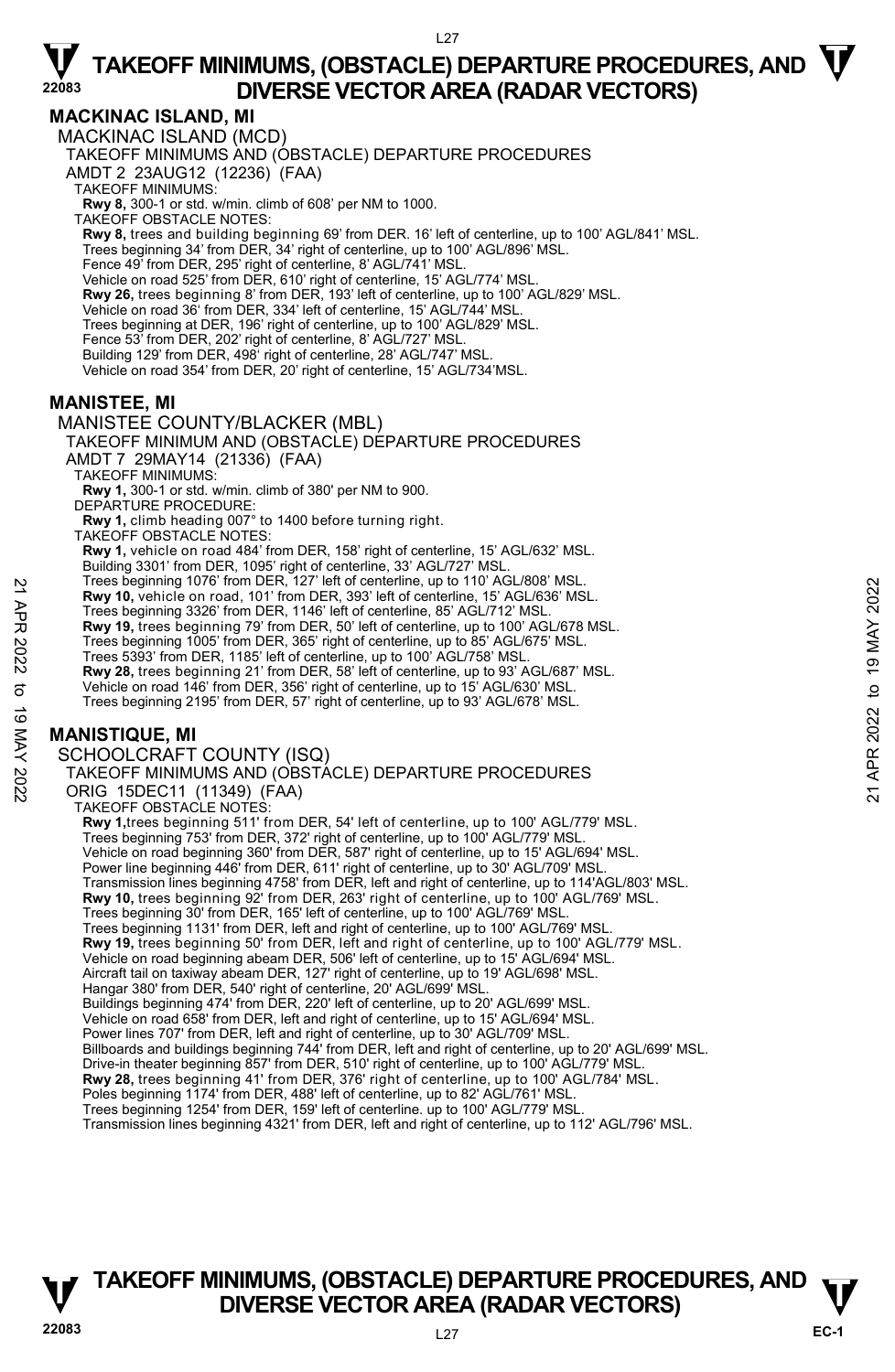$128$ 

#### **MARLETTE, MI**

MARLETTE TOWNSHIP (77G) TAKEOFF MINIMUMS AND (OBSTACLE) DEPARTURE PROCEDURES AMDT 1 24MAR22 (22083) (FAA) TAKEOFF MINIMUMS: **Rwys 10, 28,** NA-Environmental. TAKEOFF OBSTACLE NOTES: **Rwy 1,** trees beginning 8' from DER, 168' right of centerline, up to 908' MSL. Terrain and trees beginning 11' from DER, 250' left of centerline, up to 901' MSL. Tree 30' from DER, 344' left of centerline, 5' AGL/904' MSL. Terrain beginning 49' from DER, 305' left of centerline, up to 905' MSL. Trees beginning 84' from DER, 247' right of centerline, up to 63' AGL/934' MSL. Terrain and trees beginning 111' from DER, 193' left of centerline, up to 907' MSL. Tree 191' from DER, 389' right of centerline, 939' MSL. Trees beginning 222' from DER, 14' right of centerline, up to 80' AGL/948' MSL. Trees beginning 321' from DER, 1' left of centerline, up to 953' MSL. **Rwy 19,** lighting 10' from DER, 47' left of centerline, 2' AGL/872' MSL.

### **MARQUETTE, MI**

SAWYER INTL (SAW) TAKEOFF MINIMUMS AND (OBSTACLE) DEPARTURE PROCEDURES AMDT 1 11OCT18 (18284) (FAA) TAKEOFF OBSTACLE NOTES: **Rwy 1,** sign 15' from DER, 100' right of centerline, 3' AGL/1206' MSL. Sign 113' from DER, 125' left of centerline, 4' AGL/1208' MSL. Tree 4078' from DER, 1540' left of centerline, 1326' MSL. Trees beginning 4347' from DER, 1598' left of centerline, up to 1339' MSL. **Rwy 19,** lighting 9' from DER, 55' right of centerline, 2' AGL/1180' MSL. Lighting 10' from DER, 55' left of centerline, 2' AGL/1180' MSL.

### **MARSHALL, MI**

BROOKS FLD (RMY)

TAKEOFF MINIMUMS AND (OBSTACLE) DEPARTURE PROCEDURES ORIG 02MAY13 (21308) (FAA) TAKEOFF OBSTACLE NOTES: **Rwy 10,** trees beginning 31' from DER, 37' right of centerline, up to 100' AGL/1012' MSL. Trees beginning 168' from DER, 15' left of centerline, up to 100' AGL/1035' MSL. Fence beginning 211' from DER, 457' right of centerline, up to 13' AGL/953' MSL. **Rwy 28,** vehicles on roadway 535' from DER, left and right of centerline, up to 15' AGL/954' MSL. Trees beginning 1222' from DER, 572' right of centerline, up to 100' AGL/1039' MSL. Trees beginning 1665' from DER, 408' left of centerline, up to 100' AGL/1039' MSL. **MARSHALL, MI**<br> **EXECUTE MINIMUMS AND (OBSTACLE) DEPARTURE PROCEDURES**<br>
TAKEOFF MINIMUMS AND (OBSTACLE) DEPARTURE PROCEDURES<br>
ORIG 02MAY13 (21308) (FAA)<br>
TAKEOFF MINIMUMS AND (OBSTACLE) DEPARTURE PROCEDURES<br>
TRAVECT OBSTA

### **MASON, MI**

MASON JEWETT FLD (TEW)

TAKEOFF MINIMUMS AND (OBSTACLE) DEPARTURE PROCEDURES

AMDT 2A 03JUN10 (22083) (FAA)

TAKEOFF OBSTACLE NOTES:

**Rwy 10,** trees, pole, and vehicle on road beginning 109' from DER, 57' right of centerline, up to 100' AGL/1023' MSL.<br>Poles and vehicles on road 276' from DER, 245' left of centerline, up to 35' AGL/944' MSL.

#### **MENOMINEE, MI**

MENOMINEE RGNL (MNM)

TAKEOFF MINIMUMS AND (OBSTACLE) DEPARTURE PROCEDURES

AMDT 3A 19JUL18 (18200) (FAA) TAKEOFF OBSTACLE NOTES:

**Rwy 3,** tree and bushes beginning 155' from DER, 488' left of centerline, up to 634' MSL.

Trees beginning 714' from DER, 459' left of centerline, up to 641' MSL.

Trees beginning 1064' from DER, 226' right of centerline, up to 651' MSL.

**Rwy 14,** vehicle on road, tree, power lines, and building beginning 379' from DER, 156' right of centerline, up to 619' MSL.

Power lines, vehicle on road, and trees beginning 403' from DER, 3' left of centerline, up to 33' AGL/635' MSL.

Trees, building, and power lines beginning 879' from DER, 4' right of centerline, up to 665' MSL.

Trees and power lines beginning 1061' from DER, 24' left of centerline, up to 654' MSL.

Trees beginning 1874' from DER, 86' left of centerline, up to 687' MSL. Buildings beginning 5170' from DER, 1006' left of centerline, up to 135' AGL/735' MSL.

**Rwy 21,** NAVAID 15' from DER, 59' right of centerline, 1 foot AGL/615' MSL.

Trees beginning 581' from DER, 596' left of centerline, up to 645' MSL.

Tree 944' from DER, 751' right of centerline, 648' MSL.

Trees beginning 1403' from DER, 599' left of centerline, up to 666' MSL.

Trees beginning 1456' from DER, 700' right of centerline, up to 672' MSL.

Trees beginning 2007' from DER, 497' left of centerline, up to 677' MSL.  **CON'T**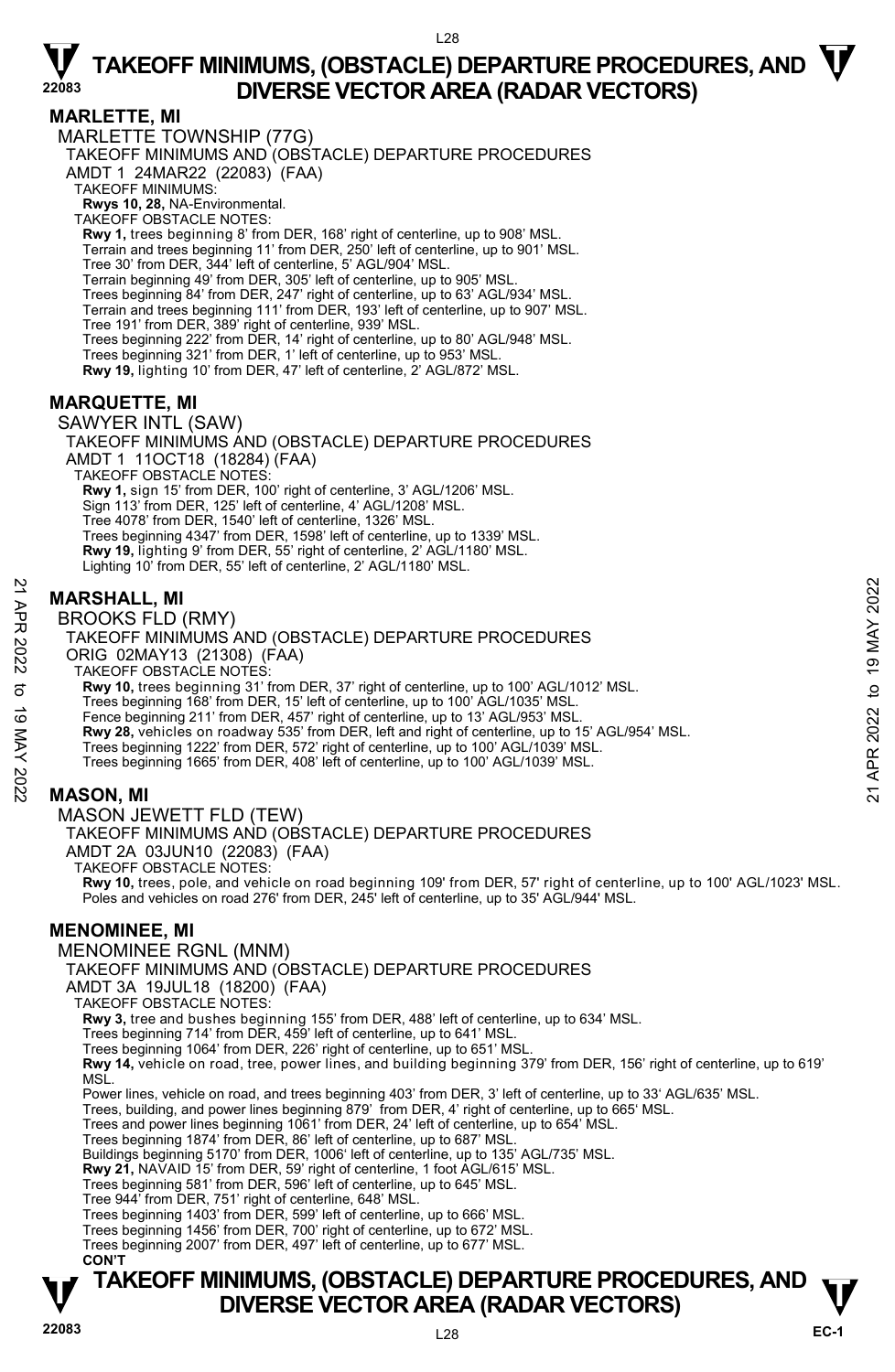#### **MENOMINEE, MI (CON'T)**

MENOMINEE RGNL (MNM) (CON'T)

**Rwy 32,** trees and building beginning 1 foot from DER, 305' left of centerline, up to 683' MSL.

Fence and utilities beginning 178' from DER, 498' right of centerline, up to 6' AGL/626' MSL.

Trees beginning 354' from DER, 276' left of centerline, up to 691' MSL.

Trees beginning 615' from DER, 8' right of centerline, up to 682' MSL.

Trees and power lines beginning 702' from DER, 11' left of centerline, up to 694' MSL. Trees beginning 1800' from DER, 58' right of centerline, up to 695' MSL.

Trees beginning 3194' from DER, 92' left of centerline, up to 711' MSL.

Trees beginning 3544' from DER, 154' right of centerline, up to 712' MSL.

#### **MIDLAND, MI**

JACK BARSTOW (IKW)

TAKEOFF MINIMUMS AND (OBSTACLE) DEPARTURE PROCEDURES ORIG 02JUL09 (09183) (FAA)

TAKEOFF OBSTACLE NOTES:

**Rwy 6,** trees beginning 56' from DER, 493' right of centerline, up to 25' AGL/655' MSL.

Trees beginning 920' from DER, 47' left of centerline, up to 20' AGL/660' MSL.

Trees beginning 1144' from DER, from right to left of centerline, up to 100' AGL/754' MSL.

Pole 1495' from DER, 331' right of centerline, 37' AGL/672' MSL.

**Rwy 18,** trees beginning 339' from DER, 279' left of centerline, up to 100' AGL/729' MSL.

Trees beginning 358' from DER, 306' right of centerline, up to 100' AGL/724' MSL.<br>**Rwy 24,** vehicles on road beginning 225' from DER, from right to left of centerline, up to 15' AGL/634' MSL.

Trees beginning 510' from DER, 103' right of centerline, up to 100' AGL/710' MSL.

Trees beginning 787' from DER, 152' left of centerline, up to 100' AGL/709' MSL.

**Rwy 36,** trees beginning 105' from DER, 200' right of centerline, up to 100' AGL/744' MSL.

Trees beginning 147' from DER, 242' left of centerline, up to 100' AGL/729' MSL.

#### **MONROE, MI**

#### CUSTER (TTF) TAKEOFF MINIMUMS AND (OBSTACLE) DEPARTURE PROCEDURES AMDT 6A 24MAY18 (18144) TAKEOFF OBSTACLE NOTES: **Rwy 21,** tree 80' from DER, 229' right of centerline, 627' MSL. Pole 242' from DER, 379' left of centerline, 25' AGL/634' MSL. Trees beginning 385' from DER, 193' right of centerline, up to 641' MSL. Pole, transmission lines beginning 405' from DER, 505' left of centerline, up to 647' MSL. Tree 418' from DER, 391' left of centerline, 652' MSL. Pole 980' from DER, 703' left of centerline, 64' AGL/673' MSL. Pole, trees beginning 982' from DER, 217' left of centerline, up to 64' AGL/674' MSL. Trees beginning 1811' from DER, 9' right of centerline, up to 700' MSL. Tree 2299' from DER, 798' left of centerline, 704' MSL. Trees beginning 2359' from DER, 536' left of centerline, up to 707' MSL. Tree 2747' from DER, 969' right of centerline, 733' MSL. Trees beginning 2765' from DER, 440' right of centerline, up to 736' MSL. **CUSTER (TTF)**<br>
22 CUSTER (TTF)<br>
TAKEOFF MINIMUMS AND (OBSTACLE) DEPARTURE PROCEDURES<br>
22 TAKEOFF OBSTACLE NOTES:<br>
23 TAKEOFF OBSTACLE NOTES:<br>
23 TAKEOFF OBSTACLE NOTES:<br>
23 TAKEOFF OBSTACLE NOTES:<br>
23 The 2022 'from DER,

#### **MOUNT PLEASANT, MI**

MOUNT PLEASANT MUNI (MOP)

TAKEOFF MINIMUMS AND (OBSTACLE) DEPARTURE PROCEDURES

AMDT 5 27AUG09 (09239) (FAA)

TAKEOFF MINIMUMS:

**Rwys 5, 23,** NA-Environmental.

TAKEOFF OBSTACLE NOTES:

**Rwy 9,** trees beginning 420' from DER, 512' right of centerline, up to 86' AGL/845' MSL. Trees beginning 420' from DER, 266' left of centerline, up to 23' AGL/836' MSL. **Rwy 27,** trees beginning 1115' from DER, 39' right of centerline, up to 99' AGL/858' MSL. Trees beginning 1025' from DER, 3' left of centerline, up to 108' AGL/867' MSL.

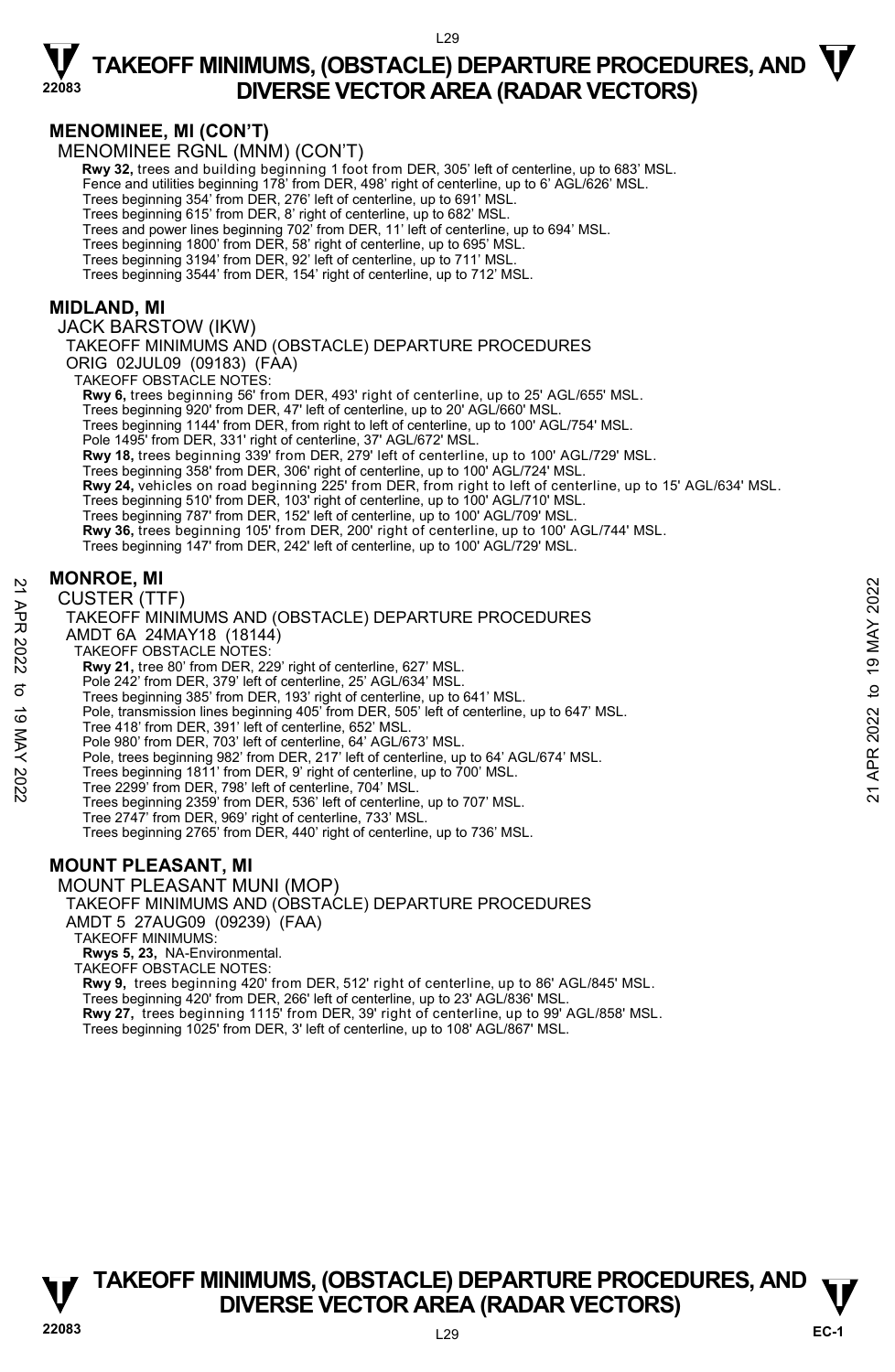L30

#### **MUSKEGON, MI**

MUSKEGON COUNTY (MKG) TAKEOFF MINIMUMS AND (OBSTACLE) DEPARTURE PROCEDURES AMDT 10 15JAN09 (09015) (FAA) TAKEOFF OBSTACLE NOTES: **Rwy 6,** tree 1700' from DER, 600' right of centerline, 25' AGL/672' MSL. Multiple trees beginning 1980' from DER, 300' left of centerline, up to 75' AGL/709' MSL. **Rwy 14,** pole 1040' from DER, 700' left of centerline, 25' AGL/655' MSL. Multiple poles beginning 1500' from DER, 880' right of centerline, up to 50' AGL/677' MSL. Tree 1900' from DER, 940' left of centerline, 79' AGL/709' MSL. **Rwy 24,** bush 124' from DER, 480' left of centerline, 19' AGL/630' MSL. Tree 500' from DER, 300' right of centerline, 42' AGL/649' MSL. Tree 1210' from DER, 450' left of centerline, 42' AGL/653' MSL. Antenna 1220' from DER, 500' right of centerline, 43' AGL/654' MSL. Multiple trees beginning 2200' from DER, 50' left of centerline, up to 86' AGL/697' MSL. **Rwy 32,** tree 1040' from DER, 740' right of centerline, 65' AGL/659' MSL. Tree 1190' from DER, 500' left of centerline, 65' AGL/663' MSL. Tree 1270' from DER, 800' left of centerline, 89' AGL/690' MSL. **NEW HUDSON, MI**  OAKLAND SOUTHWEST (Y47) TAKEOFF MINIMUMS AND (OBSTACLE) DEPARTURE PROCEDURES AMDT 2A 13SEP18 (18256) (FAA) TAKEOFF MINIMUMS: **Rwy 8,** 300-2¼ or std. w/min. climb of 230' per NM to 1300. TAKEOFF OBSTACLE NOTES: **Rwy 8,** trees 27' from DER, 183' left of centerline, 100' AGL/1019' MSL. Trees beginning 45' from DER, 32' right of centerline, up to 100' AGL/1022' MSL. Trees beginning 124' from DER, 39' left of centerline, up to 100' AGL/1022' MSL. Trees beginning 1207' from DER, 248' right of centerline, up to 100' AGL/1026' MSL. Trees beginning 1420' from DER, 32' right of centerline, up to 100' AGL/1029' MSL. Trees beginning 1846' from DER, 32' right of centerline, up to 100' AGL/1032' MSL. Trees beginning 2216' from DER, 39' left of centerline, up to 100' AGL/1026' MSL. Trees beginning 3706' from DER, 183' left of centerline, up to 100' AGL/1029' MSL. Tree 4229' from DER, 687' left of centerline, 100' AGL/1032' MSL. **Rwy 26,** trees 1' from DER, 32' left of centerline, 100' AGL/1013' MSL. Trees beginning 98' from DER, 103' left of centerline, up to 100' AGL/1016' MSL. Trees beginning 116' from DER, 39' right of centerline, up to 100' AGL/1016' MSL. Trees 455' from DER, 40' right of centerline, up to 100' AGL/1039' MSL. Trees beginning 931' from DER, 31' left of centerline, up to 100' AGL/1022' MSL. Trees beginning 1976' from DER, 40' right of centerline, up to 100' AGL/1049' MSL. **NEWBERRY, MI**  LUCE COUNTY (ERY) TAKEOFF MINIMUMS AND (OBSTACLE) DEPARTURE PROCEDURES ORIG 29JUL10 (10210) (FAA) TAKEOFF MINIMUMS: Trees beginning 120<sup>7</sup> from DER, 28' right of centerline, up to 100' AGL/1029' MSL.<br>
Trees beginning 1420' from DER, 32' right of centerline, up to 100' AGL/1029' MSL.<br>
Trees beginning 216' from DER, 32' right of centerli

**Rwys 4, 22,** NA-Environmental.

TAKEOFF OBSTACLE NOTES:

**Rwy 11,** trees beginning 15' from DER, 112' right of centerline, up to 79' AGL/919' MSL.

Trees beginning 1207' from DER, 10' left of centerline, up to 119' AGL, 969' MSL.

**Rwy 29,** ground 1' from DER, 221' right of centerline, 0' AGL/872' MSL.

Tree 1' from DER, 431' right of centerline, 12' AGL/872' MSL.

Trees and antenna on building beginning 88' from DER, 13' left of centerline, up to 84' AGL/954' MSL.

Trees, vehicle on road, and antenna on building beginning 561' from DER, 28' right of centerline, up to 89' AGL/959' MSL.

### **NILES, MI**

JERRY TYLER MEML (3TR)

TAKEOFF MINIMUMS AND (OBSTACLE) DEPARTURE PROCEDURES

AMDT 6 05MAY11 (21196) (FAA)

TAKEOFF MINIMUMS:

**Rwy 22,** NA-Obstacles.

TAKEOFF OBSTACLE NOTES:

**Rwy 4,** vehicles on road beginning 192' from DER, crossing left to right of centerline, up to 15' AGL/754' MSL.

Trees beginning 360' from DER, 276' right of centerline, up to 100' AGL/849' MSL.

Building 410' from DER, 225' left of centerline, 30' AGL/759' MSL.

**Rwy 15,** trees beginning 470' from DER, 461' left of centerline, up to 100' AGL/869' MSL.

Trees beginning 568' from DER, 187' right of centerline, up to 100' AGL/869' MSL.<br>**Rwy 33,** vehicles on road beginning 198' from DER, crossing right to left of centerline, up to 15' AGL/764' MSL. Building 705' from DER, 604' left of centerline, 30' AGL/779' MSL.

# **TAKEOFF MINIMUMS, (OBSTACLE) DEPARTURE PROCEDURES, AND**  $\mathbf{\mathbf{\mathbf{\mathbf{V}}}}$ **V**<br><sup>22083</sup><br>L<sub>23083</sub><br>L<sub>30</sub>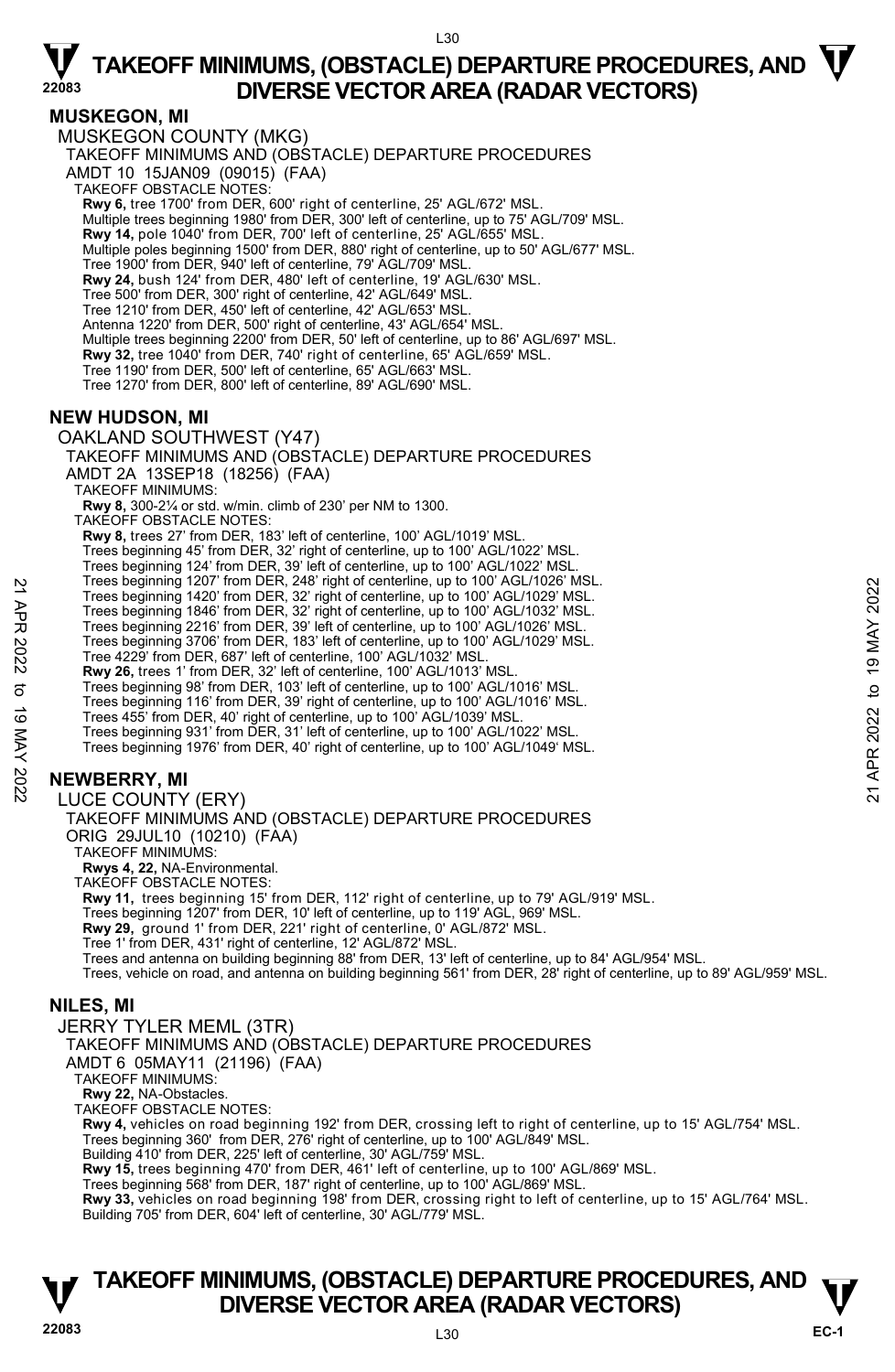#### **ONTONAGON, MI**

ONTONAGON COUNTY - SCHUSTER FLD (OGM) TAKEOFF MINIMUMS AND (OBSTACLE) DEPARTURE PROCEDURES AMDT 2 31MAY12 (21224) (FAA) TAKEOFF MINIMUMS: **Rwy 17,** 300-1¾ or std. with a climb gradient of 390' per NM to 1000. TAKEOFF OBSTACLE NOTES: **Rwy 35,** hanger 70' from DER, 467' right of centerline up to 50' AGL/689' MSL. Vehicle on road 225' from DER, 367' right of centerline up to 17' AGL/664' MSL. Trees beginning abeam DER, 537' right of centerline, up to 100' AGL/756' MSL. Trees 80' from DER, 179' left of centerline, up to 100' AGL/756' MSL. Sailing boat 3128' from DER, on centerline, up to 100' AGL/719' MSL. **Rwy 17,** trees beginning 439' from DER, 423' left of centerline up to 100' AGL/ 901' MSL.<br>Trees beginning 354' from DER, 243' right of centerline, up to 100' AGL /851' MSL.

#### **OSCODA, MI**

OSCODA-WURTHSMITH (OSC)

TAKEOFF MINIMUMS AND (OBSTACLE) DEPARTURE PROCEDURES ORIG-A 08NOV18 (18312) (FAA)

TAKEOFF OBSTACLE NOTES:

**Rwy 7,** trees beginning 3205' from DER, 37' left of centerline, up to 100' AGL/719' MSL. Trees beginning 3292' from DER, 43' right of centerline, up to 100' AGL/719' MSL.<br>**Rwy 25,** tree 1439' from DER, 558' left of centerline, 676' MSL. Trees beginning 1453' from DER, 331' left of centerline, up to 699' MSL. Trees beginning 2076' from DER, 445' right of centerline, up to 698' MSL. Trees beginning 2396' from DER, 631' left of centerline, up to 703' MSL. Tree 2657' from DER, 664' left of centerline, 708' MSL.

#### **OWOSSO, MI**

#### OWOSSO COMMUNITY (RNP)

| ⊻        | <b>OWOSSO COMMUNITY (RNP)</b>                                                                         | 2022 |
|----------|-------------------------------------------------------------------------------------------------------|------|
|          | TAKEOFF MINIMUMS AND (OBSTACLE) DEPARTURE PROCEDURES                                                  |      |
| АPR      | AMDT 4 31JUL08 (08213) (FAA)                                                                          | ≿    |
|          | <b>TAKEOFF MINIMUMS:</b>                                                                              | ₹    |
| 2022     | Rwys 6, 18, 24, 36, NA-Environmental.                                                                 | တ    |
|          | TAKEOFF OBSTACLE NOTES:                                                                               |      |
| ನ        | Rwy 11, bush 187' from DER, 158' right of centerline, 3' AGL/742' MSL.                                | ₫    |
|          | Trees beginning 1136' from DER, 630' left of centerline, up to 75' AGL/814' MSL.                      |      |
| ಕ        | Trees and pole beginning 1111' from DER, 596' right of centerline, up to 90' AGL/829' MSL.            |      |
|          | Power line with towers beginning 2029' from DER, left and right of centerline, 90' AGL/829' MSL.      | 2022 |
|          | Rwy 29, bush 212' from DER, 436' right of centerline, 11' AGL/741' MSL.                               | ≃    |
|          | Vent, trees, and a building beginning 266' from DER, 46' left of centerline, up to 100' AGL/836' MSL. |      |
|          | Trees and a pole beginning 1184' from DER, 244' right of centerline, up to 60' AGL/815' MSL.          |      |
| MAY 2022 |                                                                                                       | ম    |
|          |                                                                                                       |      |

### **PELLSTON, MI**

PELLSTON RGNL/EMMET COUNTY (PLN)

### TAKEOFF MINIMUMS AND (OBSTACLE) DEPARTURE PROCEDURES

AMDT 4 02JUL09 (21112) (FAA)

TAKEOFF MINIMUMS:

**Rwy 23,** std. w/ a min. climb of 260' per NM to 1800, or 1000-2½ for climb in visual conditions. **Rwy 32,** std. w/ a min. climb of 290' per NM to 1100, or 1000-2½ for climb in visual conditions. DEPARTURE PROCEDURE:

**Rwys 23, 32,** for climb in visual conditions: cross Pellston Rgnl/Emmet County at or above 1600. TAKEOFF OBSTACLE NOTES:

**Rwy 5,** vehicle on road 411' from DER, 588' left of centerline, 15' AGL/738' MSL.

Trees beginning 1070' from DER, 12' left of centerline, up to 100' AGL/838' MSL.

Railroad 810' from DER, 672' right of centerline, 23' AGL/744' MSL.

Trees beginning 1001' from DER, 288' right of centerline, up to 100' AGL/821' MSL.<br>**Rwy 14,** trees beginning 1290' from DER, 814' left of centerline, up to 100' AGL/805' MSL.

**Rwy 23,** vehicle on road 14' from DER, 463' left of centerline, 15' AGL/720' MSL.

Trees beginning 476' from DER, 53' left of centerline, up to 100' AGL/805' MSL.

Trees beginning 953' from DER, 240' right of centerline, up to 100' AGL/820' MSL.

Tree 2.97 NM from DER, 2771' right of centerline, 100' AGL/1297' MSL.

**Rwy 32,** bush 107' from DER, 309' right of centerline, 4' AGL/722' MSL.

Vehicle on road 1213' from DER, 809' right of centerline, 15' AGL/752' MSL.

Terrain 2127' from DER, 715' right of centerline, 775' MSL.

Trees beginning 4336' from DER, 315' right of centerline, up to 100' AGL/872' MSL.

Trees beginning 1932' from DER, 20' left of centerline, up to 100' AGL/996' MSL.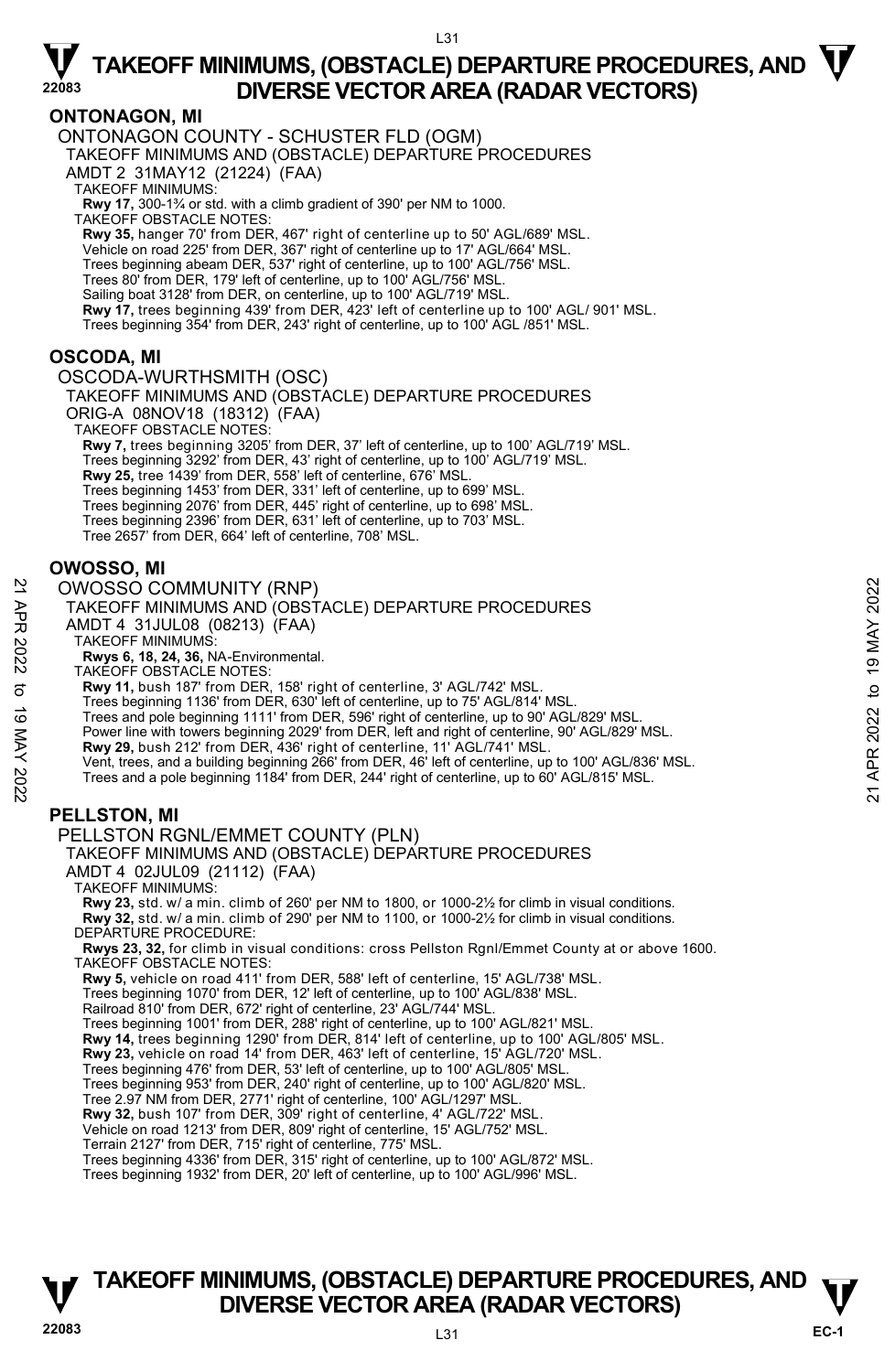$132$ 

#### **PLYMOUTH, MI**

CANTON-PLYMOUTH-METTETAL (1D2) TAKEOFF MINIMUMS AND (OBSTACLE) DEPARTURE PROCEDURES TAKEOFF MINIMUMS: **Rwys 18, 36,** 300-1.

#### **PONTIAC, MI**

OAKLAND COUNTY INTL (PTK) TAKEOFF MINIMUMS AND (OBSTACLE) DEPARTURE PROCEDURES AMDT 6A 24MAY18 (18144) (FAA) TAKEOFF MINIMUMS: **Rwy 18, 36,** NA - environmental. TAKEOFF OBSTACLE NOTES: **Rwy 9R,** building 868' from DER, 732' right of centerline, 36' AGL/1006' MSL. Tree 1381' from DER, 645' left of centerline, 1009' MSL. Tree 1554' from DER, 687' left of centerline, 1011' MSL. **Rwy 27L,** vehicle on road 401' from DER, 537' left of centerline, 991' MSL. Tree 450' from DER, 553' right of centerline, 994' MSL. Tree 564' from DER, 587' left of centerline, 1003' MSL. Tree 747' from DER, 614' left of centerline, 1012' MSL. Tree 823' from DER, 588' right of centerline, 1002' MSL. Tree 836' from DER, 628' left of centerline, 1013' MSL. Trees beginning 854' from DER, 539' left of centerline, up to 1016' MSL. Tree 1586' from DER, 827' left of centerline, 1024' MSL. Tree 2200' from DER, 958' left of centerline, 1046' MSL. **Rwy 27R,** tree 450' from DER, 1' right of centerline, 994' MSL. Tree 823' from DER, 35' right of centerline, 1002' MSL. Tree 1014' from DER, 10' right of centerline, 1003' MSL. Tree 1024' from DER, 112' right of centerline, 1004' MSL. Tree 1233' from DER, 19' left of centerline, 1009' MSL. Tree 1454' from DER, 234' left of centerline, 1011' MSL. Tree 1479' from DER, 361' left of centerline, 1014' MSL. Tree 1619' from DER, 192' right of centerline, 1017' MSL. **PORT HURON, MI**  ST CLAIR COUNTY INTL (PHN) TAKEOFF MINIMUMS AND (OBSTACLE) DEPARTURE PROCEDURES AMDT 6 25AUG11 (11237) (FAA) TAKEOFF OBSTACLE NOTES: **Rwy 4,** trees beginning 1196 ' from DER, 140' right of centerline, up to 115' AGL/764' MSL. Trees and bush beginning 13' from DER, 80' left of centerline, up to 115' AGL/779' MSL. **Rwy 10,** trees and building beginning 150' from DER, 2' right of centerline, up to 115' AGL/769' MSL. Trees beginning 329' from DER, 161' left of centerline, up to 115' AGL/769' MSL. **Rwy 22,** trees beginning 2376' from DER, 171' right of centerline, up to 103' AGL/738' MSL. Trees beginning 2138' from DER, 612' left of centerline, up to 101' AGL/737' MSL. **Rwy 28,** trees beginning 192' from DER, 361' right of centerline, up to 115' AGL/759' MSL. Trees beginning 667' from DER, 112' left of centerline, up to 114' AGL/749' MSL. **RAY, MI**  RAY COMMUNITY (57D) TAKEOFF MINIMUMS AND (OBSTACLE) DEPARTURE PROCEDURES ORIG-A 20JUN19 (19171) (FAA) Tree 1479 from DER, 361' left of centerline, 1011 WisL.<br>
Tree 1479 from DER, 361' left of centerline, 1017' MSL.<br>
Tree 1619' from DER, 192' right of centerline, 1017' MSL.<br>
ST CLAIR COUNTY INTL (PHN)<br>
TAKEOFF MINIMUMS AND

TAKEOFF MINIMUMS:

**Rwys 18, 36,** NA - ATC.

TAKEOFF OBSTACLE NOTES:

**Rwy 10,** road 60' from DER, left to right of centerline, 15' AGL/645' MSL.

Tree 119' from DER, 181' right of centerline, 25' AGL/655' MSL.

Trees beginning 353' from DER, 204' left of centerline, up to 100' AGL/729' MSL. Trees beginning 2067' from DER, 137' left of centerline, up to 100' AGL/729' MSL.

**Rwy 28,** trees beginning 158' from DER, 232' right of centerline, up to 100' AGL/729' MSL.

Trees 184' from DER, 131' left of centerline, up to 100' AGL/729' MSL. Trees 920' from DER, 233' right of centerline, up to 100' AGL/729' MSL.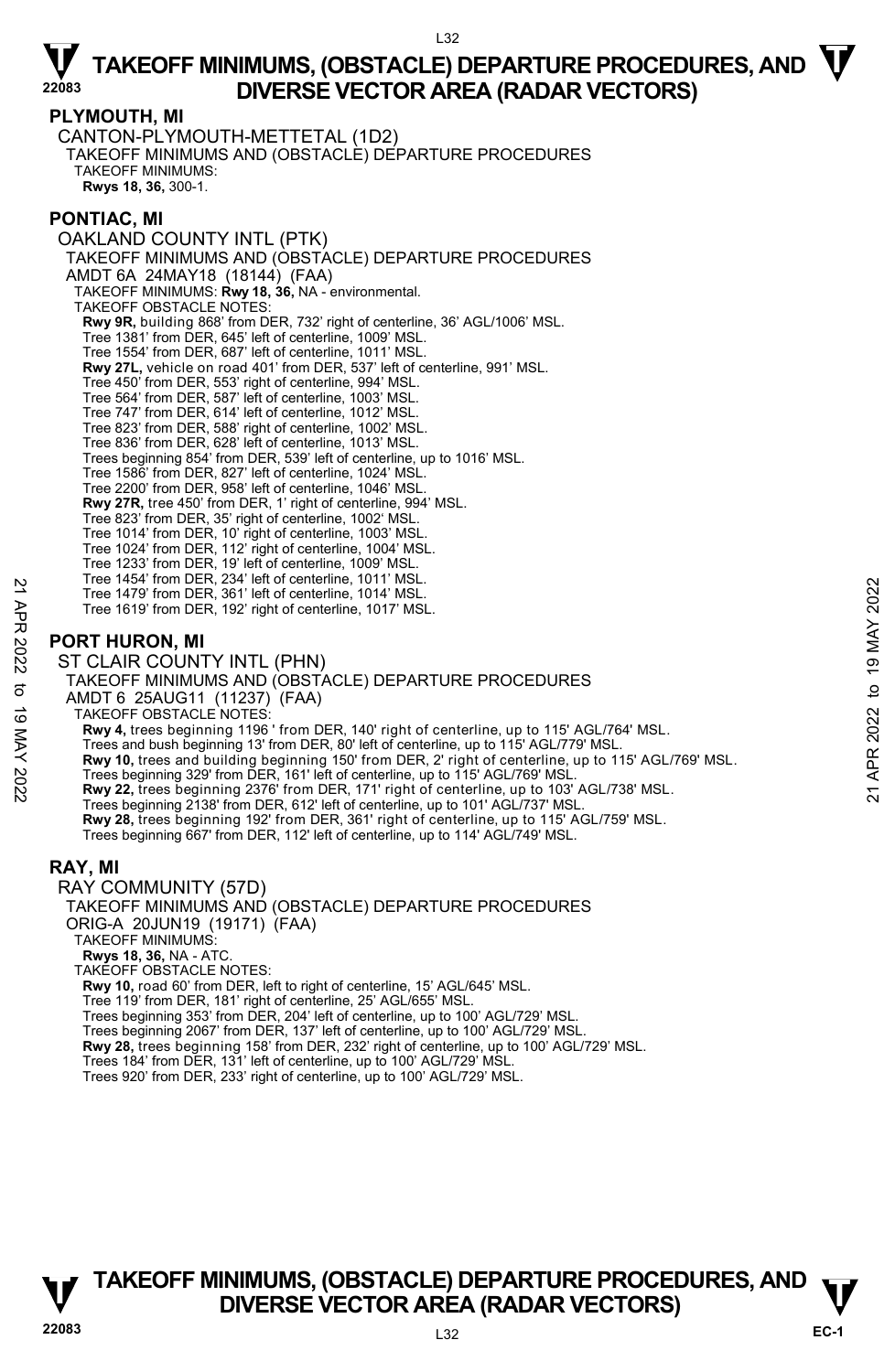#### **ROGERS CITY, MI**

PRESQUE ISLE COUNTY (PZQ)

TAKEOFF MINIMUMS AND (OBSTACLE) DEPARTURE PROCEDURES

AMDT 2 03MAY12 (12124) (FAA)

TAKEOFF OBSTACLE NOTES:

**Rwy 9,** trees beginning 348' from DER, 378' left of centerline, up to 100' AGL/759' MSL. Pole 730' from DER, 620' right of centerline, 43' AGL/723' MSL.

Trees beginning 899' from DER, 708' right of centerline, up to 100' AGL/789' MSL.

Tower 1021' from DER, 68' right of centerline, 44' AGL/716' MSL.

**Rwy 27,** trees beginning 940' from DER, 289' left of centerline, up to 100' AGL/799' MSL.<br>Trees beginning 977' from DER, 11' right of centerline, up to 56' AGL/739' MSL.

#### **ROMEO, MI**

ROMEO STATE (D98)

TAKEOFF MINIMUMS AND (OBSTACLE) DEPARTURE PROCEDURES AMDT 5 02MAY13 (13122) (FAA) TAKEOFF OBSTACLE NOTES: **Rwy 18,** pole 239' from DER, 395' right of centerline, 30' AGL/760' MSL. Trees along and vehicles on road 342' from DER, left and right of centerline, up to 15' AGL/741' MSL. Line of trees beginning 401' from DER, 498' right of centerline, up to 65' AGL/770' MSL. Trees beginning 420' from DER, 228' left of centerline, up to 75' AGL/793' MSL. Pole 500' from DER, 337' left of centerline, 45' AGL/759' MSL.<br>**Rwy 36,** pole on building 118' from DER, 444' left of centerline, 37' AGL/772' MSL. Buildings beginning 228' from DER, 322' right of centerline, up to 25' AGL/754' MSL. Building 303' from DER, 454' left of centerline, 23' AGL/758' MSL. Vehicles on road beginning 410' from DER, 159' left of centerline, up to 15' AGL/760' MSL.<br>Trees beginning 639' from DER, 654' left of centerline, up to 70' AGL/809' MSL. Catenary beginning 774' from DER, left and right of centerline, up to 43' AGL/782' MSL. Poles 887' from DER, 170' right of centerline, up to 35' AGL/770' MSL.<br>Trees beginning 2747' from DER, left and right of centerline, up to 100' AGL/841' MSL.

### **SAGINAW, MI**

#### MBS INTL (MBS)

TAKEOFF MINIMUMS AND (OBSTACLE) DEPARTURE PROCEDURES AMDT 1 01FEB18 (18032) (FAA) TAKEOFF OBSTACLE NOTES: **Rwy 5,** vegetation 85' from DER, 269' right of centerline, 654' MSL. **Rwy 23,** transmission line, pole beginning 1259' from DER, 785' left of centerline, up to 29' AGL/698' MSL.<br>Tree 2169' from DER, 1071' right of centerline, 725' MSL. **Rwy 32,** tree 1447' from DER, 706' left of centerline, 734' MSL. Tree 3628' from DER, 650' left of centerline, 767' MSL. SAGINAW COUNTY H W BROWNE (HYX) TAKEOFF MINIMUMS AND (OBSTACLE) DEPARTURE PROCEDURES AMDT 9 07DEC17 (17341) (FAA) DEPARTURE PROCEDURE: **Rwy 5,** climb heading 052° to 1900 before turning left. **Rwy 10,** climb heading 097° to 1600 before turning left. **Rwy 23,** climb heading 232° to 1300 before proceeding on course. **Rwy 28,** climb heading 277° to 1300 before proceeding on course. TAKEOFF OBSTACLE NOTES: **Rwy 5,** lighting 10' from DER, 20' right of centerline, 2' AGL/600' MSL. Traverse way 18' from DER, 349' left of centerline,606' MSL. Antenna, tree, pole, beginning 285' from DER, 173' right of centerline, up to 46' AGL/642' MSL. Traverse way 345' from DER, 17' left of centerline, 607' MSL. Tree 983' from DER, 365' right of centerline, 657' MSL. **Rwy 10,** lighting 6' from DER, 9' right of centerline, 2' AGL/599' MSL. Lighting 6' from DER, 9' left of centerline, 2' AGL/599' MSL. Transmission line 1037' from DER, 641' left of centerline, 34' AGL/628' MSL. Transmission line 1261' from DER, 632' left of centerline, 38' AGL/632' MSL. **Rwy 23**, lighting 10' from DER, 19' right of centerline, 3' AGL/603' MSL. Tree, traverse way beginning 54' from DER, 162' left of centerline, up to 652' MSL. Tree 959' from DER, 414' right of centerline, 664' MSL. **Rwy 28,** lighting 9' from DER, 30' left of centerline, 3' AGL/601' MSL. Lighting 10' from DER, 30' right of centerline, 3' AGL/601' MSL. Transmission line 3519' from DER, 239' right of centerline, 92' AGL/691' MSL. Trees beginning 2/4/ from DER, left and right of centerline, up to 100' AGL/841' MSL.<br> **21 APR 2022**<br> **21 ANDER SINTL (MBS)**<br>
TAKEOFF MINIMUMS AND (OBSTACLE) DEPARTURE PROCEDURES<br>
AMDIT 1 OfFEB18 (18032) (FAA)<br>
TAKEOFF OB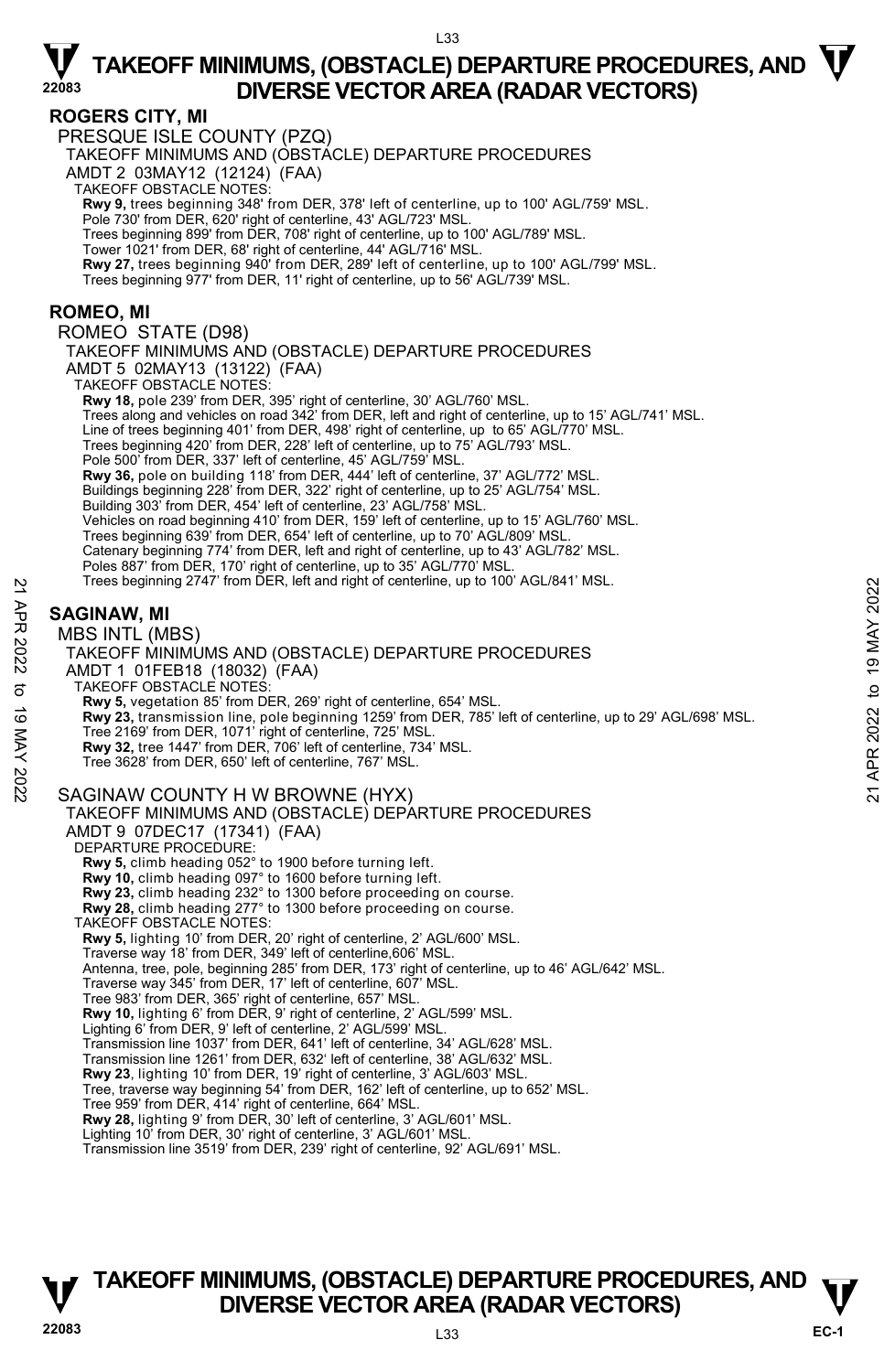### **ST. IGNACE**

MACKINAC COUNTY (83D) TAKEOFF MINIMUMS AND (OBSTACLE) DEPARTURE PROCEDURES ORIG 05MAY11 (11125) (FAA) TAKEOFF MINIMUMS: **Rwy 25,** 300-1 or std. w/min. climb of 430' per NM to 900. TAKEOFF OBSTACLE NOTES: **Rwy 7,** vehicles on road beginning 10' from DER, 322' right of centerline, up to 15' AGL/627' MSL. Trees beginning 70' from DER, 363' right of centerline, up to 85' AGL/686' MSL. Poles beginning 117' from DER, 381' left of centerline, up to 54' AGL/629' MSL.<br>Vehicles on road beginning 310' from DER, left and right of centerline, up to 15' AGL/631' MSL. Poles beginning 602' from DER, 328' right of centerline, up to 54' AGL/644' MSL. Ships beginning 3099' from DER, left and right of centerline, up to 155' AGL/735' MSL. **Rwy 25,** trees beginning 20' from DER, left and right of centerline, up to 85' AGL/809' MSL. Vehicles on road 366' from DER, left and right of centerline, up to 17' AGL/663' MSL. Poles beginning 919' from DER, left and right of centerline, up to 62' AGL/682' MSL. **SAULT STE MARIE, MI**  CHIPPEWA COUNTY INTL (CIU) TAKEOFF MINIMUMS AND (OBSTACLE) DEPARTURE PROCEDURES ORIG-A 05MAR15 (15064) (FAA) TAKEOFF OBSTACLE NOTES: **Rwy 10,** poles beginning 156' from DER, 518' left and 439' right of centerline up to 45' AGL/839' MSL. Buildings beginning 379' from DER, 532' right of centerline, up to 55' AGL/848' MSL. Building 416' from DER, 503' left of centerline, 31' AGL/823' MSL. Trees beginning 348' from DER, 456' right of centerline, up to 100' AGL/899' MSL. Tank 1475' from DER, 75' right of centerline, 49' AGL/842' MSL. **Rwy 16,** trees beginning 3645' from DER, extending from 1018' right of centerline to 1221' left of centerline, up to 100' AGL/899' MSL. **Rwy 28,** vertical structure, 11' from DER, 4' right of centerline, 2' AGL/794' MSL. Natural high point, 33' from DER, 355' left of centerline, 0' AGL/793' MSL. Vehicle on road, 412' from DER, 510' left of centerline, up to 15' AGL/804' MSL. Trees beginning 520' from DER, extending from 581' left of centerline to 827' right of centerline, up to 100' AGL/879' MSL. SAULT STE MARIE MUNI/SANDERSON FLD (ANJ) TAKEOFF MINIMUMS AND (OBSTACLE) DEPARTURE PROCEDURES ORIG 25AUG11 (21224) (FAA) New 28, vertical structure, 11' from DER, 49' right of centerline, 2' AGL/793' MSL.<br>
Natural high point, 33' from DER, 510' left of centerline, up to 15' AGL/804' MSL.<br>
Vehicle on road, 412' from DER, 510' left of centerli

TAKEOFF OBSTACLE NOTES:

**Rwy 14,** trees, poles, and road beginning 25' from DER, 56' left of centerline, up to 54' AGL/763' MSL.<br>Trees and poles beginning 5' from DER, 49' right of centerline, up to 65' AGL/774' MSL.

**Rwy 32,** tree 200' from DER, 330' left of centerline, 24' AGL/723' MSL.

Trees beginning 91' from DER, 300' right of centerline, up to 24' AGL/723' MSL.

### **SELFRIDGE ANGB (KMTC)**

#### MT. CLEMENS, MI

TAKEOFF MINIMUMS AND (OBSTACLE) DEPARTURE PROCEDURES

AMDT 3A, 29MAY14 (14149)

TAKEOFF MINIMUMS:

**Rwy 1,** std.

**Rwy 19,** std. w/min. climb of 234' per NM to 1500.

TAKEOFF OBSTACLE NOTES:

**Rwy 19,** Numerous trees beginning 1872' from DER, 269' left of centerline, up to 100' AGL/693' MSL. Numerous trees beginning 3007' from DER, 57' right of centerline, up to 100' AGL/704' MSL. **Rwy 1,** Numerous trees beginning 2290' from DER, 800' left of centerline, up to 100' AGL/689' MSL. Numerous trees beginning 2308' from DER, 539' right of centerline, up to 100' AGL/683' MSL.

### **SOUTH HAVEN, MI**

#### SOUTH HAVEN AREA RGNL (LWA)

TAKEOFF MINIMUMS AND (OBSTACLE) DEPARTURE PROCEDURES

AMDT 4 27JUN13 (13178) (FAA)

TAKEOFF OBSTACLE NOTES:

**Rwy 5,** trees beginning 1440' from DER, 94' left of centerline, up to 93' AGL/773' MSL.

Poles beginning 1272' from DER, 122' right of centerline, up to 43' AGL/713' MSL.

Trees beginning 1812' from DER, 137' right of centerline, up to 81' AGL/771' MSL. **Rwy 23,** pole 520' from DER, 582' left of centerline, 53' AGL/703' MSL.

Building 185' from DER, 334' left of centerline, 20' AGL/670' MSL.

Trees beginning 436' from DER, 428' left of centerline, up to 81' AGL/731' MSL.

Trees beginning 1172' from DER, 133' right of centerline, up to 89' AGL/739' MSL.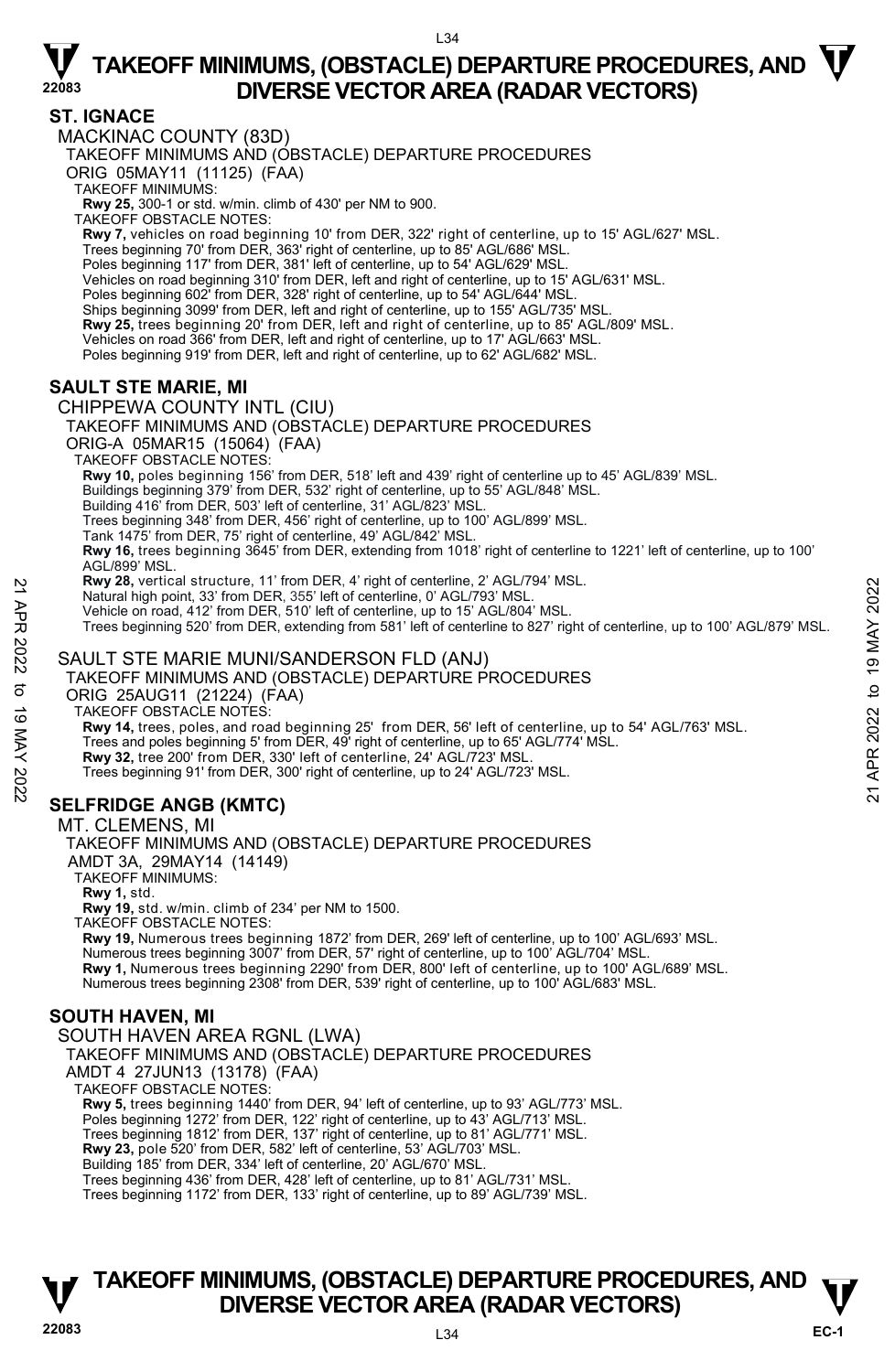#### $135$

# $\nabla$  TAKEOFF MINIMUMS, (OBSTACLE) DEPARTURE PROCEDURES, AND  $\nabla$ **DIVERSE VECTOR AREA (RADAR VECTORS)**

#### **SPARTA, MI**

PAUL C MILLER-SPARTA (8D4)

TAKEOFF MINIMUMS AND (OBSTACLE) DEPARTURE PROCEDURES

AMDT 2 06MAY10 (10126) (FAA)

TAKEOFF OBSTACLE NOTES:

**Rwy 7,** multiple trees beginning 564' from DER, 105' right of centerline, up to 97' AGL/827' MSL.<br>Tree 782' from DER, 379' left of centerline, 47' AGL/784' MSL.

**Rwy 25,** multiple trees beginning 507' from DER, 47' right of centerline, up to 81' AGL/841' MSL.

Tree 117' from DER, 218' left of centerline, 47' AGL/817' MSL.

Tree 656' from DER, 464' left of centerline, 67' AGL/822' MSL.

#### **STURGIS, MI**

KIRSCH MUNI (IRS)

TAKEOFF MINIMUMS AND (OBSTACLE) DEPARTURE PROCEDURES AMDT 4 07OCT21 (21280) (FAA)

TAKEOFF MINIMUMS: **Rwy 6,** 300-1¼ or std. w/min. climb of 243' per NM to 1200, or alternatively, with std. takeoff minimums and a normal 200' er NM climb gradient, takeoff must occur no later than 2100' prior to DER.  **Rwy 36,** 300-1⅛ or std. w/min. climb of 215' per NM to 1200, or alternatively, with std. takeoff minimums and a normal 200' per NM climb gradient, takeoff must occur no later than 1400' prior to DER. TAKEOFF OBSTACLE NOTES: **Rwy 6,** NAVAID 39' from DER, 112' right of centerline, 3' AGL/928' MSL. NAVAID 51' from DER, 112' left of centerline, 2' AGL/928' MSL. Vehicle on road 139' from DER, 511' left of centerline, 938' MSL. Vehicle on road beginning 188' from DER, 210' left of centerline, up to 941' MSL. Vehicle on road beginning 339' from DER, 302' right of centerline, up to 941' MSL. Building 522' from DER, 546' right of centerline, 30' AGL/954' MSL. Vehicle on road 667' from DER, 189' left of centerline, 942' MSL. Pole, transmission line beginning 971' from DER, 595' left of centerline, up to 960' MSL. Transmission line, pole beginning 973' from DER, 564' right of centerline, up to 35' AGL/961' MSL. Pole, transmission line, tree beginning 1044' from DER, 256' left of centerline, up to 975' MSL. Tree, pole, transmission line beginning 1079' from DER, 400' right of centerline, up to 982' MSL. Tree, pole, transmission line beginning 1137' from DER, 235' right of centerline, up to 983' MSL. Tree, transmission line, pole beginning 1248' from DER, on centerline, up to 997' MSL. Tree, transmission line, pole beginning 1488' from DER, 122' left of centerline, up to 989' MSL. Trees beginning 1586' from DER, 50' left of centerline, up to 992' MSL.<br>Trees beginning 2425' from DER, 347' left of centerline, up to 997' MSL.<br>Trees beginning 2794' from DER, 962' left of centerline, up to 1012' MSL. Trees beginning 3342' from DER, 75' left of centerline, up to 1043' MSL. Tree 3478' from DER, 833' right of centerline, 1026' MSL. Trees beginning 4230' from DER, 1062' left of centerline, up to 1045' MSL. Tree 4385' from DER, 1633' left of centerline, 1050' MSL. Tree 4540' from DER, 1153' left of centerline, 1052' MSL. Trees beginning 4668' from DER, 1179' left of centerline, up to 1060' MSL. Tree 4996' from DER, 1332' left of centerline, 100' AGL/1075' MSL. Tree 5811' from DER, 1170' left of centerline, 1094' MSL. Trees beginning 5835' from DER, 976' left of centerline, up to 1102' MSL. Tree 1.0 NM from DER, 1339' left of centerline, 1086' MSL. **Rwy 18,** NAVAID 38' from DER, 90' left of centerline, 2' AGL/913' MSL. NAVAID 38' from DER, 90' right of centerline, 3' AGL/914' MSL. Transmission line, pole beginning 1494' from DER, 808' left of centerline, up to 75' AGL/979' MSL. Tree, pole, transmission line beginning 1686' from DER, 598' right of centerline, up to 960' MSL. Trees beginning 1989' from DER, 77' right of centerline, up to 963' MSL. Trees beginning 2031' from DER, 152' right of centerline, up to 968' MSL. Tree 2085' from DER, 550' right of centerline, 971' MSL. **Rwy 24,** vehicle on road, tree, transmission line beginning 29' from DER, 17' right of centerline, up to 100' AGL/1016'<br>MSL. **Rwy 36,** vehicle on road 22' from DER, 188' left of centerline, 921' MSL. NAVAID 39' from DER, 89' right of centerline, 3' AGL/910' MSL. Terrain 73' from DER, 481' right of centerline, 920' MSL. Fence beginning 78' from DER, 303' right of centerline, up to 2' AGL/921' MSL. Tree, vehicle on road beginning 80' from DER, 222' left of centerline, up to 960' MSL. Terrain beginning 167' from DER, 418' right of centerline, up to 924' MSL. Trees beginning 464' from DER, 394' left of centerline, up to 963' MSL. Tree 710' from DER, 355' right of centerline, 932' MSL. Tree 801' from DER, 504' right of centerline, 951' MSL. Trees beginning 979' from DER, 386' right of centerline, up to 957' MSL. Trees beginning 1265' from DER, 475' right of centerline, up to 979' MSL. Trees beginning 1341' from DER, 471' left of centerline, up to 967' MSL. Tree 2359' from DER, 413' left of centerline, 969' MSL. Trees beginning 2526' from DER, 1013' right of centerline, up to 995' MSL. Tree 3034' from DER, 408' left of centerline, 985' MSL. Framsmission line, pote beginning 973' from DER, 1987 To tenterline, up to 32 AGL/961' MSL.<br>
Thee, pole, transmission line beginning 1079' from DER, 256' left of centerline, up to 975' MSL.<br>
Tree, pole, transmission line

Tree 3120' from DER, 334' left of centerline, 992' MSL.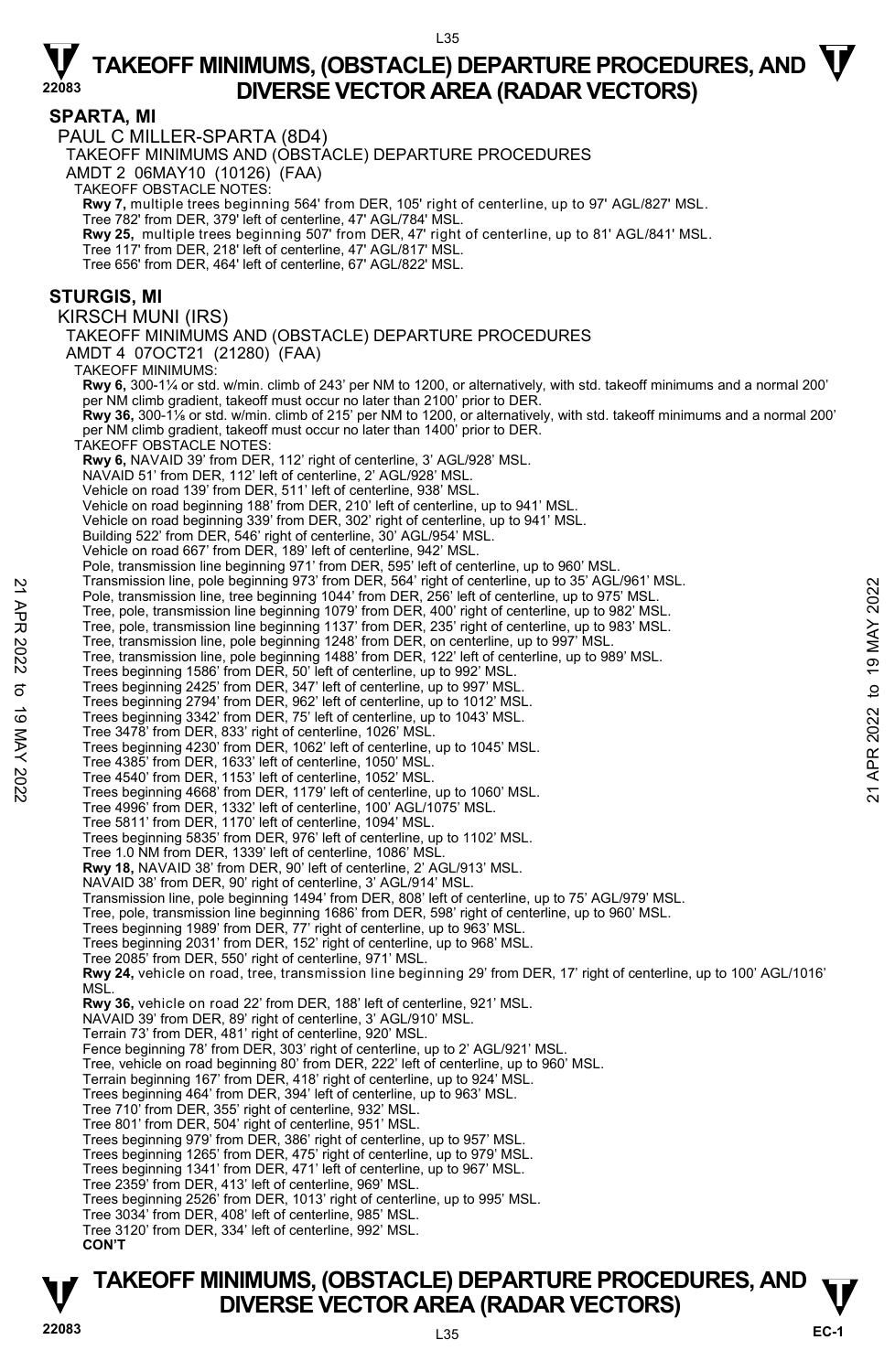### **STURGIS, MI (CON'T)**

KIRSCH MUNI (IRS) (CON'T) Rwy 36 (CON'T), tree 3235' from DER, 197' left of centerline, 996' MSL. Tree 3356' from DER, 200' left of centerline, 1002' MSL. Trees beginning 3379' from DER, 39' left of centerline, up to 1014' MSL. Tree 3607' from DER, 1464' right of centerline, 1006' MSL. Tree 3943' from DER, 1484' right of centerline, 1009' MSL. Tree 4051' from DER, 96' right of centerline, 1013' MSL. Tree 4344' from DER, 1118' right of centerline, 1019' MSL. Tree 4347' from DER, 843' right of centerline, 1021' MSL.<br>Tree 4457' from DER, 1017' right of centerline, 1028' MSL.<br>Trees beginning 4507' from DER, 856' right of centerline, up to 1032' MSL. Tree 4777' from DER, 1408' right of centerline, 1034' MSL. Tree 4875' from DER, 1591' right of centerline, 1045' MSL. Trees beginning 4885' from DER, 507' right of centerline, up to 1047' MSL. Tree 5752' from DER, 810' right of centerline, 1061' MSL.

### **THREE RIVERS, MI**

#### THREE RIVERS MUNI DR. HAINES (HAI)

TAKEOFF MINIMUMS AND (OBSTACLE) DEPARTURE PROCEDURES

ORIG 15DEC11 (11349) (FAA) TAKEOFF OBSTACLE NOTES:

 **Rwy 5,** vehicles on road beginning 1' from DER, 221' left of centerline, up to 15' AGL/839' MSL.

Trees beginning 1' from DER, left and right of centerline, up to 100' AGL/929' MSL.

Airplane on tarmac 2' from DER, 394' right of centerline, 40' AGL/864' MSL.

Building 1094' from DER, 537' right of centerline, 25' AGL/849' MSL.

**Rwy 9,** vehicles on road 484' from DER, 624' left of centerline, up to 15' AGL/839' MSL.

Trees beginning 104' from DER, left and right of centerline, up to 100' AGL/934' MSL.

Buildings beginning 1258' from DER, left and right of centerline, up to 25' AGL/859' MSL.

**Rwy 23,** rising terrain beginning 25' from DER, 497' left of centerline, 826' MSL.<br>Vehicles on roads beginning 258' from DER, right and left of centerline, up to 15' AGL/844' MSL.

Trees beginning 128' from DER, 125' right of centerline, up to 100' AGL/924' MSL.

Buildings beginning 256' from DER, 144' right of centerline, up to 25' AGL/849' MSL.<br>**Rwy 27,** vehicles on road 369' from DER, 595' right of centerline, up to 15' AGL/834' MSL. Building 892' from DER, 678' right of centerline, 25' AGL/844' MSL.

Trees beginning 544' from DER, left and right of centerline, up to 100' AGL/924' MSL.

### **TRAVERSE CITY, MI**

CHERRY CAPITAL (TVC)

TAKEOFF MINIMUMS AND (OBSTACLE) DEPARTURE PROCEDURES

AMDT 12 07DEC17 (17341) (FAA)

TAKEOFF MINIMUMS:

**Rwy 10,** 400-3 w/min. climb of 220' per NM to 1200 or std. w/min. climb of 280' per NM to 1100, or 1300-3 for VCOA. **Rwy 18,** 400-2¾ w/min. climb of 205' per NM to 1400 or std. w/min. climb of 222' per NM to 1100, or alternatively, with std. takeoff minimums and a normal 200' per NM climb gradient, takeoff must occur no later than 2000' prior to DER, or 1300-3 for VCOA. 22 Vehicles on roads beginning 258" from DER, right and left of centerline, up to 15' AGL/844" MSL.<br>
Trees beginning 268" from DER, right of centerline, up to 100' AGL/924" MSL.<br>
22 To 19 May 27, vehicles on road 369" fro

**Rwy 28,** std. w/ min. climb of 340' per NM to 2000, or 1300-3 for VCOA.

**Rwy 36,** 400-2½ or std. w/ min. climb of 203' per NM to 1000 or alternatively, with std. takeoff minimums and normal 200' per NM climb gradient, takeoff must occur no later than 1200' prior to DER. DEPARTURE PROCEDURE:

**Rwy 10,** climb heading 099° to 1100' before turning right.

**Rwy 18,** climb heading 185° to 1100' before turning. **Rwy 36,** climb heading 005° to 1300' before turning left.

VCOA:

Obtain ATC approval for VCOA when requesting IFR clearance. Climb in visual conditions to cross Cherry Capital Airport at or above 1800 before proceeding on course. TAKEOFF OBSTACLE NOTES:

**Rwy 10,** tree 1284' from DER, 739' left of centerline, 662' MSL.

Trees beginning 1524' from DER, 821' left of centerline, up to 663' MSL.

Trees beginning 1822' from DER, 916' right of centerline, up to 669' MSL.

Tree 2242' from DER, 963' right of centerline, 671' MSL.

Trees beginning 2341' from DER, 941' right of centerline, up to 672' MSL.

Tree 2570' from DER, 1169' right of centerline, 679' MSL. Tree 2996' from DER, 1213' right of centerline, 694' MSL.

Trees beginning 3091' from DER, 1241' right of centerline, up to 700' MSL.

Tree 3773' from DER, 1270' right of centerline, 705' MSL. Trees beginning 1.3 NM from DER, 2444' right of centerline, up to 822' MSL.

Trees beginning 1.4 from DER, 1356' right of centerline, up to 922' MSL.

Trees beginning 1.5 NM from DER, 1795' right of centerline, up to 930' MSL. Tree 2.4 NM from DER, 3984' right of centerline, 981' MSL.

Tree 2.5 NM from DER, 3987' right of centerline, 1007' MSL.

**CON'T**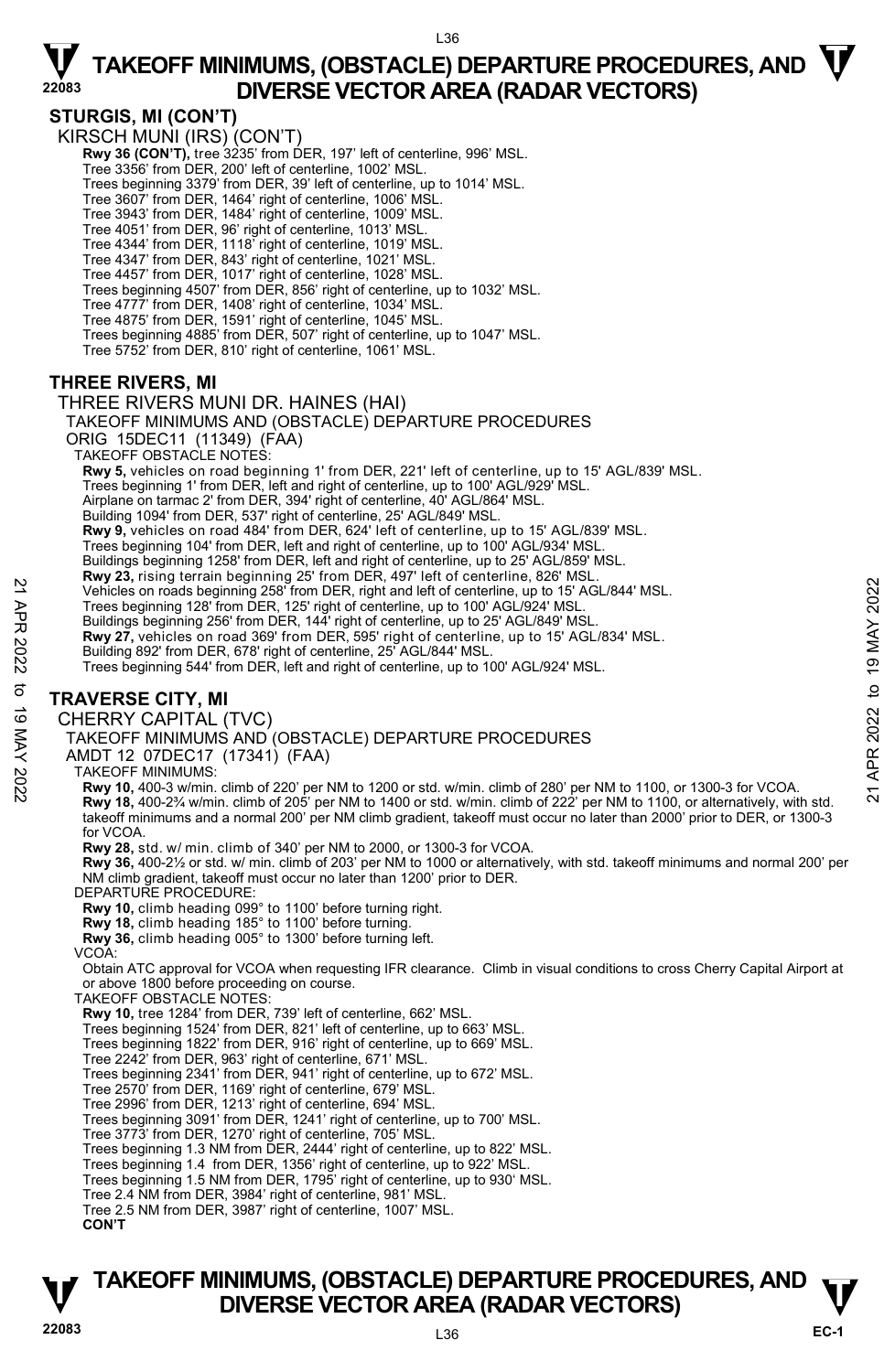### **TRAVERSE CITY, MI (CON'T)**

**TAKEOFF MINIMUMS, (OBSTACLE) DEPARTURE PROCEDURES, AND**  $\mathbf{\mathbf{\mathbf{\mathbf{V}}}}$ CHERRY CAPITAL (TVC) (CON'T)  **Rwy 18,** fence, building beginning 228' from DER, 231' left of centerline, up to 636' MSL. Transmission line 856' from DER, 695' right of centerline, 34' AGL/660' MSL. Transmission lines beginning 859' from DER, 372' right of centerline, up to 38' AGL/664' MSL. Transmission line 966' from DER, 654' left of centerline, 34' AGL/655' MSL. Transmission line beginning 1086' from DER, 414' right of centerline, up to 41' AGL/667' MSL. Tree 1930' from DER, 410' right of centerline, 677' MSL. Transmission lines, trees beginning 1.8 NM from DER, 2679' left of centerline, up to 942' MSL. Trees beginning 2 NM from DER, 3609' left of centerline, up to 951' MSI Transmission line 2.2 NM from DER, 2697' left of centerline, 122' AGL/980' MSL.  **Rwy 28,** poles, building beginning 963' from DER, 584' right of centerline, up to 28' AGL/651' MSL. Transmission line 1150' from DER, 576' right of centerline, 30' AGL/654' MSL. Transmission line 1160' from DER, 633' right of centerline, 32' AGL/656' MSL. Pole, transmission line beginning 1162' from DER, 726' left of centerline, up to 663' MSL. Tree 1181' from DER, 755' left of centerline, 688' MSL. Tree, transmission line beginning 1226' from DER, 734' left of centerline, up to 695' MSL.<br>Transmission line beginning 1251' from DER, 625' right of centerline, up to 35' AGL/658' MSL. Trees beginning 1325' from DER, 763' left of centerline, up to 78' AGL/703' MSL. Trees, transmission line beginning 1421' from DER, 7' left of centerline, up to 80' AGL/705' MSL. Tree 1456' from DER, 611' right of centerline, 675' MSL. Trees beginning 1495' from DER, 604' right of centerline, up to 694' MSL. Trees beginning 1664' from DER, 617' right of centerline, up to 699' MSL. Trees beginning 1708' from DER, 603' right of centerline, up to 701' MSL.<br>Trees beginning 2275' from DER, 3' right of centerline, up to 708' MSL.<br>Trees beginning 2960' from DER, 82' left of centerline, up to 80' AGL/706' M Trees beginning 3033' from DER, 69' left of centerline, up to 707' MSL. Tree 3596' from DER, 278' left of centerline, 88' AGL/714' MSL. **Rwy 36,** poles, trees, transmission line beginning 734' from DER, 62' left of centerline, up to 37' AGL/655' MSL. Trees, buildings, transmission line, sign beginning 803' from DER, 247' right of centerline, up to 657' MSL. Trees, pole, transmission line beginning 936' from DER, 107' right of centerline, up to 664' MSL.<br>Trees beginning 974' from DER, 488' right of centerline, up to 684' MSL. Trees, transmission line beginning 1028' from DER, 16' right of centerline, up to 685' MSL. Trees beginning 1234' from DER, 34' left of centerline, up to 671' MSL. Trees beginning 1322' from DER, 91' left of centerline, up to 673' MSL. Trees beginning 1350' from DER, 12' left of centerline, up to 682' MSL. Trees beginning 1405' from DER, 115' right of centerline, up to 688' MSL. Trees beginning 1420' from DER, 71' right of centerline, up to 689' MSL. Trees beginning 1460' from DER, 120' left of centerline, up to 685' MSL. Trees beginning 1511' from DER, 355' right of centerline, up to 690' MSL. Trees beginning 1514' from DER, 52' right of centerline, up to 691' MSL. Trees, transmission line, beginning 1517' from DER, 23' left of centerline, up to 692' MSL. Trees beginning 1754' from DER, 87' right of centerline, up to 704' MSL. Trees beginning 974 from DER, 488' right of centerline, up to 684 MSL.<br>Trees beginning 974 from DER, 488' right of centerline, up to 684 MSL.<br>Trees beginning 1234' from DER, 488' right of centerline, up to 671' MSL.<br>Trees Tree 2407' from DER, 310' left of centerline, 696' MSL. Trees beginning 2425' from DER, 48' left of centerline, up to 697' MSL. Trees beginning 2956' from DER, 102' left of centerline, up to 714' MSL. Trees beginning 1.5 NM from DER, 2547' right of centerline, up to 859' MSL. Tree 1.6 NM from DER, 2939' right of centerline, 862' MSL. Trees beginning 2 NM from DER, 1898' right of centerline, up to 937' MSL. **TROY, MI**  OAKLAND/TROY (VLL) TAKEOFF MINIMUMS AND (OBSTACLE) DEPARTURE PROCEDURES AMDT 4A 06FEB14 (14037) (FAA) TAKEOFF MINIMUMS: **Rwy 27,** std. w/min. climb of 476' per NM to 1500. DEPARTURE PROCEDURE: **Rwy 9,** climb heading 096° to 1400 before turning right. **Rwy 27,** climb heading 276° to 1500 before turning left. TAKEOFF OBSTACLE NOTES: **Rwy 9,** building 78' from DER, 370' left of centerline, 30' AGL/729' MSL.<br>Buildings and air con on building beginning 314' from DER, 64' right of centerline, up to 47' AGL/745' MSL. Trees beginning 1495' from DER, left and right of centerline, up to 100' AGL/799' MSL. **Rwy 27,** trees beginning 21' from DER, 8' right of centerline, up to 103' AGL//843' MSL.<br>Buildings beginning 1422' from DER, 19' right of centerline, up to 59' AGL/799' MSL. Vehicles on road beginning 3' from DER, 41' left of centerline, up to 17' AGL/746' MSL. Trees beginning 176' from DER, 20' left of centerline, up to 105' AGL/845' MSL. Buildings beginning 72' from DER, 468' left of centerline, up to 158' AGL/784' MSL. Poles beginning 426' from DER, 11' right of centerline, up to 111' AGL/851' MSL. Poles beginning 146' from DER, 19' left of centerline, up to 91' AGL/831' MSL. Railroad 1682' from DER, 428' left of centerline, up to 30' AGL/770' MSL. **CON'T**